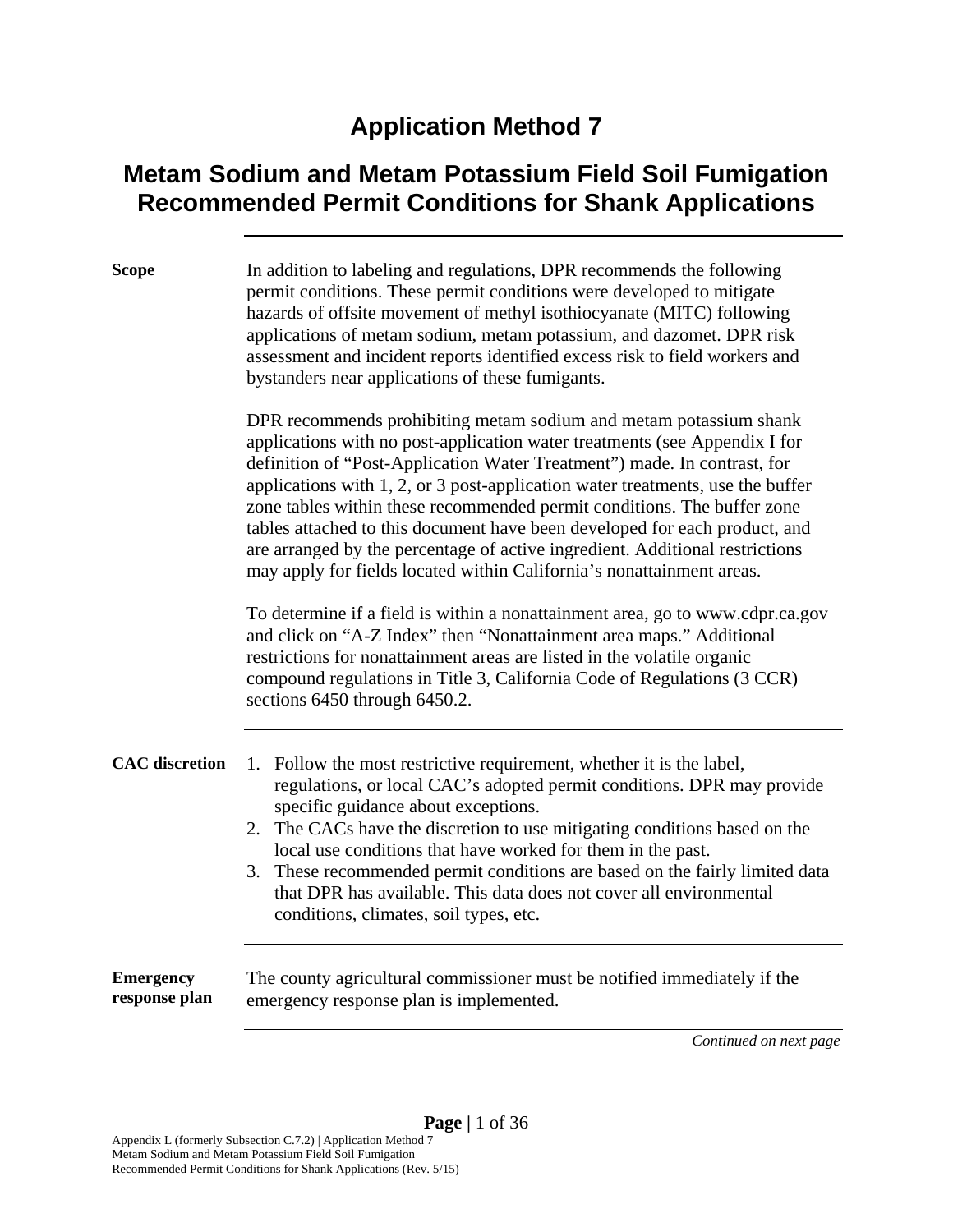**Continued** 

| <b>Restrictions</b><br>near Schools,<br>Day care<br>centers, and<br><b>Preschools</b> | All applications are prohibited $\frac{1}{2}$ mile or less from the perimeter of a<br>1.<br>school property (see Appendix I for definition of "School") unless the<br>school is not scheduled to be in session during both the application and<br>the 36-hour period following the end of the application.<br>2. For applications made greater than $\frac{1}{2}$ mile up to 1 mile from the perimeter<br>of a school property unless the school is not scheduled to be in session<br>during both the application and the 36-hour period following the end of<br>application, several restrictions apply including:<br>A minimum of three post-application water treatments, unless it meets<br>the requirements of CAC discretion detailed under "Post-Application"<br>Water Requirements" later in these permit conditions;<br>field monitoring every hour for 12 hours following application; and<br>applications that comply with the "Application Method<br>Requirements" and "Emergency Response Measures: Offsite<br>Movement Suppression Requirements" as described below. |
|---------------------------------------------------------------------------------------|------------------------------------------------------------------------------------------------------------------------------------------------------------------------------------------------------------------------------------------------------------------------------------------------------------------------------------------------------------------------------------------------------------------------------------------------------------------------------------------------------------------------------------------------------------------------------------------------------------------------------------------------------------------------------------------------------------------------------------------------------------------------------------------------------------------------------------------------------------------------------------------------------------------------------------------------------------------------------------------------------------------------------------------------------------------------------------|
| <b>Application</b><br>method<br>requirements                                          | The following requirements apply to all shank applications of metam<br>1.<br>sodium and metam potassium:<br>All application equipment must be inspected immediately prior to use<br>$\bullet$<br>to assure it is in good working condition.<br>All irrigation equipment that will be used for post-application water<br>$\bullet$<br>treatments must be inspected and tested prior to beginning the<br>application to assure it is in good working condition.<br>2. Application block size cannot exceed 80 acres in a 24-hour period.                                                                                                                                                                                                                                                                                                                                                                                                                                                                                                                                             |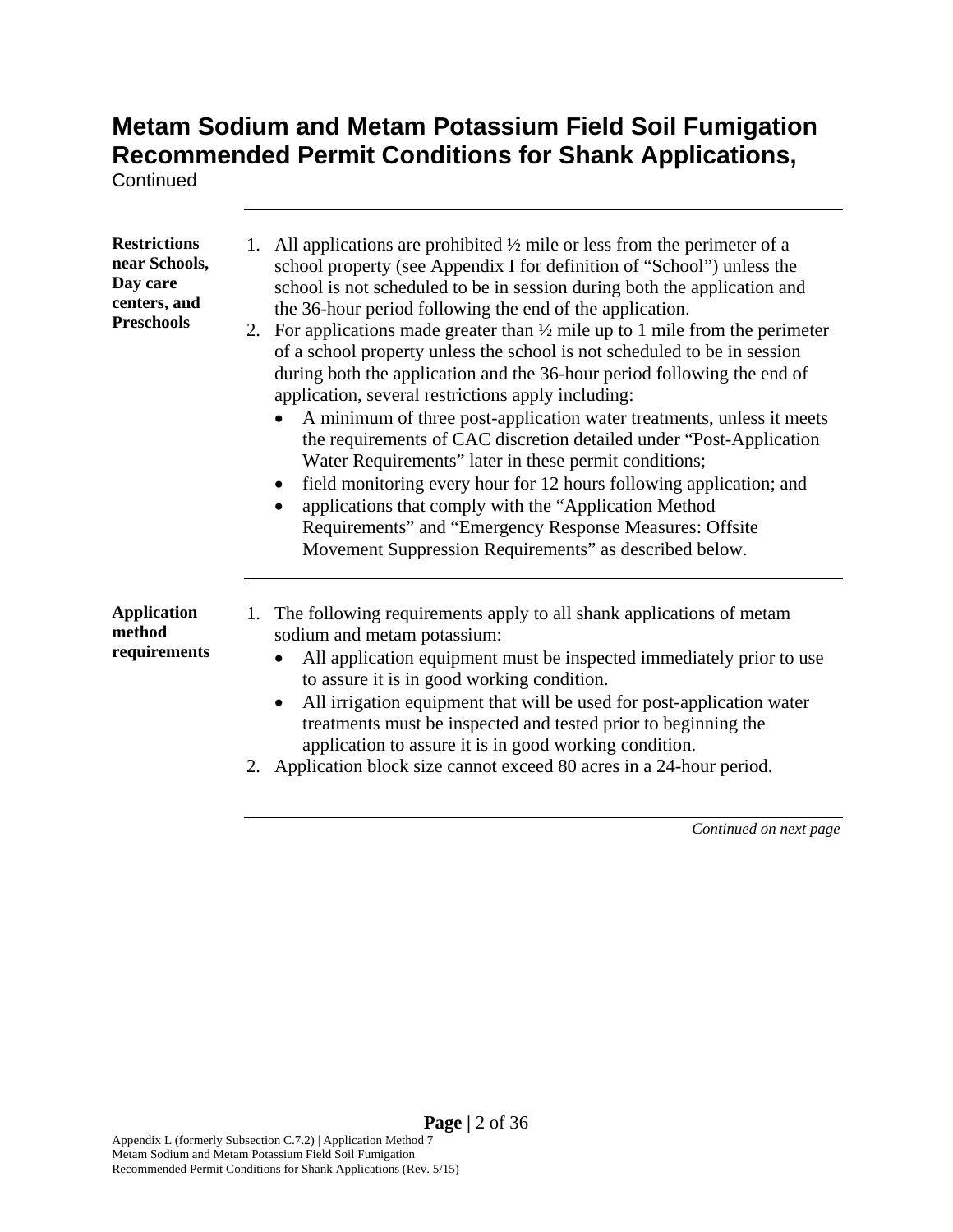**Continued** 

| <b>Application</b><br>method | Table 1. Maximum Size of Application Block Treated Within 24 Hours<br>for Shank Applications Near "Schools"                                           |                                       |  |
|------------------------------|-------------------------------------------------------------------------------------------------------------------------------------------------------|---------------------------------------|--|
| requirements<br>(continued)  | <b>Distance to Perimeter of Nearest</b><br><b>School* Property</b>                                                                                    | <b>Maximum Application Block Size</b> |  |
|                              | $\frac{1}{2}$ mile or less and school is<br>scheduled to be in session                                                                                | Application prohibited                |  |
|                              | Greater than $\frac{1}{2}$ mile and up to 1<br>mile, and school is scheduled to be<br>in session                                                      | 40 acres                              |  |
|                              | Greater than 1 mile, or school is not<br>scheduled to be in session during<br>both the application and the 36-hour<br>period following the end of the | 80 acres                              |  |
|                              | application<br>$\cdots$ $\cdots$                                                                                                                      |                                       |  |

\*See Appendix I for definition of "School"

#### **Table 2. Maximum Size of Application Block Treated Within 24 Hours for Shank Applications Near "Occupied Structures" or "Bystander Areas"**

| <b>Distance to Perimeter of Nearest</b><br><b>Occupied Structure or Bystander</b><br>Area* | <b>Maximum Application Block Size</b> |
|--------------------------------------------------------------------------------------------|---------------------------------------|
| $\frac{1}{4}$ mile or less                                                                 | 40 acres                              |
| Greater than $\frac{1}{4}$ mile                                                            | 80 acres                              |

\*See Appendix I for definitions of "Occupied Structure" and "Bystander Area"

#### **Offsite movement suppression requirements: emergency response measures**

For all shank applications, the certified applicator supervising the application must verify that the operator of the property to be fumigated has the capability to respond to offsite movement of MITC. The specific capability required is shown in Tables 3 and 4. The supervising certified applicator must document that capability in the Emergency Response Plan located in the Fumigation Management Plan.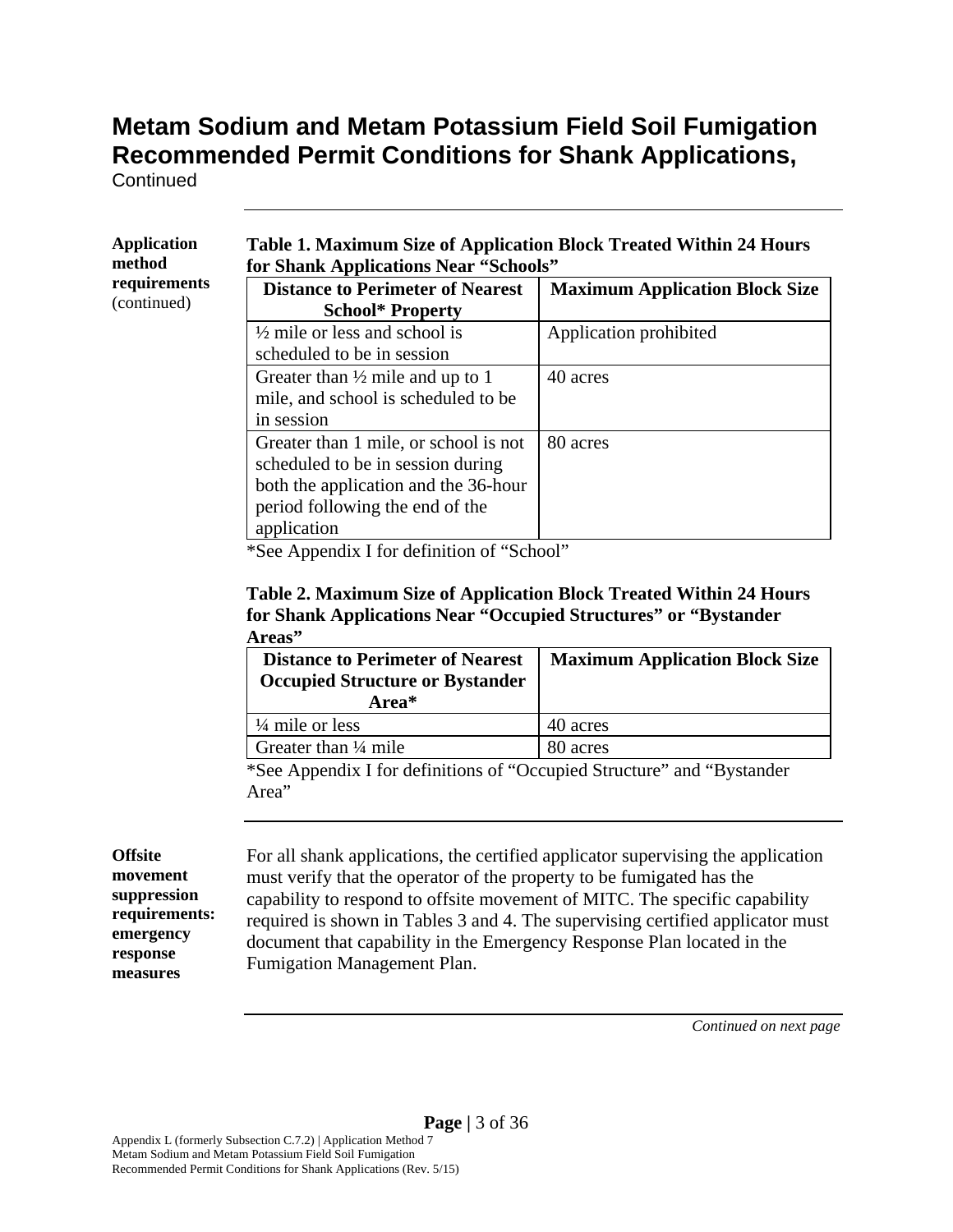**Continued** 

| suppression<br>requirements:<br>emergency<br>response<br>measures<br>(continued) | <b>Distance to Perimeter of Nearest</b><br><b>School* Property</b>                               | <b>Water Treatment Requirements</b>                                                                                |
|----------------------------------------------------------------------------------|--------------------------------------------------------------------------------------------------|--------------------------------------------------------------------------------------------------------------------|
|                                                                                  | $\frac{1}{2}$ mile or less and school is<br>scheduled to be in session                           | Application prohibited                                                                                             |
|                                                                                  | Greater than $\frac{1}{2}$ mile and up to 1<br>mile, and school is scheduled to be<br>in session | Irrigation equipment and water<br>available for 48 hours<br>post-application                                       |
|                                                                                  |                                                                                                  | Exception: May substitute 3-inch<br>soil cap if:<br>Water is not available, and<br>Application is bedded or strip. |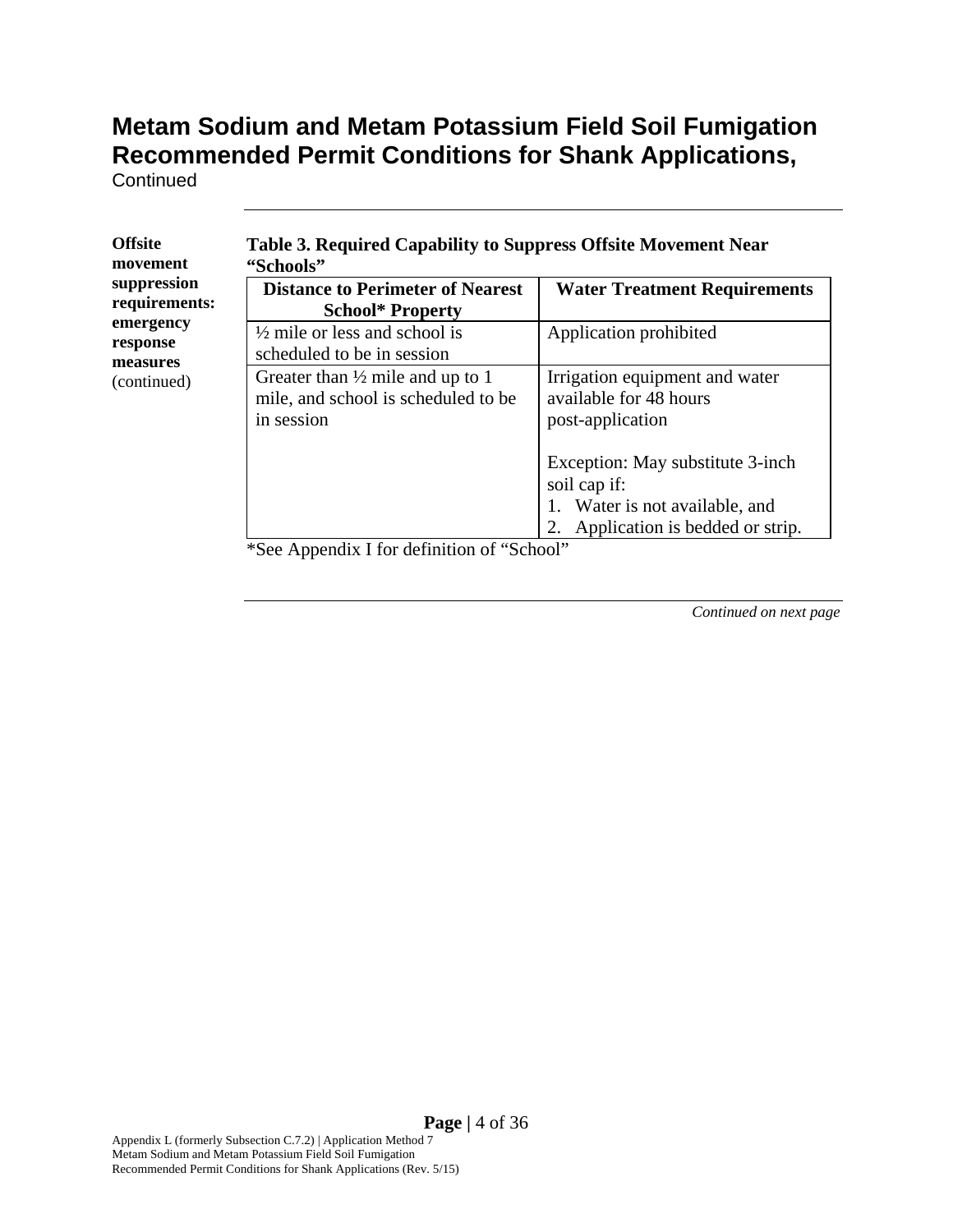**Continued** 

**Offsite** 

| <b>Offsite</b><br>movement                                                       | <b>Table 4. Required Capability to Suppress Offsite Movement Near</b><br>"Occupied Structures" or "Bystander Areas"         |                                                                                                                                                                                                       |  |
|----------------------------------------------------------------------------------|-----------------------------------------------------------------------------------------------------------------------------|-------------------------------------------------------------------------------------------------------------------------------------------------------------------------------------------------------|--|
| suppression<br>requirements:<br>emergency<br>response<br>measures<br>(continued) | <b>Distance to Perimeter of Nearest</b><br><b>Occupied Structure or Bystander</b><br>Area*                                  | <b>Water Treatment Requirements</b>                                                                                                                                                                   |  |
|                                                                                  | $\frac{1}{4}$ mile or less                                                                                                  | Irrigation equipment and water<br>available for 48 hours<br>post-application                                                                                                                          |  |
|                                                                                  |                                                                                                                             | Exception: May substitute 3-inch<br>soil cap if:<br>1. Water is not available, and<br>2. Application is bedded or strip.                                                                              |  |
|                                                                                  | Greater than $\frac{1}{4}$ mile up to 1 mile                                                                                | Irrigation equipment and water<br>available for 24 hours<br>post-application<br>Exception: May substitute 3-inch<br>soil cap if:<br>Water is not available, and<br>2. Application is bedded or strip. |  |
|                                                                                  | Greater than 1 mile<br>$\ast$ C $\rightarrow$ A second 11 of $C_{\ast}$ so $A_{\ast}$ C states<br>$\mathfrak{c}$ $\omega$ . | Not required                                                                                                                                                                                          |  |

\*See Appendix I for definitions of "Occupied Structure" and "Bystander Area"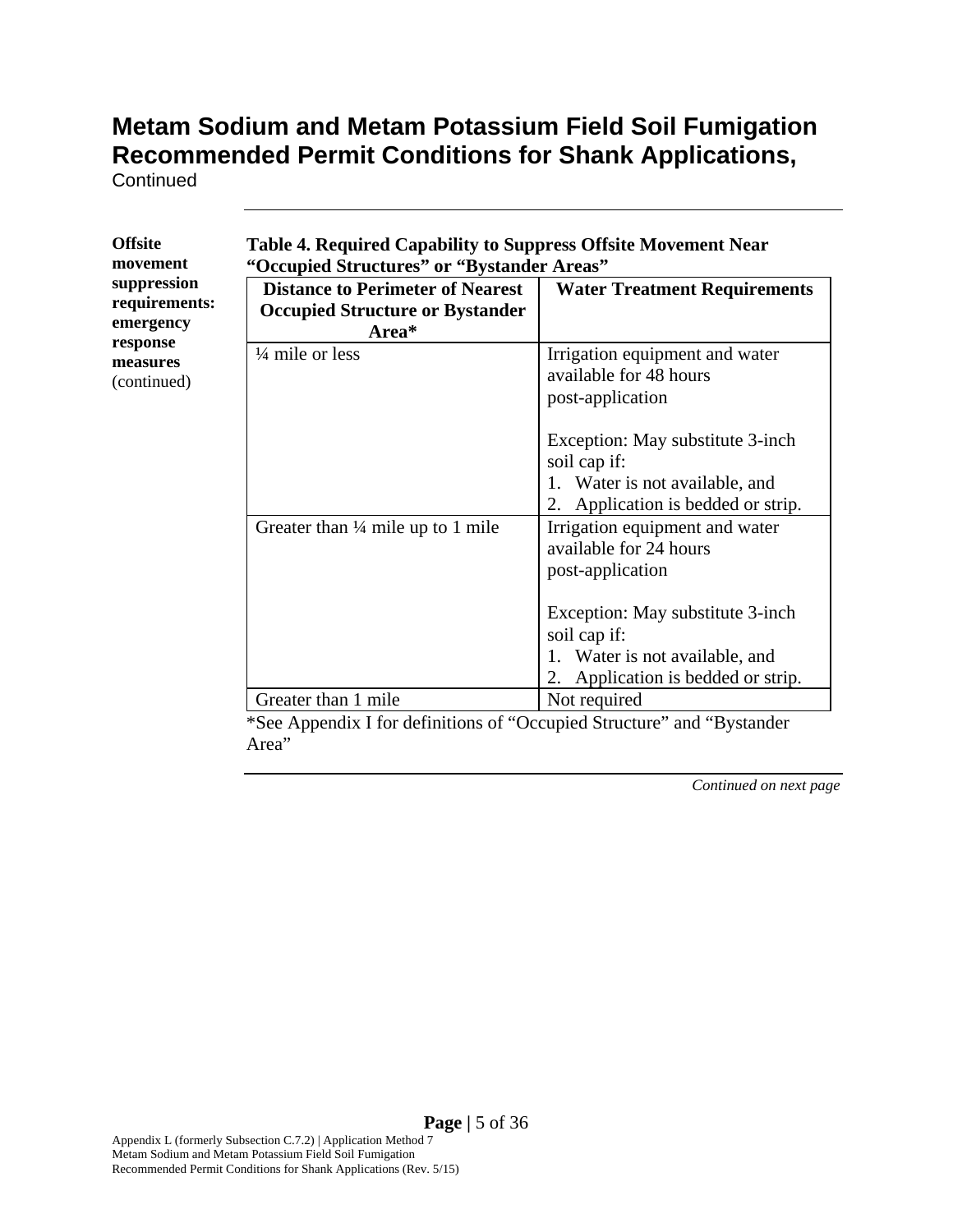**Continued** 

| <b>Offsite</b><br>movement<br>suppression<br>requirements:<br>emergency<br>response<br>measures<br>(continued) | 1. When planning to use water to suppress offsite movement, the certified<br>applicator supervising the application must select, and document in the<br>Emergency Response Plan located on the Fumigation Management Plan, a<br>combination of water quantity, irrigation rate, and duration that meets all<br>three of the following specifications:<br>total quantity of 0.20-0.40 inches of water over the treatment site,<br>$\bullet$<br>irrigation delivery rate of 0.15–0.25 inches per hour, and<br>$\bullet$<br>irrigation duration of 2–3 hours.<br>The ranges of $0.20-0.40$ inches of water and $0.15-0.25$ inches per hour<br>allow the CAC to determine the amount of water required based on local<br>conditions such as soil type and moisture content, and air and soil<br>temperature at the time of application.<br>2. Follow the application site monitoring requirements under "Application"<br>Site Monitoring Requirements" detailed later in these permit conditions.<br>3. Whenever offsite movement of MITC is detected, cease the application (if<br>still underway) and initiate the Emergency Response Plan indicated in the<br>Fumigation Management Plan.<br>4. The county agricultural commissioner must be notified immediately if the<br>emergency response plan is implemented.<br>5. Obtain authorization from the CAC prior to restarting any application that<br>has been ceased due to a response. |  |
|----------------------------------------------------------------------------------------------------------------|-------------------------------------------------------------------------------------------------------------------------------------------------------------------------------------------------------------------------------------------------------------------------------------------------------------------------------------------------------------------------------------------------------------------------------------------------------------------------------------------------------------------------------------------------------------------------------------------------------------------------------------------------------------------------------------------------------------------------------------------------------------------------------------------------------------------------------------------------------------------------------------------------------------------------------------------------------------------------------------------------------------------------------------------------------------------------------------------------------------------------------------------------------------------------------------------------------------------------------------------------------------------------------------------------------------------------------------------------------------------------------------------------------------------------------------------|--|
| <b>Permit</b><br>application                                                                                   | Permit applications must include a map of all "occupied structures" and<br>"bystander areas" (see Appendix I for definitions of "Occupied Structure" and<br>"Bystander Area") within 1/2 mile of the fumigation site and all schools within<br>1 mile of the fumigation site.                                                                                                                                                                                                                                                                                                                                                                                                                                                                                                                                                                                                                                                                                                                                                                                                                                                                                                                                                                                                                                                                                                                                                             |  |
| Notice of intent                                                                                               | 1. The Notice of Intent (NOI) is required to be submitted at least 48 hours<br>prior to the start of fumigation.<br>2. In addition to information required in 3 CCR section 6434(b), the<br>following information must be submitted with the NOI:<br>The number of application blocks to be treated and acreage of each<br>$\bullet$<br>application block.                                                                                                                                                                                                                                                                                                                                                                                                                                                                                                                                                                                                                                                                                                                                                                                                                                                                                                                                                                                                                                                                                |  |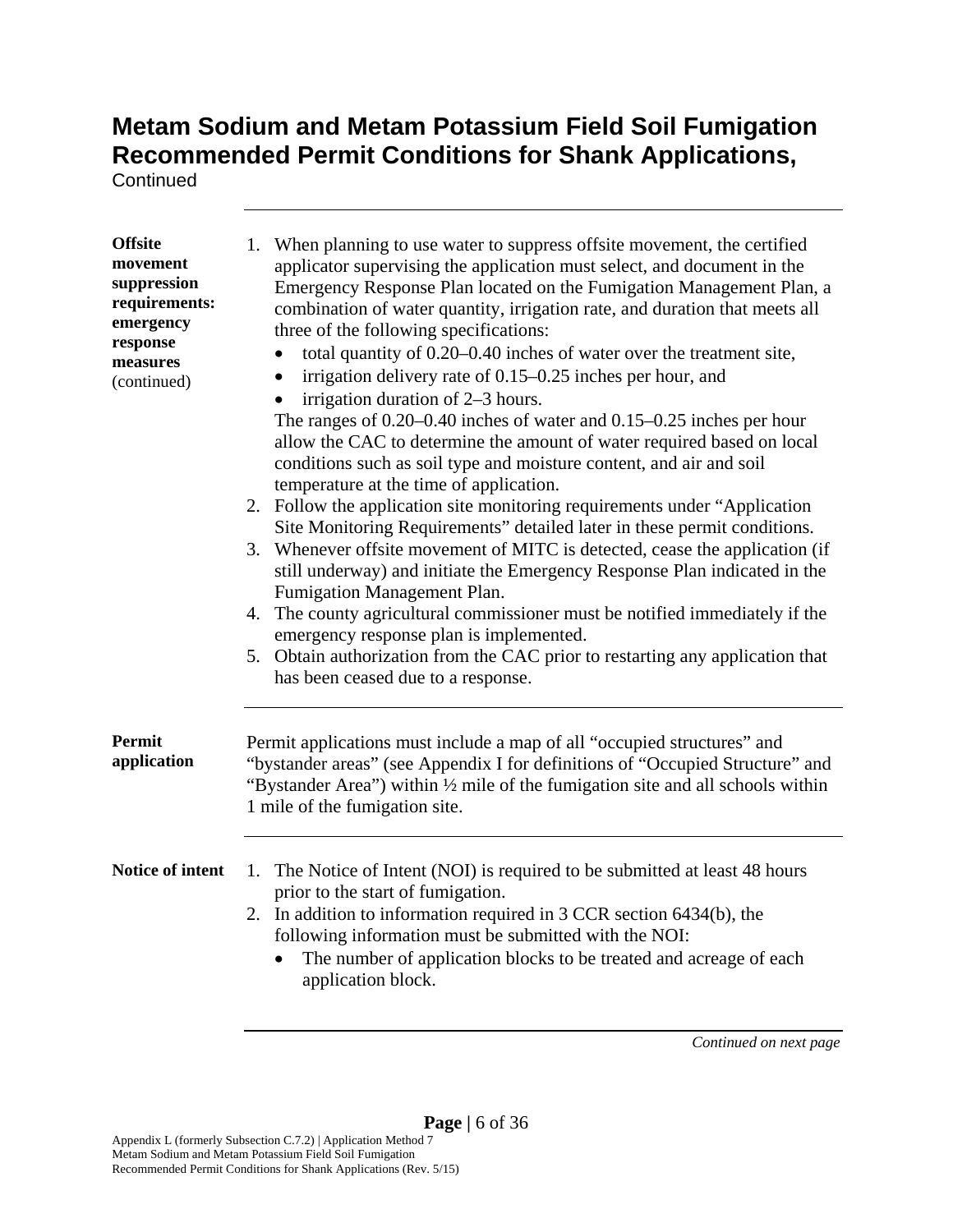**Continued** 

| <b>Notice of intent</b><br>(continued) | The time (within a 12-hour window) that each application is scheduled<br>to commence. If the application fails to commence within the 12-hour<br>window, a new NOI is required, but another 48-hour waiting period<br>would not be needed unless required by the CAC.<br>The method of post-application treatment to be used to suppress<br>٠<br>offsite movement, including number of post-application water<br>treatments, if applicable.<br>The buffer zone size and duration if longer than required by the label.<br>$\bullet$<br>The certified applicator's 24-hour contact telephone number.<br>$\bullet$<br>Written agreement(s) required by labeling to allow the buffer zone to<br>٠<br>extend onto any areas not under the control of the owner of the<br>application block, if applicable. (Attach these agreements to<br>Fumigation Management Plan.)<br>Proof that sufficient water available for application, post-application<br>water treatment, and offsite movement suppression requirements.<br>(Attach proof to the Fumigation Management Plan.)<br>Proof of sufficient soil if soil capping can be used in lieu of water for<br>the offsite movement suppression requirements. (Also attach to<br>Fumigation Management Plan.)<br>Include the map required for Fumigation Management Plan in the<br>NOI. |
|----------------------------------------|--------------------------------------------------------------------------------------------------------------------------------------------------------------------------------------------------------------------------------------------------------------------------------------------------------------------------------------------------------------------------------------------------------------------------------------------------------------------------------------------------------------------------------------------------------------------------------------------------------------------------------------------------------------------------------------------------------------------------------------------------------------------------------------------------------------------------------------------------------------------------------------------------------------------------------------------------------------------------------------------------------------------------------------------------------------------------------------------------------------------------------------------------------------------------------------------------------------------------------------------------------------------------------------------------------------------------------|
| <b>Application</b><br>timing           | 1. With the exception of the nighttime application method listed below,<br>metam sodium and metam potassium shank applications must start no<br>earlier than 1 hour after sunrise and must be completed in time to allow<br>post-application water treatments to begin no later than 1 hour before<br>sunset.<br>2. Allowed nighttime application method (see specific requirements below<br>for this application method):<br>Shank applications beginning no earlier than 1 a.m. (broadcast or<br>bed).<br>In addition to the requirements listed above, the following<br>O<br>specific requirements apply to metam sodium and metam<br>potassium shank applications beginning no earlier than 1 a.m.<br>This application method is allowed year round.                                                                                                                                                                                                                                                                                                                                                                                                                                                                                                                                                                       |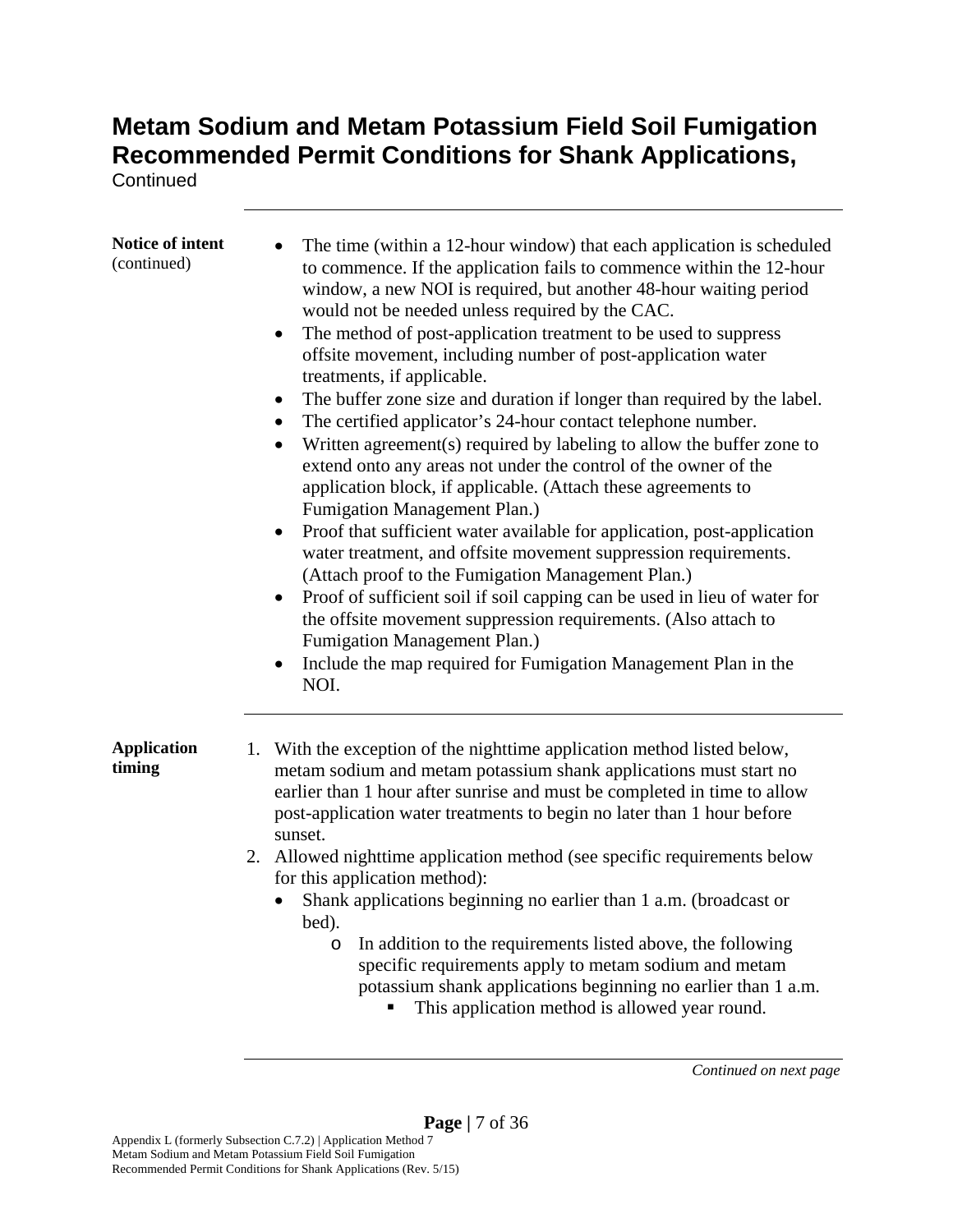**Continued** 

| <b>Application</b><br>timing<br>(continued) | Before application, thoroughly cultivate the field with a<br>٠<br>disc or spring tooth bar to remove clods.<br>The application equipment must meet the following<br>٠<br>specific criteria:<br>The shanks must be set on three bars spaced<br>$\bullet$<br>12–16 inches apart from front to back.<br>The shanks must be staggered on each tool bar<br>$\bullet$<br>to produce a final overall shank spacing of $9-11$<br>inches.<br>Injection depth on each shank must be 3–4<br>٠<br>inches, 6–7 inches, and 9–10 inches.<br>Anytime the shanks are lifted from the ground,<br>٠<br>nitrogen must be used to purge the system<br>before the application bar is lifted out of the<br>ground |
|---------------------------------------------|---------------------------------------------------------------------------------------------------------------------------------------------------------------------------------------------------------------------------------------------------------------------------------------------------------------------------------------------------------------------------------------------------------------------------------------------------------------------------------------------------------------------------------------------------------------------------------------------------------------------------------------------------------------------------------------------|
|                                             | Compaction equipment must meet one of the following<br>$\circ$<br>criteria:<br>The application tool bars must be followed by a ring<br>п<br>roller that is at least as wide as the application tool<br>bars, with 4-gauge wheels controlled by hydraulic<br>cylinders to control depth and/or pressure, OR<br>The application tool bars must be followed with a coil<br>٠<br>packer that is at least as wide as the application tool<br>bars.                                                                                                                                                                                                                                               |
|                                             | A minimum of two post-application water treatments must be<br>O<br>applied.                                                                                                                                                                                                                                                                                                                                                                                                                                                                                                                                                                                                                 |
|                                             | Post-application water treatment must be underway by sunrise.<br>$\circ$                                                                                                                                                                                                                                                                                                                                                                                                                                                                                                                                                                                                                    |
|                                             |                                                                                                                                                                                                                                                                                                                                                                                                                                                                                                                                                                                                                                                                                             |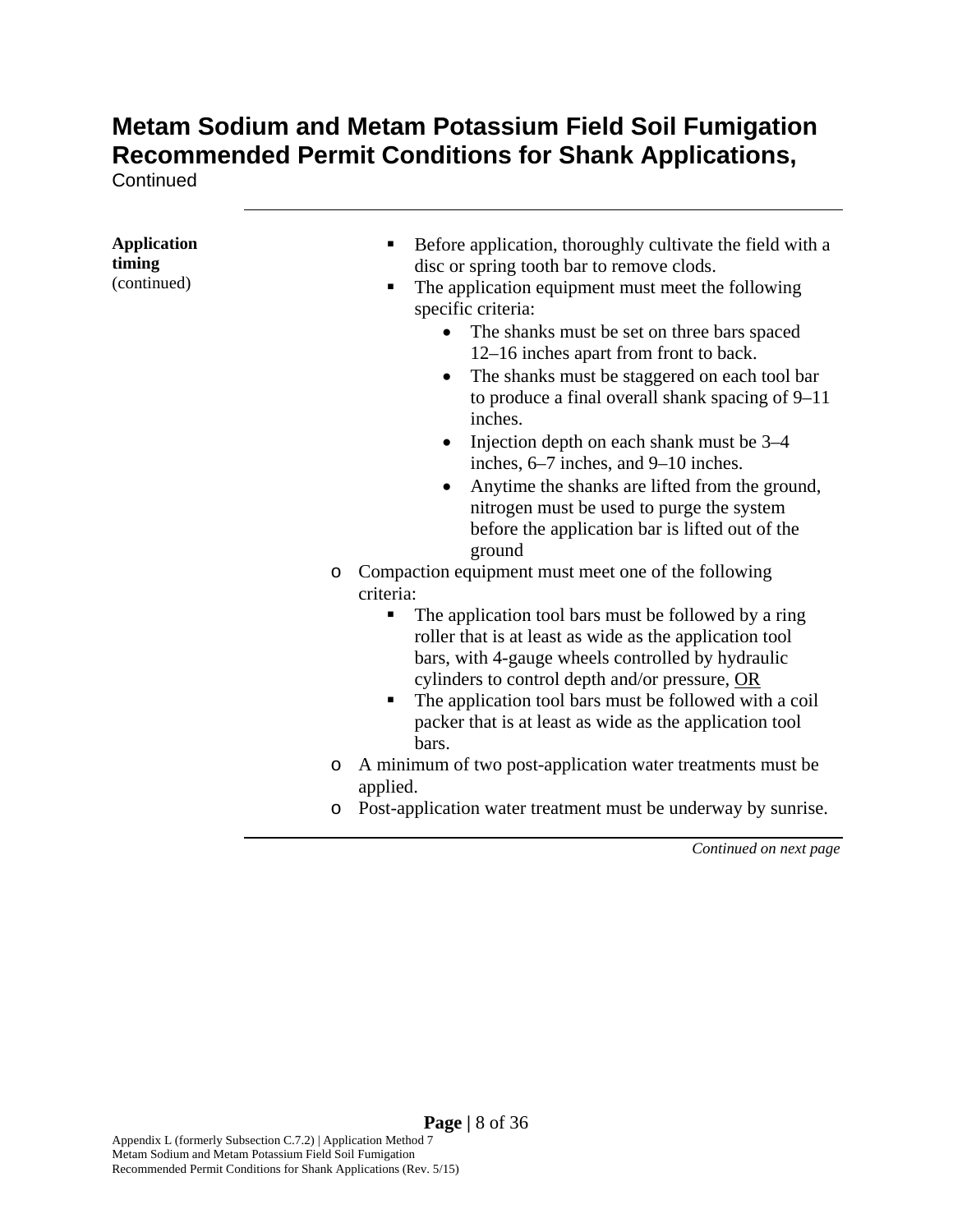**Continued** 

| <b>Buffer zones</b>                                   | 1. Label buffer zone credits are not allowed.<br>2. Tables<br>Use the buffer zone tables on the label to determine the buffer zone<br>$\bullet$<br>distance incorporating the following restrictions:<br>All metam sodium shank injection applications require a<br>i.<br>minimum buffer zone of 100 feet.<br>ii.<br>All metam potassium shank injection applications require a<br>minimum buffer zone of 90 feet.<br>Use buffer zone tables 1 through 9 as appropriate based on the<br>iii.<br>product and number of post-application water treatments to<br>determine the buffer zone distance.<br>If the tables do not capture the specific acreage or application<br>iv.<br>rate, round up to the nearest acre or rate. |
|-------------------------------------------------------|-----------------------------------------------------------------------------------------------------------------------------------------------------------------------------------------------------------------------------------------------------------------------------------------------------------------------------------------------------------------------------------------------------------------------------------------------------------------------------------------------------------------------------------------------------------------------------------------------------------------------------------------------------------------------------------------------------------------------------|
|                                                       | 3. Permission for adjoining properties<br>When the buffer zone of an application block extends onto an area not<br>under the control of the owner of the application block, a written<br>agreement must be submitted with the NOI and attached to the<br>Fumigation Management Plan.<br>If a written agreement is not included in the NOI, the buffer zone<br>cannot encroach beyond the property line of such areas (residential<br>areas, occupied structures, publicly owned parks, etc., as described on<br>the product label).                                                                                                                                                                                         |
| <b>Application site</b><br>monitoring<br>requirements | 1. General Requirements<br>Monitoring information must be recorded on the form "Monitoring<br>During Application (Field Fumigation) DPR-ENF-223" or an<br>equivalent form and attached to the Post-Application Summary.<br>If monitoring indicates a change that could result in offsite movement<br>$\bullet$<br>(e.g., increased or greatly decreased wind speed, change in wind<br>direction toward occupied structures) the certified applicator<br>supervising the application must be ready to carry out the<br>requirements described in the Emergency Response Plan located in<br>the Fumigation Management Plan.                                                                                                   |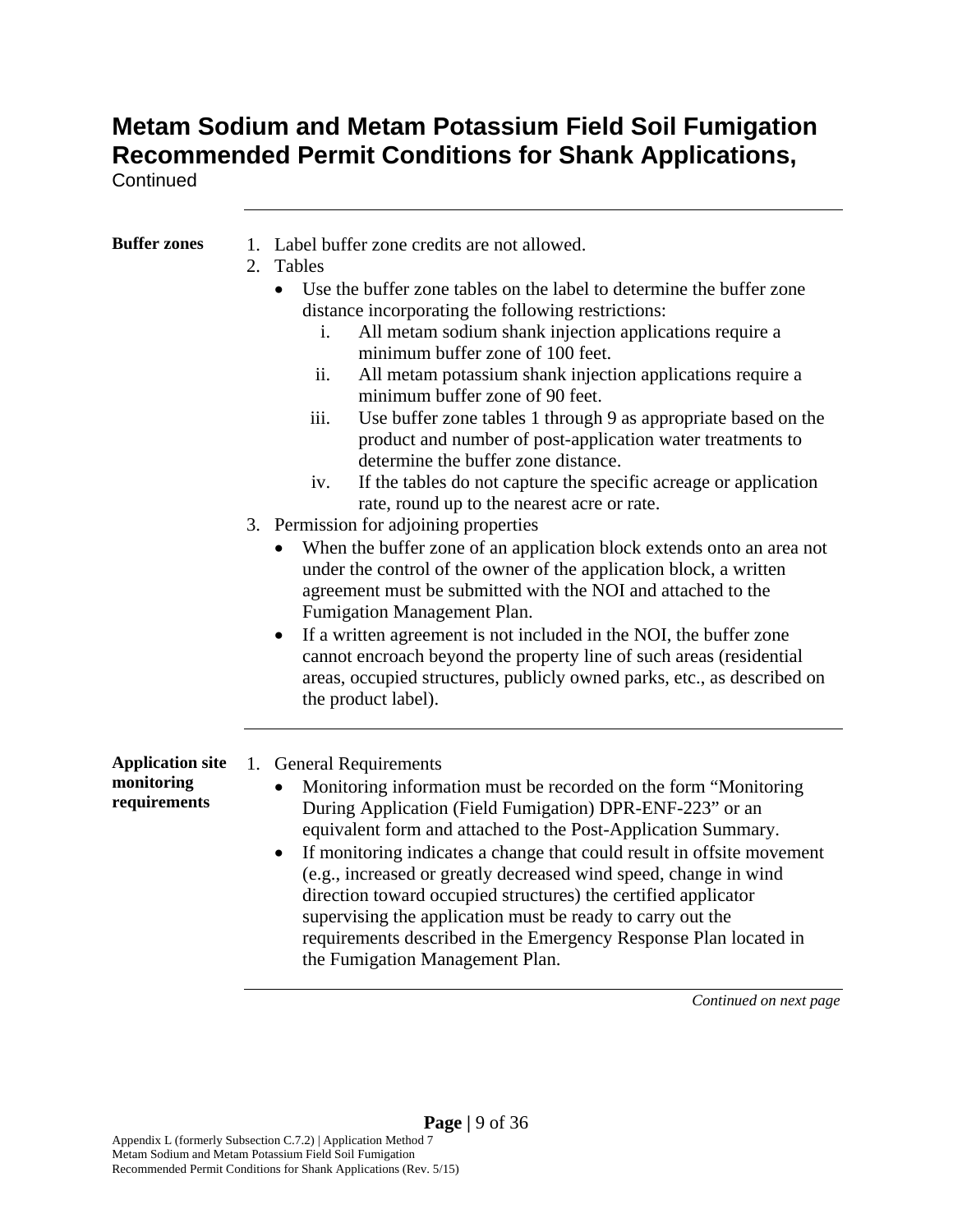**Continued** 

| <b>Application site</b><br>monitoring<br>requirements<br>(continued) | Application site monitoring as described in this permit condition is<br>separate from the "Fumigant Site Monitoring" option of the<br>"Emergency Preparedness and Response Measures" specified on the<br>label, and must be conducted for each application.                                                                                                                                                                                                                                                             |
|----------------------------------------------------------------------|-------------------------------------------------------------------------------------------------------------------------------------------------------------------------------------------------------------------------------------------------------------------------------------------------------------------------------------------------------------------------------------------------------------------------------------------------------------------------------------------------------------------------|
|                                                                      | Whenever "Emergency Preparedness and Response Measures" are<br>triggered, and the "Fumigant Site Monitoring" option is selected, the<br>supervising certified applicator must ensure that the monitoring is<br>conducted as follows:                                                                                                                                                                                                                                                                                    |
|                                                                      | o Monitoring must be done at the outer edge of the buffer zone.<br>Monitoring must be done in the direction of bystanders,<br>O<br>residences, and businesses, and in the direction that the wind is<br>blowing.                                                                                                                                                                                                                                                                                                        |
|                                                                      | Monitoring must be done in all directions on calm days (see<br>O<br>Appendix I for definition of "Calm Day").<br>Person monitoring must have full olfactory capabilities (e.g.,<br>$\circ$                                                                                                                                                                                                                                                                                                                              |
|                                                                      | not impaired by allergies or colds).                                                                                                                                                                                                                                                                                                                                                                                                                                                                                    |
|                                                                      | 2. Pre-Application                                                                                                                                                                                                                                                                                                                                                                                                                                                                                                      |
|                                                                      | • Monitor and document wind speed and direction, and soil and air<br>temperature at the application site immediately prior to application.                                                                                                                                                                                                                                                                                                                                                                              |
|                                                                      | 3. During Application                                                                                                                                                                                                                                                                                                                                                                                                                                                                                                   |
|                                                                      | The following conditions must be monitored every hour until the<br>application is completed, recorded on the form "Monitoring During<br>Application (Field Fumigation) DPR-ENF-223" or an equivalent form<br>during the application, and attached to the Post-Application Summary:<br>o Wind speed and wind direction; and                                                                                                                                                                                              |
|                                                                      | Any unusual conditions observed at or adjacent to the<br>$\circ$<br>application site (e.g., odor, reported symptoms exposure,<br>equipment failure, or spill).                                                                                                                                                                                                                                                                                                                                                          |
|                                                                      | 4. Post-application                                                                                                                                                                                                                                                                                                                                                                                                                                                                                                     |
|                                                                      | On the day of application, the certified applicator supervising the<br>$\bullet$<br>application must ensure that a trained handler is at the site continually<br>from 1 hour before sunset through 1 hour after sunset, in addition to<br>the periods required to conduct post-application monitoring. If the<br>trained handler is an employee, he or she must have authority to<br>initiate the Emergency Response Plan whenever needed, or must be<br>able to immediately contact the person who has that authority. |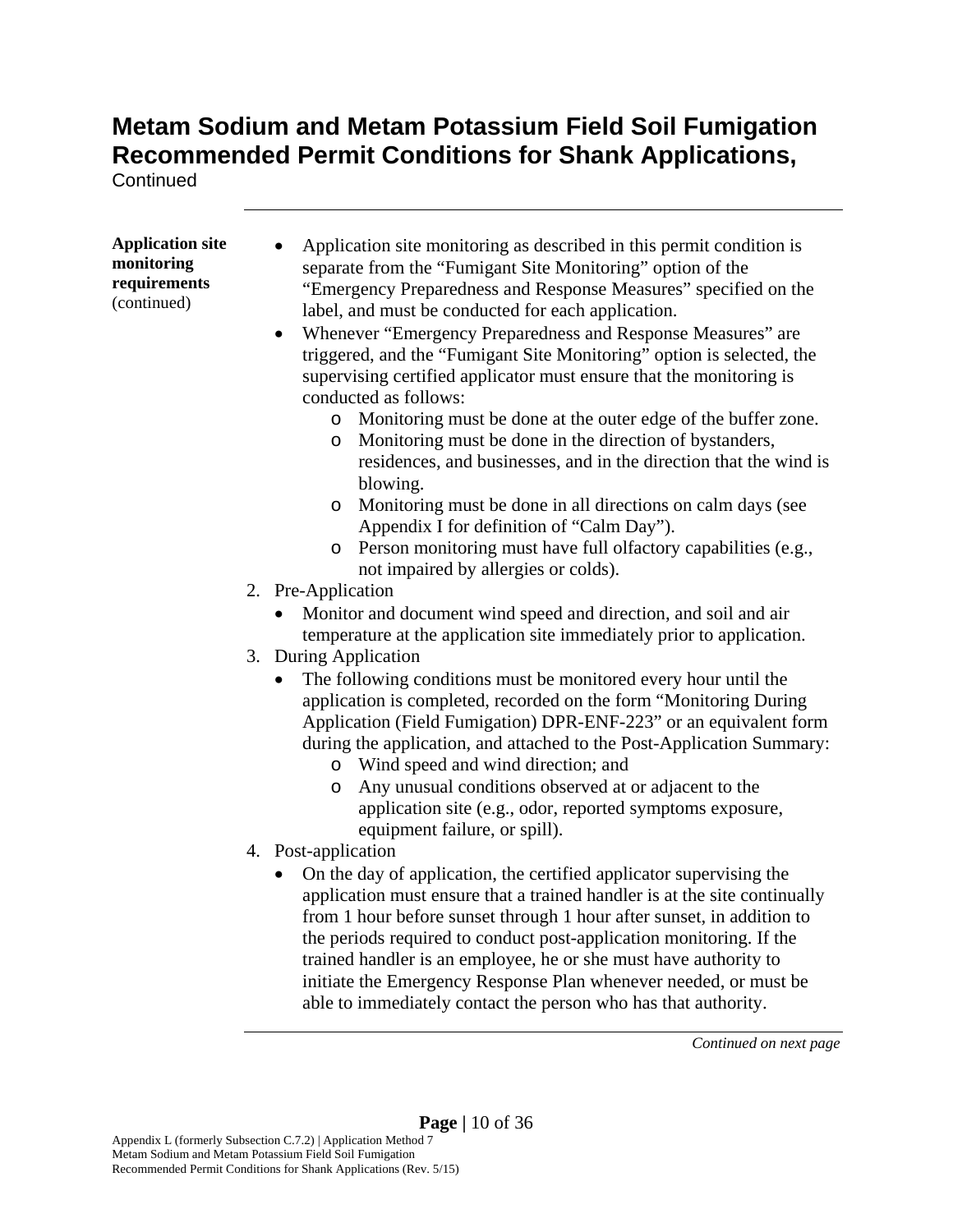**Continued** 

#### **Application site monitoring requirements**  (continued)

• Post-application field monitoring shall be conducted for 12 hours following application and recorded on "Monitoring Post-Application DPR-ENF-224" or an equivalent form and attached to the Post-Application Summary. Specific monitoring requirements are shown in Tables 5 and 6:

#### **Table 5. Frequency of Post-Application Monitoring Required Near "Schools"**

| <b>Distance to Perimeter of Nearest</b>     | <b>Monitoring Requirements</b> |
|---------------------------------------------|--------------------------------|
| <b>School* Property</b>                     |                                |
| $\frac{1}{2}$ mile or less and school is    | Application prohibited         |
| scheduled to be in session                  |                                |
| Greater than $\frac{1}{2}$ mile and up to 1 | Every hour                     |
| mile, and school is scheduled to be         |                                |
| in session                                  |                                |

\*See Appendix I for definition of "School"

#### **Table 6. Frequency of Post-Application Monitoring Required Near "Occupied Structures" or "Bystander Areas"**

| <b>Distance to Perimeter of Nearest</b><br><b>Occupied Structure or Bystander</b><br>Area* | <b>Monitoring Requirements</b> |
|--------------------------------------------------------------------------------------------|--------------------------------|
| $\frac{1}{4}$ mile or less                                                                 | Every hour                     |
| Greater than $\frac{1}{4}$ mile                                                            | Every 2 hours                  |

\*See Appendix I for definitions of "Occupied Structure" and "Bystander Area"

Each time post-application monitoring is conducted, the following conditions must be monitored and recorded:

- Wind speed and direction at the application site.
- Air temperature at the application site.
- Post-application watering information (see "Post-Application Water Treatments (Field Fumigation) form DPR-ENF-225"). Record start and stop times for water treatments, as well as total inches applied.
- Any unusual conditions observed at the application site (e.g., dry soil conditions, odor or irrigation equipment failure, or spill).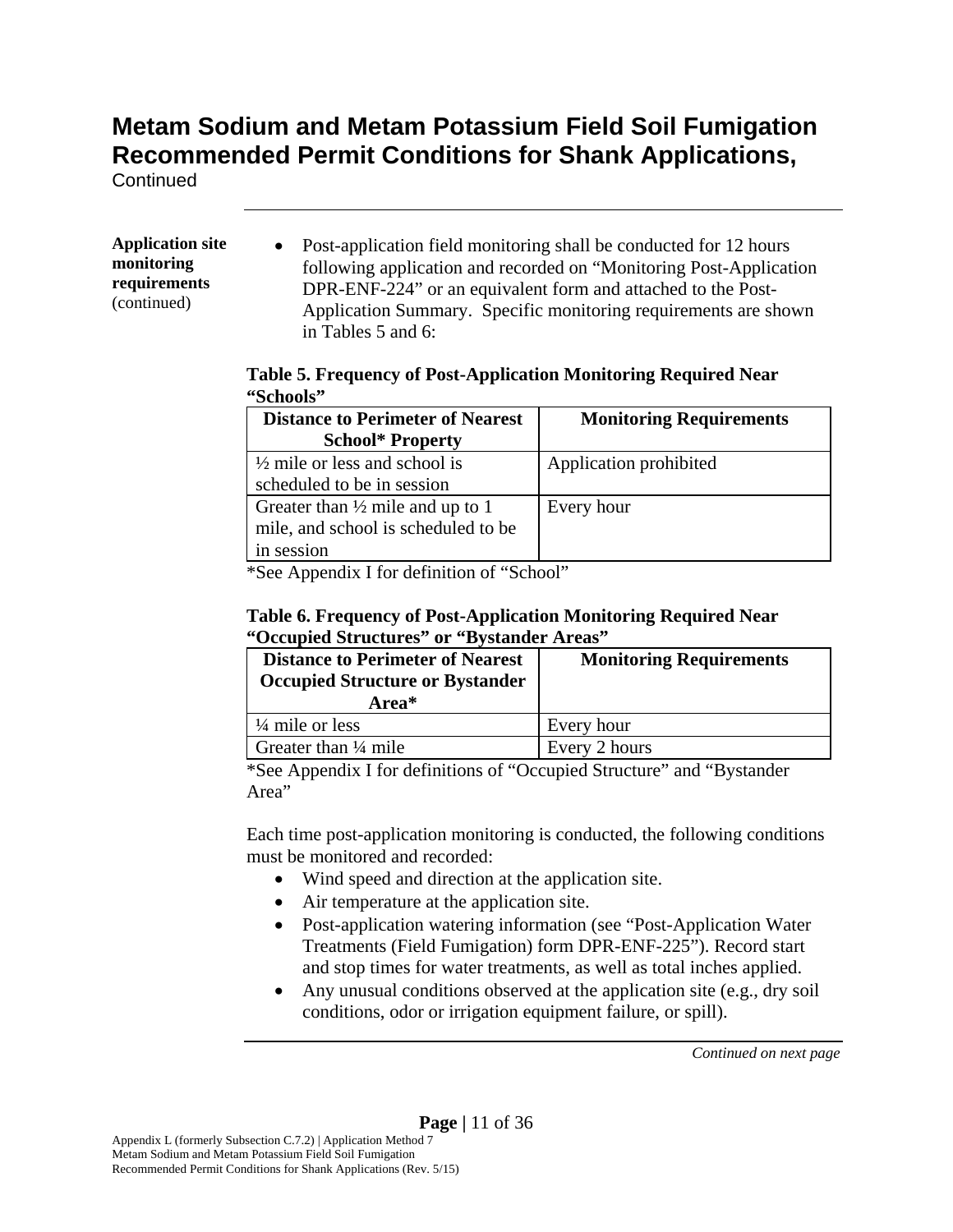**Continued** 

#### **Postapplication water treatments**

- 1. Post-application water treatments are required and must be recorded on the "Post-Application Water Treatments (Field Fumigation) DPR-ENF-225" or equivalent form and attached to the Post-Application Summary.
- 2. Water can be applied at any time in response to odor or illness.
- 3. For each post-application water treatment discussed below, the certified applicator supervising the application must ensure a combination of water quantity, irrigation rate, and duration that meets all three of the following specifications:
	- total quantity of 0.20–0.40 inches of water over the treatment site,
	- $\bullet$  irrigation delivery rate of 0.15–0.25 inches per hour, and
	- irrigation duration of 2–3 hours.

The 0.20–0.40 inch range allows the CAC to determine the amount of water required, based on local conditions such as soil type and moisture content, and air and soil temperature at the time of application.

4. For 1 a.m. start shank, a minimum of two post-application water treatments are required.

#### **Table 7. Post-Application Water Treatments Required for Shank Applications Near "Schools"**

| <b>Distance to Perimeter of Nearest</b>     | <b>Water Treatment Requirements</b> |
|---------------------------------------------|-------------------------------------|
| <b>School* Property</b>                     |                                     |
| $\frac{1}{2}$ mile or less and school is    | Application prohibited              |
| scheduled to be in session                  |                                     |
| Greater than $\frac{1}{2}$ mile and up to 1 | Minimum of 3 water treatments       |
| mile, and school is scheduled to be         | (CAC discretion to reduce to 2)     |
| in session                                  |                                     |
| Greater than 1 mile, or school is not       | Minimum of 2 water treatments       |
| scheduled to be in session during           | (CAC discretion to reduce to $1$ )  |
| both the application and the 36-hour        |                                     |
| period following the end of the             |                                     |
| application                                 |                                     |

\*See Appendix I for definition of "School"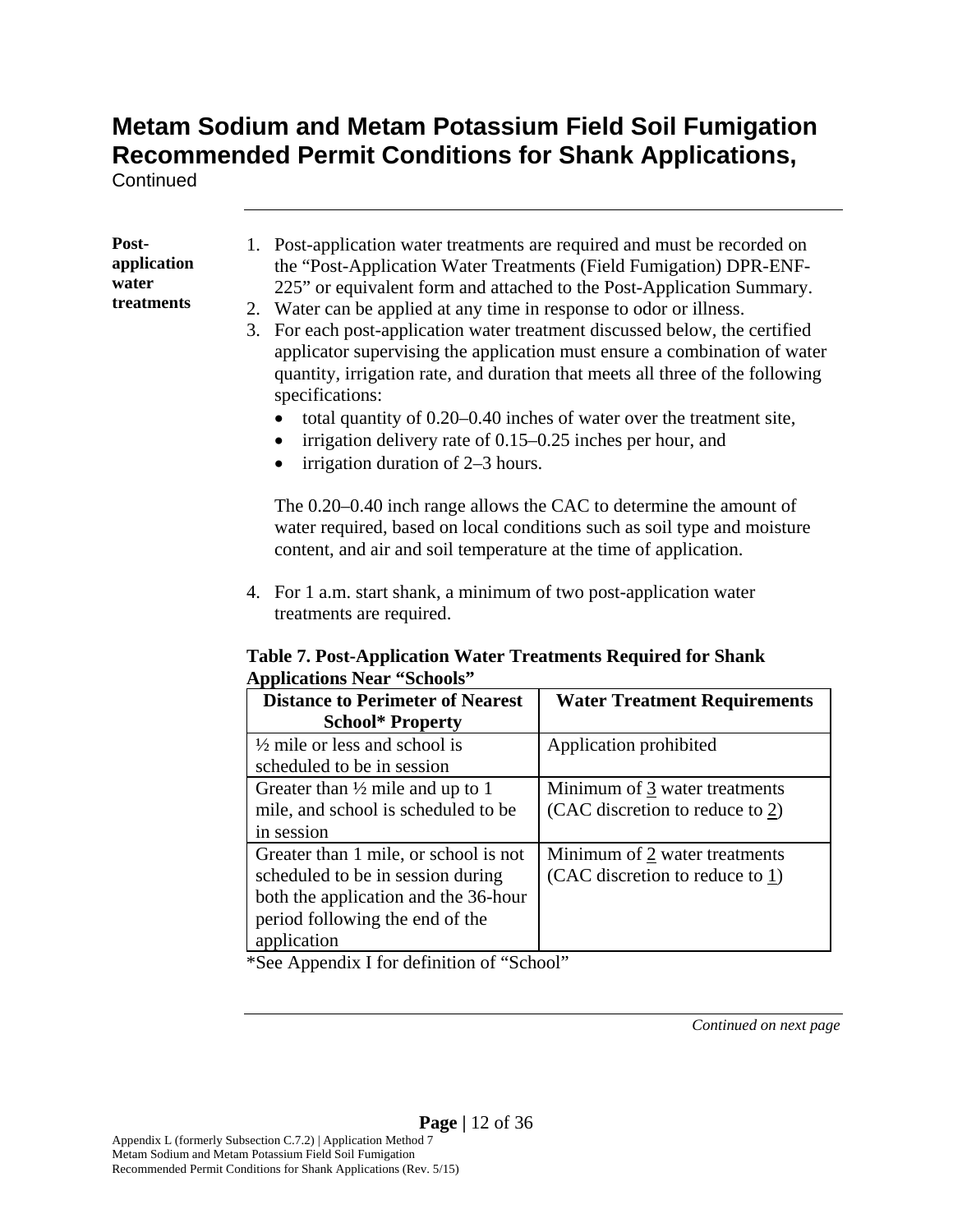**Continued** 

**Postapplication water treatments**  (continued)

#### **Table 8. Post-Application Water Treatments Required for Shank Applications Near "Occupied Structures" or "Bystander Areas"**

| <b>Distance to Perimeter of Nearest</b><br><b>Occupied Structure or Bystander</b><br>Area* | <b>Water Treatment Requirements</b> |
|--------------------------------------------------------------------------------------------|-------------------------------------|
| $\frac{1}{4}$ mile or less                                                                 | Minimum of 3 water treatments       |
|                                                                                            | (CAC discretion to reduce to 2)     |
| Greater than $\frac{1}{4}$ mile                                                            | Minimum of 2 water treatments       |
|                                                                                            | (CAC discretion to reduce to 1)     |

\*See Appendix I for definitions of "Occupied Structure" and "Bystander Area"

Use the following timing for whichever post-application water treatments are applied:

- Post-application water 1 (Day 1)—Apply a minimum of 0.20–0.40 inches of water to the application block, at a rate of 0.15–0.25 inches per hour, starting within 30 minutes of completion of the application.
- Post-application water 2 (Day 1)—Apply a minimum of 0.20–0.40 inches of water to the application block, at a rate of 0.15–0.25 inches per hour, on the same day of application, beginning no earlier than 1 hour before sunset and completing by midnight.
- Post-application water 3 (Day 2)—Apply a minimum of 0.20–0.40 inches of water to the application block, at a rate of 0.15–0.25 inches per hour, on the day following the application, beginning no earlier than 1 hour before sunset and completing by midnight.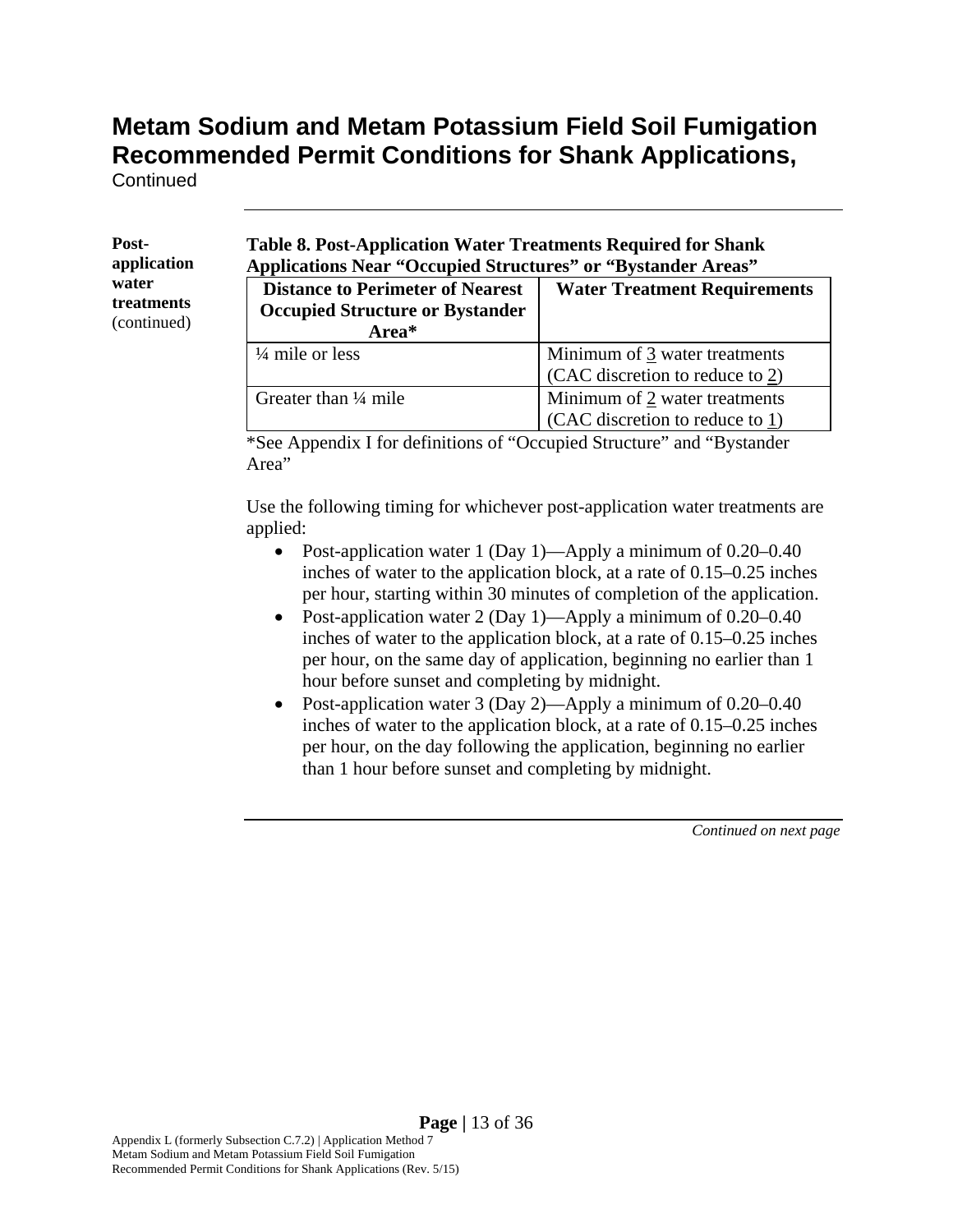**Continued** 

| Post-                              | Exceptions to Metam Sodium/Metam Potassium Post-Application Water<br>1.                                                                                                                                                                                                                      |
|------------------------------------|----------------------------------------------------------------------------------------------------------------------------------------------------------------------------------------------------------------------------------------------------------------------------------------------|
| application                        | <b>Treatment Requirements:</b>                                                                                                                                                                                                                                                               |
| water<br>treatments<br>(continued) | Alternate Sealing - Post-application water treatments are not required<br>for applications made under either of the two conditions listed below.<br>For applications meeting one of these two conditions, the buffer zone<br>will remain in effect for 24 hours (unless specified) after the |
|                                    | completion of the application:                                                                                                                                                                                                                                                               |
|                                    | Post-application water treatment(s) are not required following<br>i.<br>soil injection (i.e., shank) applications under the following<br>conditions:                                                                                                                                         |
|                                    | a) Metam is banded using a width 14 inches or less.                                                                                                                                                                                                                                          |
|                                    | The maximum application rate is 90 pounds active<br>b)<br>ingredient per acre.                                                                                                                                                                                                               |
|                                    | c) The injection depth is 3-6 inches.                                                                                                                                                                                                                                                        |
|                                    | d) A soil capping method is utilized by placing a minimum of<br>6 inches of soil on top of the bed over the band treatment<br>and compacted using a mechanical device (compaction<br>roller).                                                                                                |
|                                    | e) Use Tables 2, 5, and 8 to determine buffer zones.                                                                                                                                                                                                                                         |
|                                    | The buffer zone duration is 24 hours.<br>f)                                                                                                                                                                                                                                                  |
|                                    | ii.<br>The application block is tarped.                                                                                                                                                                                                                                                      |
|                                    | a) The tarp must remain in place for a minimum of 48 hours.<br>b) Use Tables 2, 5, and 8 to determine buffer zones.<br>The buffer zone remains in effect until the tarp is removed.<br>c)                                                                                                    |
|                                    |                                                                                                                                                                                                                                                                                              |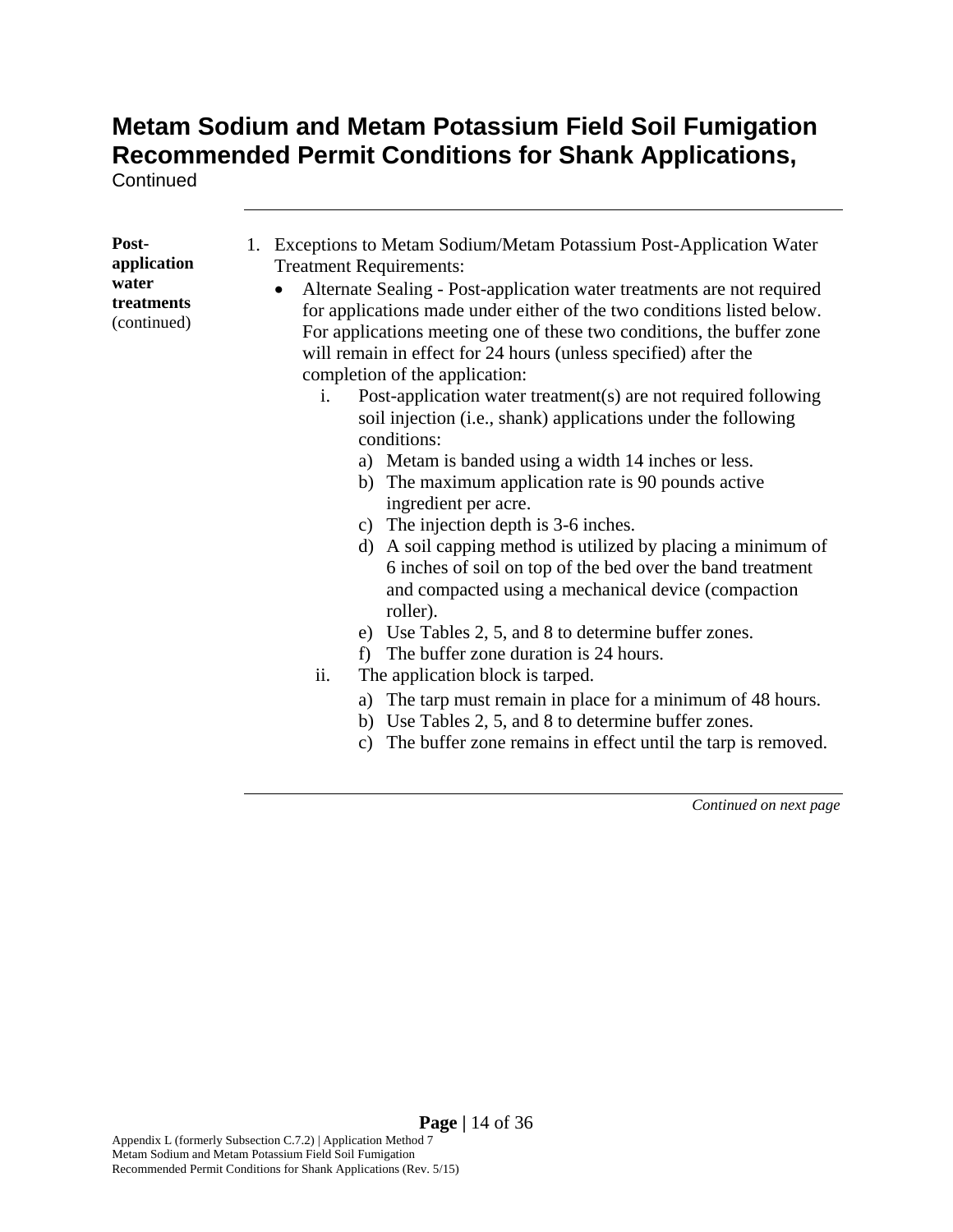**Continued** 

**Postapplication water treatments**  (continued)

- 2. CAC Discretion
	- The CAC has the option to eliminate the third post-application water treatment requirement for application blocks ¼ mile or less from an occupied structure or bystander area based on an evaluation of the soil type and moisture content, knowledge of local conditions, and effective offsite movement control measures previously used, provided that the application block is greater than ½ mile to 1 mile from the perimeter of a school property (unless the school is not scheduled to be in session during both the application and the 36-hour period following the end of the application). Use the buffer zones for two post-application water treatments if the third post-application water treatment is eliminated.
	- The CAC has the option to eliminate the second post-application water treatment requirement (except for 1 a.m. start) for application blocks greater than ¼ mile from an occupied structure, or bystander area based on an evaluation of the soil type and moisture content, knowledge of local conditions, and effective offsite movement control measures previously used, provided that the application block is greater than 1 mile from the perimeter of a school property (unless the school is not scheduled to be in session during both the application and the 36-hour period following the end of the application). Use buffer zones for one post-application water treatment if the second post-application water treatment is eliminated.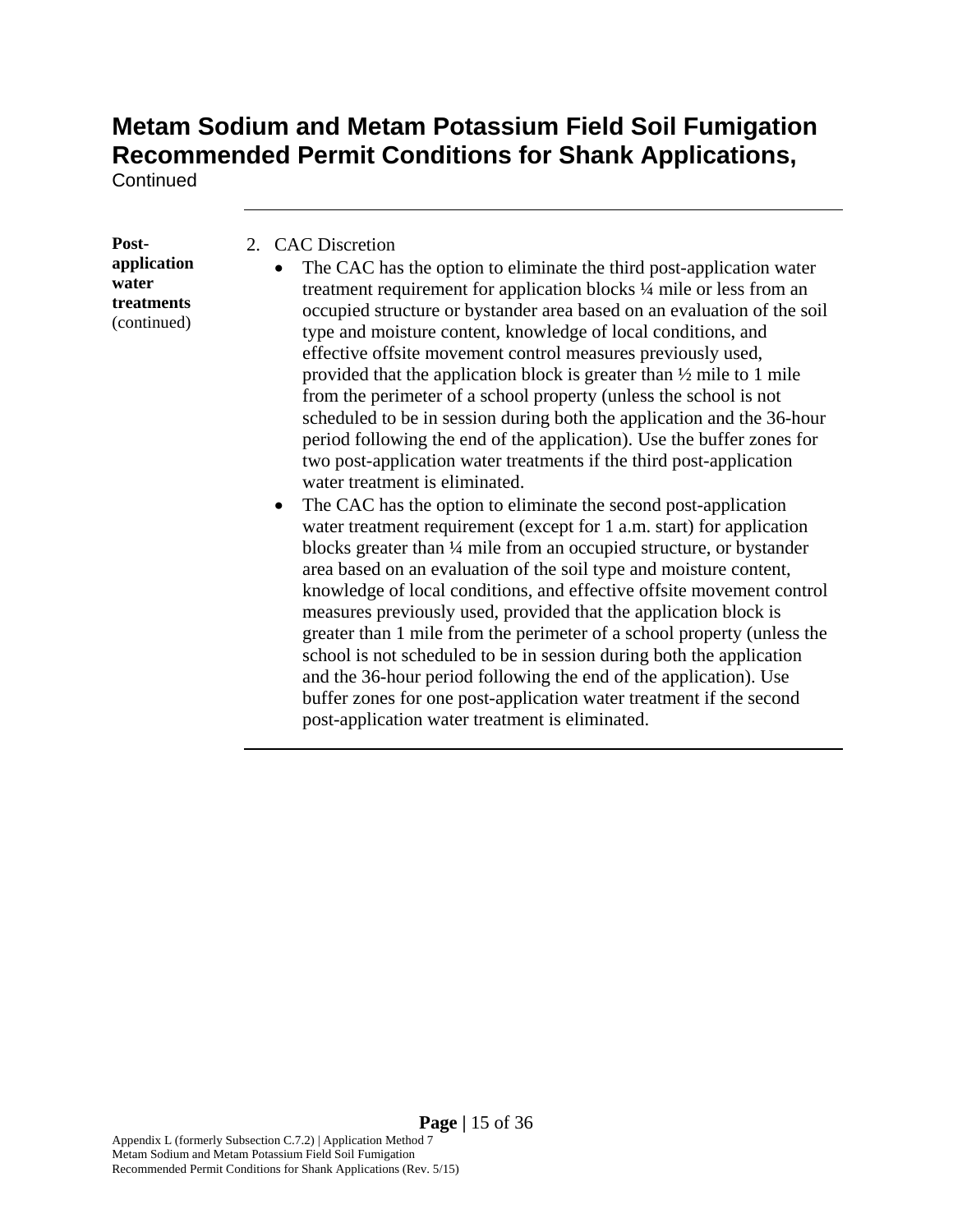|       |                  |                  |                 |                         |                                                                             |         |                         |                                                           | <b>Acres treated</b> |                                         |                                   |         |                         |    |     |     |     |     |     |     |     |     |      |           |
|-------|------------------|------------------|-----------------|-------------------------|-----------------------------------------------------------------------------|---------|-------------------------|-----------------------------------------------------------|----------------------|-----------------------------------------|-----------------------------------|---------|-------------------------|----|-----|-----|-----|-----|-----|-----|-----|-----|------|-----------|
| gal/A | $\mathbf{1}$     | $\overline{2}$   | 3               | $\overline{\mathbf{4}}$ | 5                                                                           | 6       | $\overline{\mathbf{z}}$ | 8                                                         | 9                    | 10                                      | 15                                | 20      | 25                      | 30 | 35  | 40  | 45  | 50  | 55  | 60  | 65  | 70  | 75   | 80        |
| ≤24   | 100              | 100              | 100             | 100                     | 100                                                                         | 100     |                         | 100 100                                                   | 100                  |                                         | 100   100   100   100   100   100 |         |                         |    |     | 125 | 150 | 150 | 175 | 175 | 213 | 213 | 250  | 250       |
| 25    |                  | 100 100 100      |                 |                         | 100   100   100   100   100   100                                           |         |                         |                                                           |                      | 100   100   100   100   100   125       |                                   |         |                         |    |     | 150 | 175 | 175 | 200 | 200 | 238 | 238 | 275  | 275       |
| 27    | 100              | 100              | 100             |                         | 100   100   100                                                             |         |                         | 100 100 100                                               |                      |                                         | 100 100 100                       |         | 100 125 150             |    |     | 175 | 206 | 206 | 238 | 238 | 274 | 274 | 311  | 311       |
| 28    |                  | 100 100 100      |                 |                         | 100 100 100                                                                 |         |                         | 100 100 100                                               |                      | 100 100 100 125 150 175                 |                                   |         |                         |    |     | 200 | 238 | 238 | 275 | 275 | 311 | 311 | 348  | 348       |
| 30    |                  | 100   100   100  |                 |                         | 100   100   100   100   100   100   100   100   125   150   175   200   225 |         |                         |                                                           |                      |                                         |                                   |         |                         |    |     |     | 269 | 269 | 313 | 313 | 348 | 348 | 384  | 384       |
| 31    |                  | 100 100 100      |                 |                         | 100 100 100                                                                 |         |                         | 100 100 100                                               |                      | 100 100 150                             |                                   |         | 175 200 225             |    |     | 250 | 300 | 300 | 350 | 350 | 385 | 385 | 420  | 420       |
| 33    | 100              | 100 <sub>l</sub> | 100             | 100                     | 100                                                                         | 100     |                         | 100 100 100                                               |                      |                                         | 100   125   175   206   238   263 |         |                         |    |     | 288 | 338 | 338 | 388 | 388 | 426 | 426 | 465  | 465       |
| 35    | 100              |                  | 100 100         | 100                     |                                                                             | 100 100 |                         | 100 100 100                                               |                      | 100                                     | 150                               |         | 200 238 275 300         |    |     | 325 | 375 | 375 | 425 | 425 | 468 | 468 | 510  | 510       |
| 36    | 100 <sub>l</sub> |                  | 100   100       |                         | 100   100   100   100   100   113   125   175   225   269   313   338   363 |         |                         |                                                           |                      |                                         |                                   |         |                         |    |     |     | 413 | 413 | 463 | 463 | 509 | 509 | 555  | 555       |
| 38    |                  | 100 100 100      |                 |                         | 100 100 100                                                                 |         |                         | 105 120 135                                               |                      | 150                                     |                                   |         | 200 250 300 350 375     |    |     | 400 | 450 | 450 | 500 | 500 | 550 | 550 | 600  | 600       |
| 39    | 100              | 100 <sup>1</sup> | 100             |                         | 100   100   103                                                             |         |                         | 118   133   148   163   213   263   313   363   388   413 |                      |                                         |                                   |         |                         |    |     |     | 475 | 475 | 538 | 538 | 594 | 594 | 650  | 650       |
| 41    |                  | 100 100 100      |                 |                         | 100 100 115                                                                 |         |                         | 130 145 160                                               |                      | 175 225                                 |                                   |         | 275 325 375 400         |    |     | 425 | 500 | 500 | 575 | 575 | 638 | 638 | 700  | 700       |
| 42    | 100 l            | 100 100          |                 |                         | 100   113   128   143   158   173                                           |         |                         |                                                           |                      | 188   238   288   338   388   413   438 |                                   |         |                         |    |     |     | 525 | 525 | 613 | 613 | 681 | 681 | 750  | 750       |
| 44    | 100              | 100 100          |                 | 110                     | 125                                                                         | 140     | 155                     | 170 185                                                   |                      | 200                                     |                                   | 250 300 | 350 400 425             |    |     | 450 | 550 | 550 | 650 | 650 | 725 | 725 | 800  | 800       |
| 46    | 100              | 100              | 101             |                         | 116 131                                                                     |         | 146   161   176   191   |                                                           |                      | 206   263   313   413   425   450       |                                   |         |                         |    |     | 488 | 581 | 581 | 675 | 675 | 753 | 753 | 831  | 831       |
| 47    |                  |                  | 100 100 108     |                         | 123   138   153   168   183   198   213   275   325   425   450   475       |         |                         |                                                           |                      |                                         |                                   |         |                         |    |     | 525 | 613 | 613 | 700 | 700 | 781 | 781 | 863  | 863       |
| 49    | 100              |                  | 100   114       |                         | 129   144   159                                                             |         |                         | 174 189 204                                               |                      | 219   288   338   438   475   500   563 |                                   |         |                         |    |     |     | 644 | 644 | 725 | 725 | 809 | 809 | 894  | 894       |
| 50    |                  |                  | 100 105 120     |                         | 135 150 165                                                                 |         |                         | 180 195 210                                               |                      | 225                                     |                                   |         | 300 350 400 450 525 600 |    |     |     | 675 | 675 | 750 | 750 | 838 | 838 | 925  | 925       |
| 52    |                  |                  | 100   108   124 |                         | 139   155   170   186   201   217                                           |         |                         |                                                           |                      | 232                                     |                                   |         | 309 361 413 464 541 619 |    |     |     | 696 | 696 | 773 | 773 | 864 | 864 | 954  | 954       |
| 53    | 100              | 112              | 128             |                         | 143 159 175                                                                 |         | 191                     | 207                                                       | 223                  | 239 319 372                             |                                   |         | 425 478 558             |    |     | 638 | 717 | 717 | 797 | 797 | 890 | 890 | 983  | 983       |
| 55    | 100              | 115              | 131             |                         | 148   164   180                                                             |         | 197                     | $ 213 $                                                   | 230                  |                                         | 246 328 383 438 492 574 656       |         |                         |    |     |     | 738 | 738 | 820 | 820 | 916 | 916 | 1012 | 1012      |
| 57    | 101              |                  | 118 135         | 152                     | 169                                                                         | 186     |                         | 203 219 236                                               |                      | 253 338 394                             |                                   |         | 450 506 591             |    |     | 675 | 759 | 759 | 844 | 844 | 942 | 942 | 1041 | 1041      |
| 58    | 104              | $121$            | 139             |                         | 156   173   191   208   225   243                                           |         |                         |                                                           |                      | 260 348 405 463 520 607                 |                                   |         |                         |    |     | 694 | 780 | 780 | 867 | 867 | 968 | 968 |      | 1070 1070 |
| 60    |                  | 107 125 143      |                 | 160                     | 178 196                                                                     |         | 214                     | 232 249                                                   |                      | 267                                     |                                   | 356 416 | 475 534                 |    | 623 | 713 | 802 | 802 | 891 | 891 | 995 | 995 |      | 1098 1098 |

**Buffer Zone Table 1:** AMVAC Metam, Metam Sodium, and Vapam (32.7% metam sodium) Buffer Zone Values for Shank Applications with **Three** Post-Application Water Treatments

**Page |** 16 of 36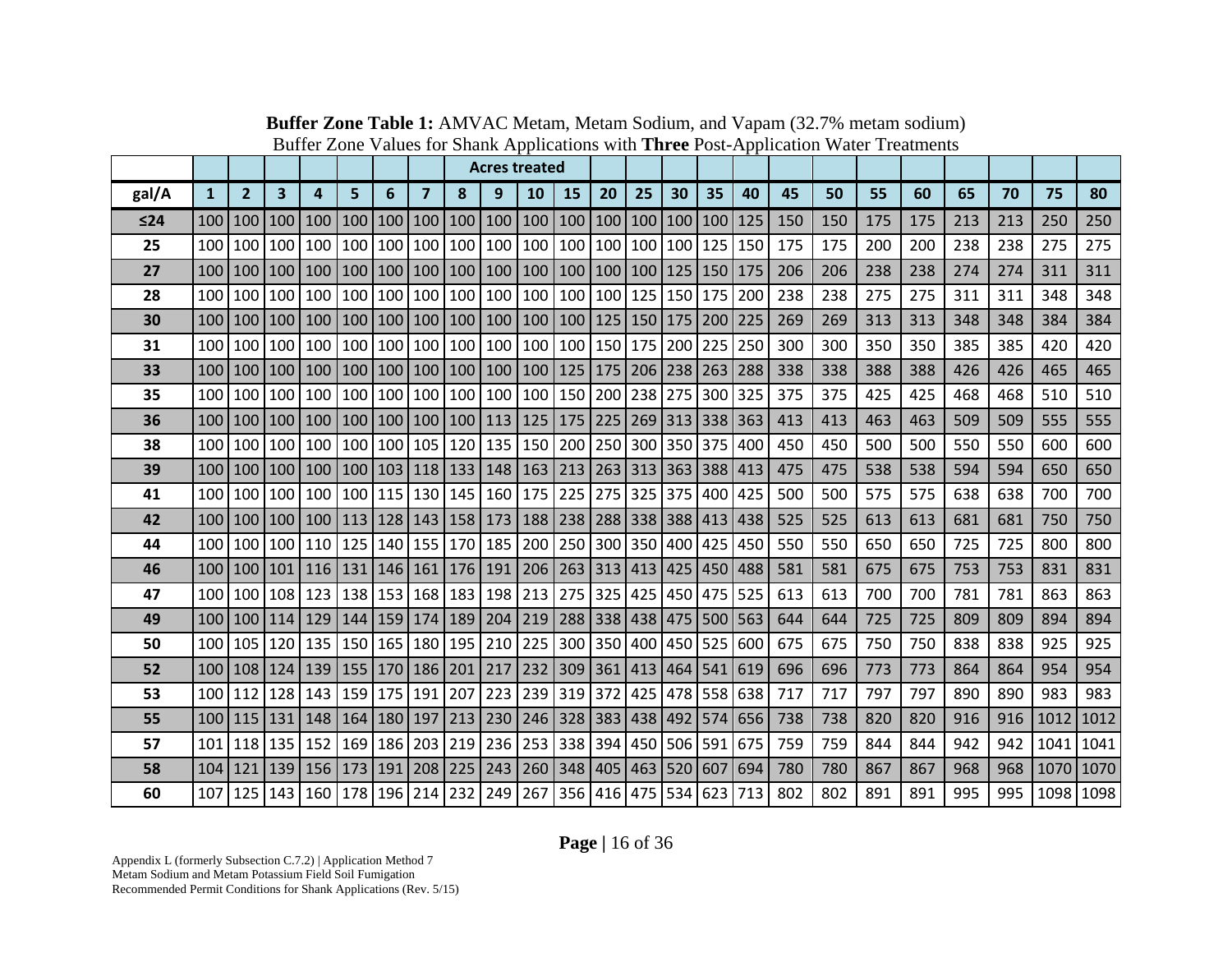|       |                 |                 |  |  | <b>Acres treated</b><br>15<br>10<br>163   183   201   219   238   256   274   366   427   488   548   640   731  <br>113   131   150   168   188   206   225   244   263   281   375   438   500   563   656   750  <br>115   135   154   173   192   211   231   250   269   288   384   448   513   577   673   769  <br>116   138   158   177   197   217   236   256   276   295   394   459   525   591   689   788  <br>181   202   222   242   262   282   302   403   470   538   605   705   806  <br>186   206   227   248   268   289   309   413   481   550   619   722   825 |  |  |    |    |    |    |                                                                             |     |     |                                                                                                                                                                                                                                 |     |                                         |                           |    |           |
|-------|-----------------|-----------------|--|--|--------------------------------------------------------------------------------------------------------------------------------------------------------------------------------------------------------------------------------------------------------------------------------------------------------------------------------------------------------------------------------------------------------------------------------------------------------------------------------------------------------------------------------------------------------------------------------------------|--|--|----|----|----|----|-----------------------------------------------------------------------------|-----|-----|---------------------------------------------------------------------------------------------------------------------------------------------------------------------------------------------------------------------------------|-----|-----------------------------------------|---------------------------|----|-----------|
| gal/A | $\overline{2}$  |                 |  |  |                                                                                                                                                                                                                                                                                                                                                                                                                                                                                                                                                                                            |  |  | 20 | 25 | 30 | 35 | 40                                                                          | 45  | 50  | 55                                                                                                                                                                                                                              | 60  | 65                                      | 70                        | 75 | 80        |
| 61    |                 | 110   128   146 |  |  |                                                                                                                                                                                                                                                                                                                                                                                                                                                                                                                                                                                            |  |  |    |    |    |    |                                                                             | 823 | 823 | 914                                                                                                                                                                                                                             | 914 |                                         | 1021 1021                 |    | 1127 1127 |
| 63    |                 |                 |  |  |                                                                                                                                                                                                                                                                                                                                                                                                                                                                                                                                                                                            |  |  |    |    |    |    |                                                                             | 844 | 844 | 938                                                                                                                                                                                                                             | 938 |                                         | 1047   1047   1156   1156 |    |           |
| 64    |                 |                 |  |  |                                                                                                                                                                                                                                                                                                                                                                                                                                                                                                                                                                                            |  |  |    |    |    |    |                                                                             | 865 | 865 | 961                                                                                                                                                                                                                             | 961 |                                         | 1073   1073   1185   1185 |    |           |
| 66    |                 |                 |  |  |                                                                                                                                                                                                                                                                                                                                                                                                                                                                                                                                                                                            |  |  |    |    |    |    |                                                                             | 886 | 886 | 984                                                                                                                                                                                                                             | 984 |                                         | 1099   1099   1214   1214 |    |           |
| 68    | 121   141   161 |                 |  |  |                                                                                                                                                                                                                                                                                                                                                                                                                                                                                                                                                                                            |  |  |    |    |    |    |                                                                             | 907 | 907 |                                                                                                                                                                                                                                 |     | 1008   1008   1125   1125   1243   1243 |                           |    |           |
| 69    | 124   144   165 |                 |  |  |                                                                                                                                                                                                                                                                                                                                                                                                                                                                                                                                                                                            |  |  |    |    |    |    |                                                                             | 928 | 928 |                                                                                                                                                                                                                                 |     | 1031   1031   1152   1152   1272   1272 |                           |    |           |
| 71    |                 | 127   148   169 |  |  |                                                                                                                                                                                                                                                                                                                                                                                                                                                                                                                                                                                            |  |  |    |    |    |    | 190   211   232   253   274   295   316   422   492   563   633   738   844 | 949 | 949 |                                                                                                                                                                                                                                 |     | 1055   1055   1178   1178   1301   1301 |                           |    |           |
| 72    |                 | 129   151   173 |  |  |                                                                                                                                                                                                                                                                                                                                                                                                                                                                                                                                                                                            |  |  |    |    |    |    | 194   216   237   259   280   302   323   431   503   575   647   755   863 | 970 | 970 |                                                                                                                                                                                                                                 |     | 1078   1078   1204   1204   1330   1330 |                           |    |           |
| 74    |                 | 132   154   176 |  |  |                                                                                                                                                                                                                                                                                                                                                                                                                                                                                                                                                                                            |  |  |    |    |    |    | 198   220   242   264   286   308   330   441   514   588   661   771   881 | 991 | 991 |                                                                                                                                                                                                                                 |     | 1102   1102   1230   1230   1359   1359 |                           |    |           |
| 75    |                 |                 |  |  |                                                                                                                                                                                                                                                                                                                                                                                                                                                                                                                                                                                            |  |  |    |    |    |    |                                                                             |     |     | 138 1388 1388 1398 1425 1256 1266 1267 1268 1269 1270 1289 1291 1292 1293 1294 1295 1296 1297 1296 1297 1296 1297 1297 1298 1298 1298 1298 1298 1298 1298 1209 1200 1201 1201 1202 1203 1204 1205 1206 1207 1208 1209 1200 1200 |     |                                         |                           |    |           |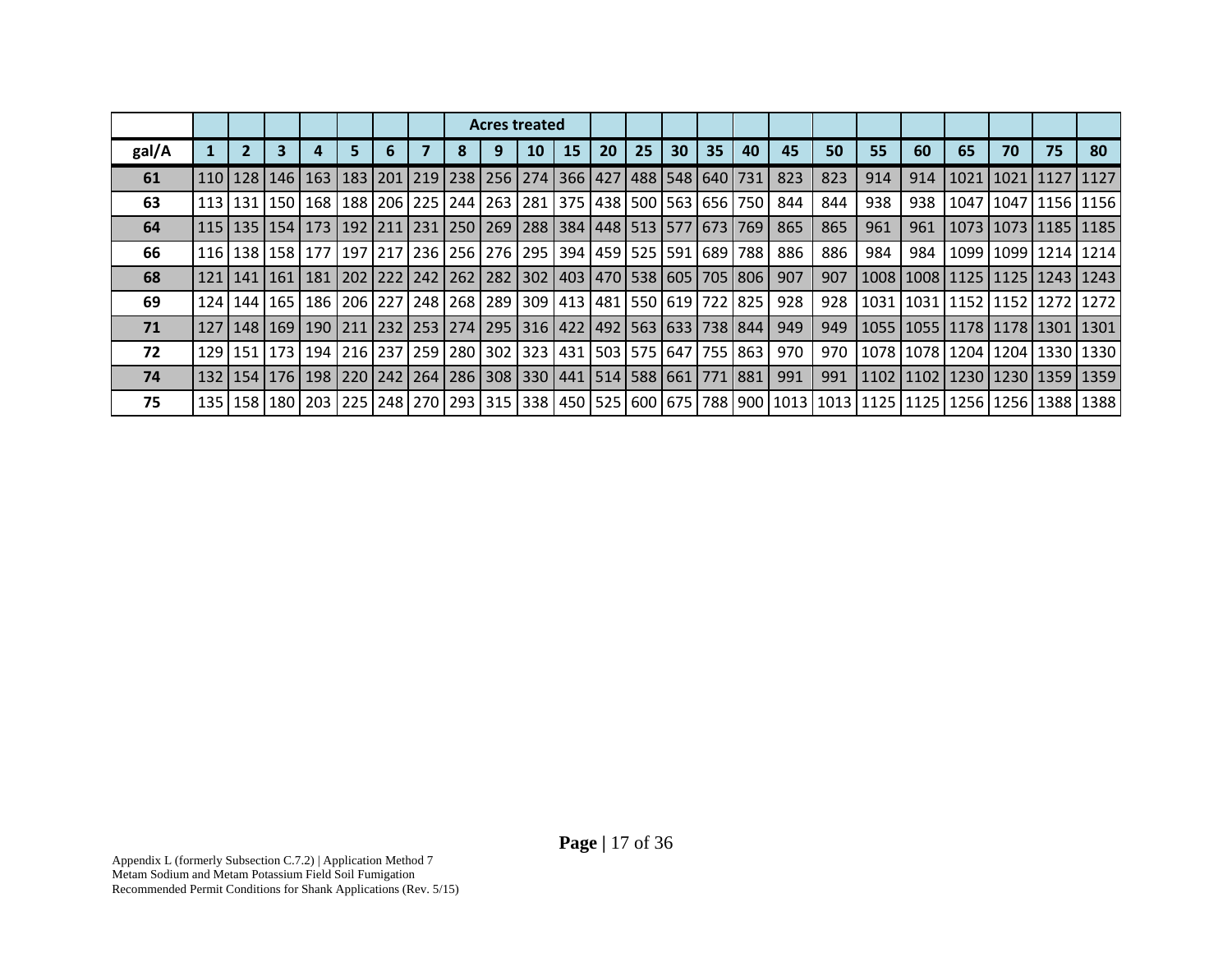|       |                  |                  |                         |                         |                                                                             |     |                       |             |     | <b>Acres treated</b>                    |                                   |         |                     |    |     |     |     |     |     |     |     |     |           |      |
|-------|------------------|------------------|-------------------------|-------------------------|-----------------------------------------------------------------------------|-----|-----------------------|-------------|-----|-----------------------------------------|-----------------------------------|---------|---------------------|----|-----|-----|-----|-----|-----|-----|-----|-----|-----------|------|
| gal/A | $\mathbf{1}$     | 2 <sup>2</sup>   | $\overline{\mathbf{3}}$ | $\overline{\mathbf{4}}$ | 5                                                                           | 6   | $\overline{7}$        | 8           | 9   | 10                                      | 15                                | 20      | 25                  | 30 | 35  | 40  | 45  | 50  | 55  | 60  | 65  | 70  | 75        | 80   |
| ≤24   | 100              | 100              | 100                     | 100                     | 100                                                                         | 100 | 100                   | 100         | 100 | 100                                     | 100                               | 100     | 100 100 100         |    |     | 125 | 150 | 150 | 175 | 175 | 213 | 213 | 250       | 250  |
| 25    | 100              | 100 100          |                         | 100                     | 100                                                                         | 100 | 100                   | 100 100     |     | 100                                     | 100                               |         | 100 100 100 125     |    |     | 150 | 175 | 175 | 200 | 200 | 238 | 238 | 275       | 275  |
| 27    | 100              |                  | 100   100               |                         | 100   100   100   100   100   100                                           |     |                       |             |     |                                         | 100   100   100   100   125   150 |         |                     |    |     | 175 | 206 | 206 | 238 | 238 | 274 | 274 | 311       | 311  |
| 28    |                  | 100 100 100      |                         |                         | 100 100 100                                                                 |     |                       | 100 100 100 |     |                                         | 100   100   100   125   150   175 |         |                     |    |     | 200 | 238 | 238 | 275 | 275 | 311 | 311 | 348       | 348  |
| 30    | 100 <sup>1</sup> | 100 100          |                         |                         | 100   100   100   100   100   100                                           |     |                       |             |     |                                         | 100   100   125   150   175   200 |         |                     |    |     | 225 | 269 | 269 | 313 | 313 | 348 | 348 | 384       | 384  |
| 31    |                  | 100 100 100      |                         |                         | 100   100   100   100   100   100                                           |     |                       |             |     |                                         | 100   100   150   175   200   225 |         |                     |    |     | 250 | 300 | 300 | 350 | 350 | 385 | 385 | 420       | 420  |
| 33    | 100              | 100              | 100                     |                         | 100 100 100                                                                 |     |                       | 100 100 100 |     |                                         | 100   125   175   206   238   263 |         |                     |    |     | 288 | 338 | 338 | 388 | 388 | 426 | 426 | 465       | 465  |
| 35    | 100              |                  | 100 100                 | 100                     | 100                                                                         | 100 | 100                   | 100 100     |     | 100                                     | 150                               | 200     | 238 275             |    | 300 | 325 | 375 | 375 | 425 | 425 | 468 | 468 | 510       | 510  |
| 36    | 100 <sup>1</sup> | 100 100          |                         |                         | 100   100   100   100   100   113   125   175   225   269   313   338   363 |     |                       |             |     |                                         |                                   |         |                     |    |     |     | 413 | 413 | 463 | 463 | 509 | 509 | 555       | 555  |
| 38    |                  | 100 100 100      |                         |                         | 100 100 100                                                                 |     |                       | 105 120 135 |     |                                         | 150   200   250   300   350   375 |         |                     |    |     | 400 | 450 | 450 | 500 | 500 | 550 | 550 | 600       | 600  |
| 39    | 100              | 100 <sup>1</sup> | 100                     |                         | 100   100   103   118   133   148   163   213   263   313   363   388   413 |     |                       |             |     |                                         |                                   |         |                     |    |     |     | 475 | 475 | 538 | 538 | 594 | 594 | 650       | 650  |
| 41    |                  | 100 100 100      |                         |                         | 100 100 115                                                                 |     |                       | 130 145 160 |     |                                         | 175 225                           |         | 275 325 375         |    | 400 | 425 | 500 | 500 | 575 | 575 | 638 | 638 | 700       | 700  |
| 42    |                  |                  | 100   100   100         |                         | 100   113   128   143   158   173   188   238   288   338   388   413   438 |     |                       |             |     |                                         |                                   |         |                     |    |     |     | 525 | 525 | 613 | 613 | 681 | 681 | 750       | 750  |
| 44    | 100              | 100 100          |                         | 110                     | 125 140                                                                     |     |                       | 155 170 185 |     | 200                                     |                                   |         | 250 300 350 400     |    | 425 | 450 | 550 | 550 | 650 | 650 | 725 | 725 | 800       | 800  |
| 46    | 100 <sub>1</sub> | 100 <sup>1</sup> | 101                     |                         | 116   131                                                                   |     | 146   161   176   191 |             |     |                                         | 206 263 313 413 425               |         |                     |    | 450 | 488 | 581 | 581 | 675 | 675 | 753 | 753 | 831       | 831  |
| 47    | 100 l            |                  | 100 108                 |                         | 123   138   153                                                             |     |                       |             |     | 168   183   198   213                   |                                   |         | 275 325 425 450 475 |    |     | 525 | 613 | 613 | 700 | 700 | 781 | 781 | 863       | 863  |
| 49    | 100 <sup>1</sup> |                  | 100   114               |                         | 129   144   159   174   189   204                                           |     |                       |             |     | 219   288   338   438   475   500   563 |                                   |         |                     |    |     |     | 644 | 644 | 725 | 725 | 809 | 809 | 894       | 894  |
| 50    |                  |                  | 100 105 120             |                         | 135   150   165                                                             |     |                       | 180 195 210 |     |                                         | 225 300 350 400 450 525           |         |                     |    |     | 600 | 675 | 675 | 750 | 750 | 838 | 838 | 925       | 925  |
| 52    |                  |                  | 100   108   124         |                         | 139   155   170   186   201   217   232   309   361   413   464   541   619 |     |                       |             |     |                                         |                                   |         |                     |    |     |     | 696 | 696 | 773 | 773 | 864 | 864 | 954       | 954  |
| 53    |                  | 100   112        | 128                     |                         | 143 159 175 191                                                             |     |                       | 207         | 223 |                                         | 239 319 372 425 478 558           |         |                     |    |     | 638 | 717 | 717 | 797 | 797 | 890 | 890 | 983       | 983  |
| 55    | 100              | 115              | 131                     |                         | 148   164   180                                                             |     | 197                   | 213         | 230 |                                         | 246 328 383 438 492 574 656       |         |                     |    |     |     | 738 | 738 | 820 | 820 | 916 | 916 | 1012      | 1012 |
| 57    | 101              |                  | 118 135                 | 152                     | 169                                                                         | 186 | 203                   | 219 236     |     |                                         | 253 338 394                       |         | 450 506 591         |    |     | 675 | 759 | 759 | 844 | 844 | 942 | 942 | 1041      | 1041 |
| 58    | 104              | $121$            | 139                     |                         | 156   173   191   208   225   243                                           |     |                       |             |     |                                         | 260   348   405   463   520   607 |         |                     |    |     | 694 | 780 | 780 | 867 | 867 | 968 | 968 | 1070 1070 |      |
| 60    |                  | 107 125 143      |                         | 160                     | 178                                                                         | 196 | 214                   | 232 249     |     | 267                                     |                                   | 356 416 | 475 534             |    | 623 | 713 | 802 | 802 | 891 | 891 | 995 | 995 | 1098 1098 |      |

**Buffer Zone Table 2:** AMVAC Metam, Metam Sodium, and Vapam (32.7% metam sodium) Buffer Zone Values for Shank Applications with **Two** Post-Application Water Treatments

**Page |** 18 of 36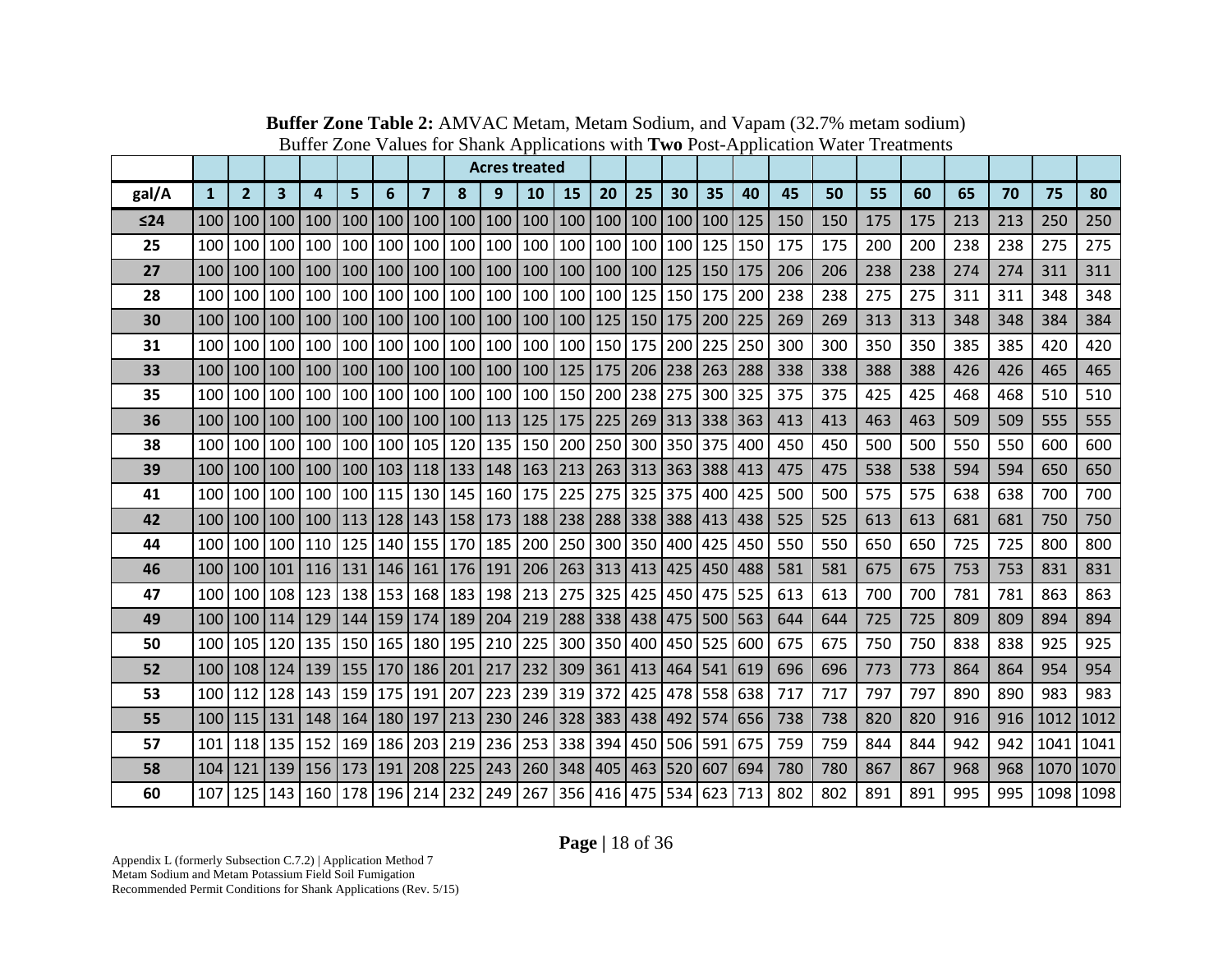|       |                 |                 |                                                                                               |    |  |   | <b>Acres treated</b><br>15<br>10<br>163   183   201   219   238   256   274   366   427   488   548   640   731  <br>113   131   150   168   188   206   225   244   263   281   375   438   500   563   656   750  <br>115   135   154   173   192   211   231   250   269   288   384   448   513   577   673   769  <br>116   138   158   177   197   217   236   256   276   295   394   459   525   591   689   788  <br>181   202   222   242   262   282   302   403   470   538   605   705   806  <br>186   206   227   248   268   289   309   413   481   550   619   722   825  <br>127   148   169   190   211   232   253   274   295   316   422   492   563   633   738   844  <br>  194   216   237   259   280   302   323   431   503   575   647   755   863 |  |  |           |    |    |    |    |     |     |     |     |                                                                                                                                                                                                                                 |                    |    |                           |
|-------|-----------------|-----------------|-----------------------------------------------------------------------------------------------|----|--|---|----------------------------------------------------------------------------------------------------------------------------------------------------------------------------------------------------------------------------------------------------------------------------------------------------------------------------------------------------------------------------------------------------------------------------------------------------------------------------------------------------------------------------------------------------------------------------------------------------------------------------------------------------------------------------------------------------------------------------------------------------------------------------------|--|--|-----------|----|----|----|----|-----|-----|-----|-----|---------------------------------------------------------------------------------------------------------------------------------------------------------------------------------------------------------------------------------|--------------------|----|---------------------------|
| gal/A | $\mathbf{2}$    |                 |                                                                                               | 5. |  | 8 |                                                                                                                                                                                                                                                                                                                                                                                                                                                                                                                                                                                                                                                                                                                                                                                  |  |  | <b>20</b> | 25 | 30 | 35 | 40 | 45  | 50  | 55  | 60  | 65                                                                                                                                                                                                                              | 70                 | 75 | 80                        |
| 61    |                 | 110   128   146 |                                                                                               |    |  |   |                                                                                                                                                                                                                                                                                                                                                                                                                                                                                                                                                                                                                                                                                                                                                                                  |  |  |           |    |    |    |    | 823 | 823 | 914 | 914 |                                                                                                                                                                                                                                 | 1021   1021   1127 |    | 1127                      |
| 63    |                 |                 |                                                                                               |    |  |   |                                                                                                                                                                                                                                                                                                                                                                                                                                                                                                                                                                                                                                                                                                                                                                                  |  |  |           |    |    |    |    | 844 | 844 | 938 | 938 |                                                                                                                                                                                                                                 |                    |    | 1047   1047   1156   1156 |
| 64    |                 |                 |                                                                                               |    |  |   |                                                                                                                                                                                                                                                                                                                                                                                                                                                                                                                                                                                                                                                                                                                                                                                  |  |  |           |    |    |    |    | 865 | 865 | 961 | 961 |                                                                                                                                                                                                                                 |                    |    | 1073   1073   1185   1185 |
| 66    |                 |                 |                                                                                               |    |  |   |                                                                                                                                                                                                                                                                                                                                                                                                                                                                                                                                                                                                                                                                                                                                                                                  |  |  |           |    |    |    |    | 886 | 886 | 984 | 984 |                                                                                                                                                                                                                                 |                    |    | 1099   1099   1214   1214 |
| 68    | 121   141   161 |                 |                                                                                               |    |  |   |                                                                                                                                                                                                                                                                                                                                                                                                                                                                                                                                                                                                                                                                                                                                                                                  |  |  |           |    |    |    |    | 907 | 907 |     |     | 1008   1008   1125   1125   1243   1243                                                                                                                                                                                         |                    |    |                           |
| 69    | 124   144   165 |                 |                                                                                               |    |  |   |                                                                                                                                                                                                                                                                                                                                                                                                                                                                                                                                                                                                                                                                                                                                                                                  |  |  |           |    |    |    |    | 928 | 928 |     |     | 1031   1031   1152   1152   1272   1272                                                                                                                                                                                         |                    |    |                           |
| 71    |                 |                 |                                                                                               |    |  |   |                                                                                                                                                                                                                                                                                                                                                                                                                                                                                                                                                                                                                                                                                                                                                                                  |  |  |           |    |    |    |    | 949 | 949 |     |     | 1055   1055   1178   1178   1301   1301                                                                                                                                                                                         |                    |    |                           |
| 72    |                 | 129 151 173     |                                                                                               |    |  |   |                                                                                                                                                                                                                                                                                                                                                                                                                                                                                                                                                                                                                                                                                                                                                                                  |  |  |           |    |    |    |    | 970 | 970 |     |     | 1078   1078   1204   1204   1330   1330                                                                                                                                                                                         |                    |    |                           |
| 74    |                 |                 | 132   154   176   198   220   242   264   286   308   330   441   514   588   661   771   881 |    |  |   |                                                                                                                                                                                                                                                                                                                                                                                                                                                                                                                                                                                                                                                                                                                                                                                  |  |  |           |    |    |    |    | 991 | 991 |     |     | 1102   1102   1230   1230   1359   1359                                                                                                                                                                                         |                    |    |                           |
| 75    |                 |                 |                                                                                               |    |  |   |                                                                                                                                                                                                                                                                                                                                                                                                                                                                                                                                                                                                                                                                                                                                                                                  |  |  |           |    |    |    |    |     |     |     |     | 138   138   139   139   139   139   139   139   139   139   149   149   149   149   149   149   149   169   169   169   169   169   169   179   179   179   179   179   179   179   179   179   179   179   179   179   179   1 |                    |    |                           |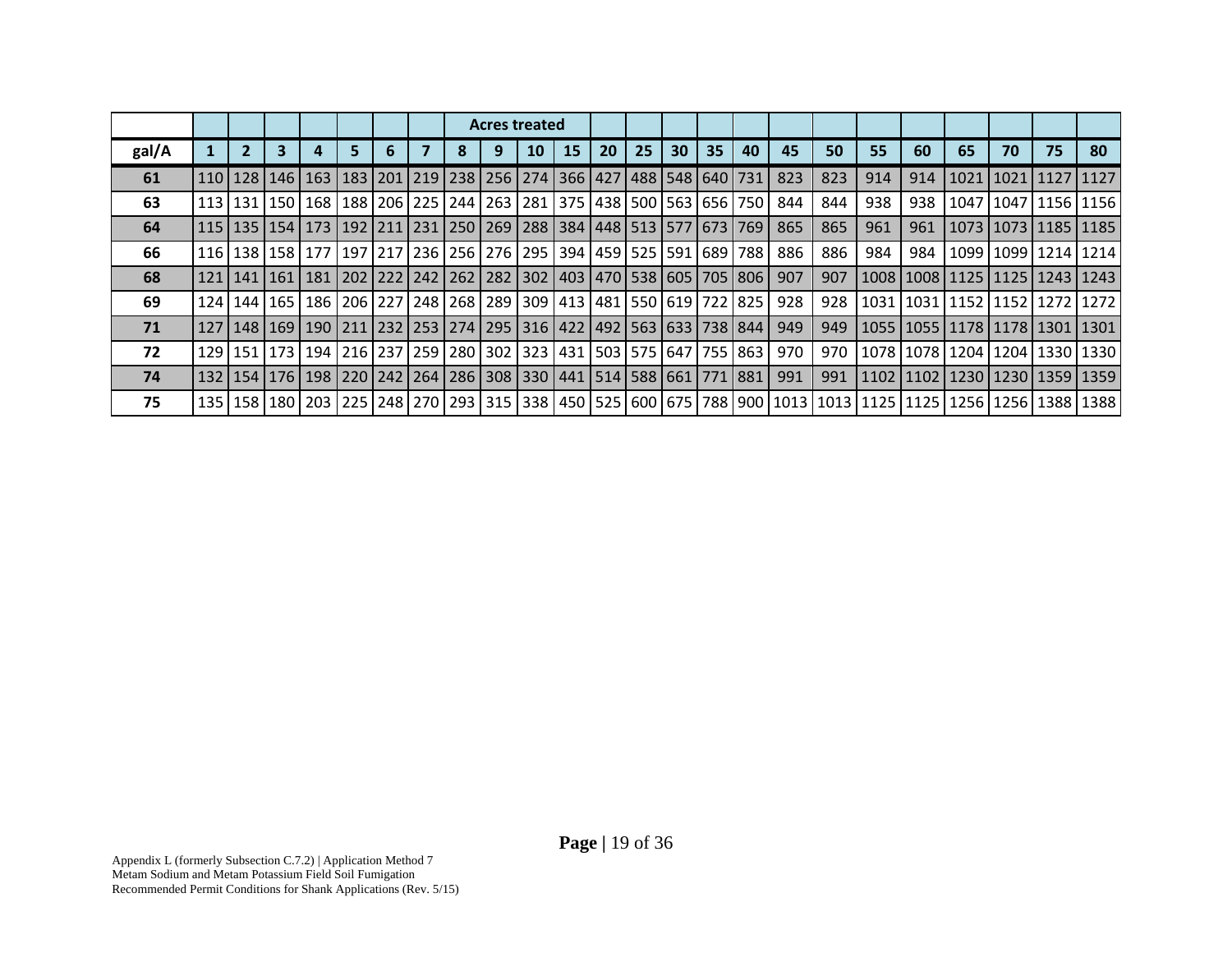|           |              |                |     |     |     |                                                       |         | <b>Acres treated</b> |     |     |     |     |           |           |                                                                                  |           |           |           |           |           |           |           |                                                                 |           |
|-----------|--------------|----------------|-----|-----|-----|-------------------------------------------------------|---------|----------------------|-----|-----|-----|-----|-----------|-----------|----------------------------------------------------------------------------------|-----------|-----------|-----------|-----------|-----------|-----------|-----------|-----------------------------------------------------------------|-----------|
| gal/A     | $\mathbf{1}$ | $\overline{2}$ | 3   | 4   | 5   | 6                                                     | 7       | 8                    | 9   | 10  | 15  | 20  | 25        | 30        | 35                                                                               | 40        | 45        | 50        | 55        | 60        | 65        | 70        | 75                                                              | 80        |
| $\leq 24$ | 100          | 100            | 100 | 100 | 100 | 300                                                   | 300     | 300                  | 300 | 300 | 400 | 600 | 700       | 700       | 700                                                                              |           |           |           |           |           |           |           |                                                                 |           |
| 25        | 100          | 100            | 100 | 100 | 100 | 300                                                   | 300     | 300                  | 300 | 300 | 400 | 600 | 700       | 700       | 700                                                                              |           |           |           |           |           |           |           |                                                                 |           |
| 27        | 100          | 250            | 250 | 250 | 250 | 500                                                   | 500     | 500                  | 500 | 500 | 650 | 850 |           |           |                                                                                  |           |           |           |           |           |           |           | 1050 1050 1050 1300 1450 1450 1450 1450 1450 1450 1450 1750     |           |
| 28        | 100          | 250            | 250 | 250 | 250 | 500                                                   | 500     | 500                  | 500 | 500 | 650 | 850 |           |           |                                                                                  |           |           |           |           |           |           |           | 1050 1050 1050 1300 1450 1450 1450 1450 1450 1450 1450 1750     |           |
| 30        | 100          | 250            | 250 | 250 | 250 | 500                                                   | 500     | 500                  | 500 | 500 | 650 |     |           |           |                                                                                  |           |           |           |           |           |           |           | 850 1050 1050 1050 1300 1450 1450 1450 1450 1450 1450 1450 1750 |           |
| 31        | 100          | 250            | 250 | 250 | 250 | 500                                                   | 500     | 500                  | 500 | 500 | 650 |     |           |           |                                                                                  |           |           |           |           |           |           |           | 850 1050 1050 1050 1300 1450 1450 1450 1450 1450 1450 1450 1750 |           |
| 33        | 100          | 350            | 350 | 350 | 350 | 650                                                   | 650     | 650                  | 650 | 650 | 850 |     |           |           |                                                                                  |           |           |           |           |           |           |           |                                                                 |           |
| 35        | 100          | 350            | 350 | 350 | 350 | 650                                                   | 650     | 650                  | 650 | 650 | 850 |     |           |           |                                                                                  |           |           |           |           |           |           |           |                                                                 |           |
| 36        |              | 100 350        | 350 | 350 | 350 | 650                                                   | 650     | 650                  | 650 | 650 |     |     |           |           |                                                                                  |           |           |           |           |           |           |           |                                                                 |           |
| 38        | 100          | 350            | 350 | 350 | 350 | 650                                                   | 650     | 650                  | 650 | 650 |     |     |           |           |                                                                                  |           |           |           |           |           |           |           |                                                                 |           |
| 39        | 100          | 500            | 500 | 500 | 500 | 850                                                   | 850     | 850                  | 850 |     |     |     |           |           |                                                                                  |           |           |           |           |           |           |           |                                                                 | <b>NA</b> |
| 41        | 100          | 500            | 500 | 500 | 500 | 850                                                   | 850     | 850                  | 850 |     |     |     |           |           |                                                                                  |           |           |           |           |           |           |           |                                                                 | <b>NA</b> |
| 42        | 100          | 500            | 500 | 500 | 500 | 850                                                   | 850     | 850                  | 850 |     |     |     |           |           |                                                                                  |           |           |           |           |           |           |           |                                                                 | <b>NA</b> |
| 44        | 100          | 500            | 500 | 500 | 500 | 850                                                   | 850 850 |                      | 850 |     |     |     |           |           |                                                                                  |           |           |           |           |           |           |           |                                                                 | <b>NA</b> |
| 46        | 100          | 600            | 600 | 600 | 600 |                                                       |         |                      |     |     |     |     |           |           |                                                                                  |           |           |           |           |           |           |           |                                                                 | <b>NA</b> |
| 47        | 100          | 600            | 600 | 600 |     |                                                       |         |                      |     |     |     |     |           |           |                                                                                  |           |           |           |           |           |           |           |                                                                 | <b>NA</b> |
| 49        | 100          | 600            | 600 | 600 |     |                                                       |         |                      |     |     |     |     |           |           |                                                                                  |           |           |           |           |           |           |           |                                                                 | <b>NA</b> |
| 50        | 100          | 600            | 600 | 600 |     |                                                       |         |                      |     |     |     |     |           |           |                                                                                  |           |           |           |           |           |           |           |                                                                 | <b>NA</b> |
| 52        | 150          | 700            | 700 | 700 |     |                                                       |         |                      |     |     |     |     |           |           | 700   1150   1150   1150   1150   1150   1150   1500   1850   2300   2300   2300 | <b>NA</b> | <b>NA</b> | <b>NA</b> | <b>NA</b> | <b>NA</b> | <b>NA</b> | <b>NA</b> | <b>NA</b>                                                       | <b>NA</b> |
| 53        | 150          | 700            | 700 | 700 |     |                                                       |         |                      |     |     |     |     |           |           | 700 1150 1150 1150 1150 1150 1500 1650 2300 2300 2300 2300                       | <b>NA</b> | <b>NA</b> | <b>NA</b> | <b>NA</b> | <b>NA</b> | <b>NA</b> | <b>NA</b> | <b>NA</b>                                                       | <b>NA</b> |
| 55        | 150          | 700            | 700 | 700 |     |                                                       |         |                      |     |     |     |     |           |           | 700   1150   1150   1150   1150   1150   1150   1500   1850   2300   2300   2300 | <b>NA</b> | <b>NA</b> | <b>NA</b> | <b>NA</b> | <b>NA</b> | <b>NA</b> | <b>NA</b> | <b>NA</b>                                                       | <b>NA</b> |
| 57        | 150          | 700            | 700 | 700 |     |                                                       |         |                      |     |     |     |     |           |           | 700  1150 1150 1150 1150 1150 1500 1850 2300 2300 2300                           | <b>NA</b> | <b>NA</b> | <b>NA</b> | <b>NA</b> | <b>NA</b> | <b>NA</b> | <b>NA</b> | <b>NA</b>                                                       | <b>NA</b> |
| 58        | 200          | 800            | 800 | 800 |     |                                                       |         |                      |     |     |     |     |           |           | 800  1300 1300 1300 1300 1300 1650 2050 2500 2500 2500                           | <b>NA</b> | <b>NA</b> | <b>NA</b> | <b>NA</b> | <b>NA</b> | <b>NA</b> | <b>NA</b> | <b>NA</b>                                                       | <b>NA</b> |
| 60        | 200          | 800            | 800 | 800 |     |                                                       |         |                      |     |     |     |     |           |           | 800 1300 1300 1300 1300 1300 1650 2050 2500 2500 2500 2500                       | <b>NA</b> | <b>NA</b> | <b>NA</b> | <b>NA</b> | <b>NA</b> | <b>NA</b> | <b>NA</b> | <b>NA</b>                                                       | <b>NA</b> |
| 61        | 200          | 800            | 800 | 800 | 800 |                                                       |         |                      |     |     |     |     |           |           | 1300 1300 1300 1300 1300 1650 2050 2500 2500 2500                                | <b>NA</b> | <b>NA</b> | <b>NA</b> | <b>NA</b> | <b>NA</b> | <b>NA</b> | <b>NA</b> | <b>NA</b>                                                       | <b>NA</b> |
| 63        | 200          | 800            | 800 | 800 |     | 800 1300 1300 1300 1300 1300 1650 2050 2500 2500 2500 |         |                      |     |     |     |     |           |           |                                                                                  | <b>NA</b> | <b>NA</b> | <b>NA</b> | <b>NA</b> | <b>NA</b> | <b>NA</b> | <b>NA</b> | <b>NA</b>                                                       | <b>NA</b> |
| 64        | 250          | 900            | 900 | 900 |     | 900   1450   1450   1450   1450   1450   1850   2300  |         |                      |     |     |     |     | <b>NA</b> | <b>NA</b> | <b>NA</b>                                                                        | <b>NA</b> | <b>NA</b> | <b>NA</b> | <b>NA</b> | <b>NA</b> | <b>NA</b> | <b>NA</b> | <b>NA</b>                                                       | <b>NA</b> |

**Buffer Zone Table 3:** AMVAC Metam, Metam Sodium, and Vapam (32.7% metam sodium) Buffer Zone Values for Shank Applications with **One** Post-Application Water Treatments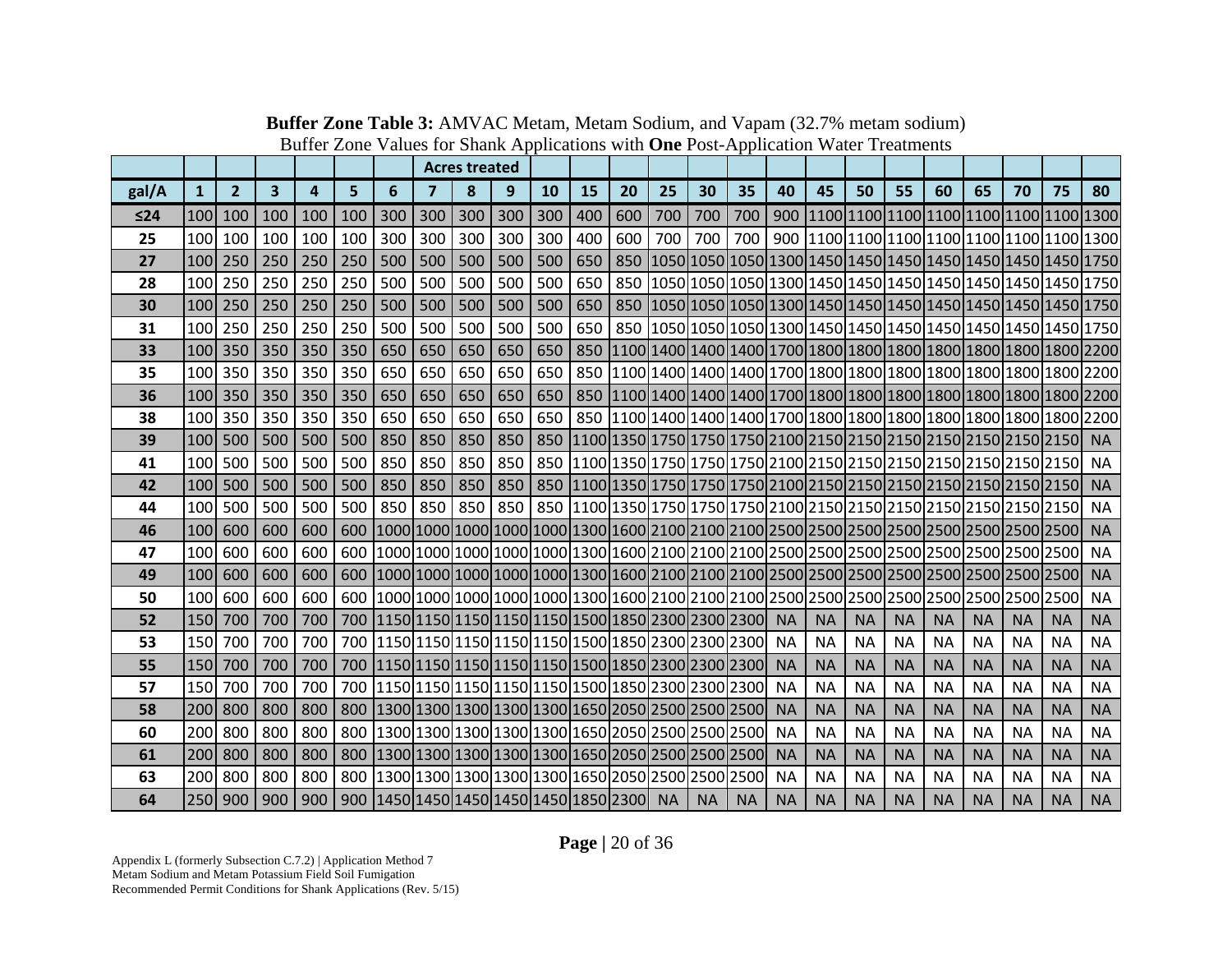|       |      |                  |       |     |   | <b>Acres treated</b> |                                                                                                     |    |    |    |           |           |           |           |           |           |           |           |           |           |           |           |
|-------|------|------------------|-------|-----|---|----------------------|-----------------------------------------------------------------------------------------------------|----|----|----|-----------|-----------|-----------|-----------|-----------|-----------|-----------|-----------|-----------|-----------|-----------|-----------|
| gal/A |      |                  |       |     | b |                      |                                                                                                     | 10 | 15 | 20 | 25        | 30        | 35        | 40        | 45        | 50        | 55        | 60        | 65        | 70        | 75        | 80        |
| 66    | 250  | 900              | 900   | 900 |   |                      | 900  1450 1450 1450 1450 1450 1850 2300                                                             |    |    |    | ΝA        | <b>NA</b> | ΝA        | NA.       | <b>NA</b> | NA.       | NA.       | <b>NA</b> | NA.       | <b>NA</b> | <b>NA</b> | <b>NA</b> |
| 68    | 250I | 900 <sub>1</sub> | 900   | 900 |   |                      | 900   1450   1450   1450   1450   1450   1450   1450   1460   1461   1460   1460   1460   1460   14 |    |    |    | <b>NA</b> | <b>NA</b> | <b>NA</b> | <b>NA</b> | <b>NA</b> | <b>NA</b> | <b>NA</b> | <b>NA</b> | <b>NA</b> | <b>NA</b> | <b>NA</b> | <b>NA</b> |
| 69    | 250I | 900              | 900 l | 900 |   |                      | 900  1450 1450 1450 1450 1450 1850 2300                                                             |    |    |    | <b>NA</b> | <b>NA</b> | ΝA        | <b>NA</b> | <b>NA</b> | <b>NA</b> | <b>NA</b> | <b>NA</b> | <b>NA</b> | <b>NA</b> | <b>NA</b> | <b>NA</b> |
| 71    |      |                  |       |     |   |                      |                                                                                                     |    |    |    | <b>NA</b> | <b>NA</b> | <b>NA</b> | <b>NA</b> | <b>NA</b> | <b>NA</b> | <b>NA</b> | <b>NA</b> | <b>NA</b> | <b>NA</b> | <b>NA</b> | <b>NA</b> |
| 72    |      |                  |       |     |   |                      |                                                                                                     |    |    |    | <b>NA</b> | <b>NA</b> | <b>NA</b> | <b>NA</b> | <b>NA</b> | <b>NA</b> | <b>NA</b> | <b>NA</b> | <b>NA</b> | <b>NA</b> | <b>NA</b> | <b>NA</b> |
| 74    |      |                  |       |     |   |                      |                                                                                                     |    |    |    | <b>NA</b> | <b>NA</b> | <b>NA</b> | <b>NA</b> | <b>NA</b> | <b>NA</b> | <b>NA</b> | <b>NA</b> | <b>NA</b> | <b>NA</b> | <b>NA</b> | <b>NA</b> |
| 75    |      |                  |       |     |   |                      |                                                                                                     |    |    |    | NA.       | <b>NA</b> | <b>NA</b> | <b>NA</b> | <b>NA</b> | NA.       | <b>NA</b> | <b>NA</b> | NA.       | <b>NA</b> | <b>NA</b> | <b>NA</b> |

NA= Not Allowed Buffer Zone Greater Than ½ Mile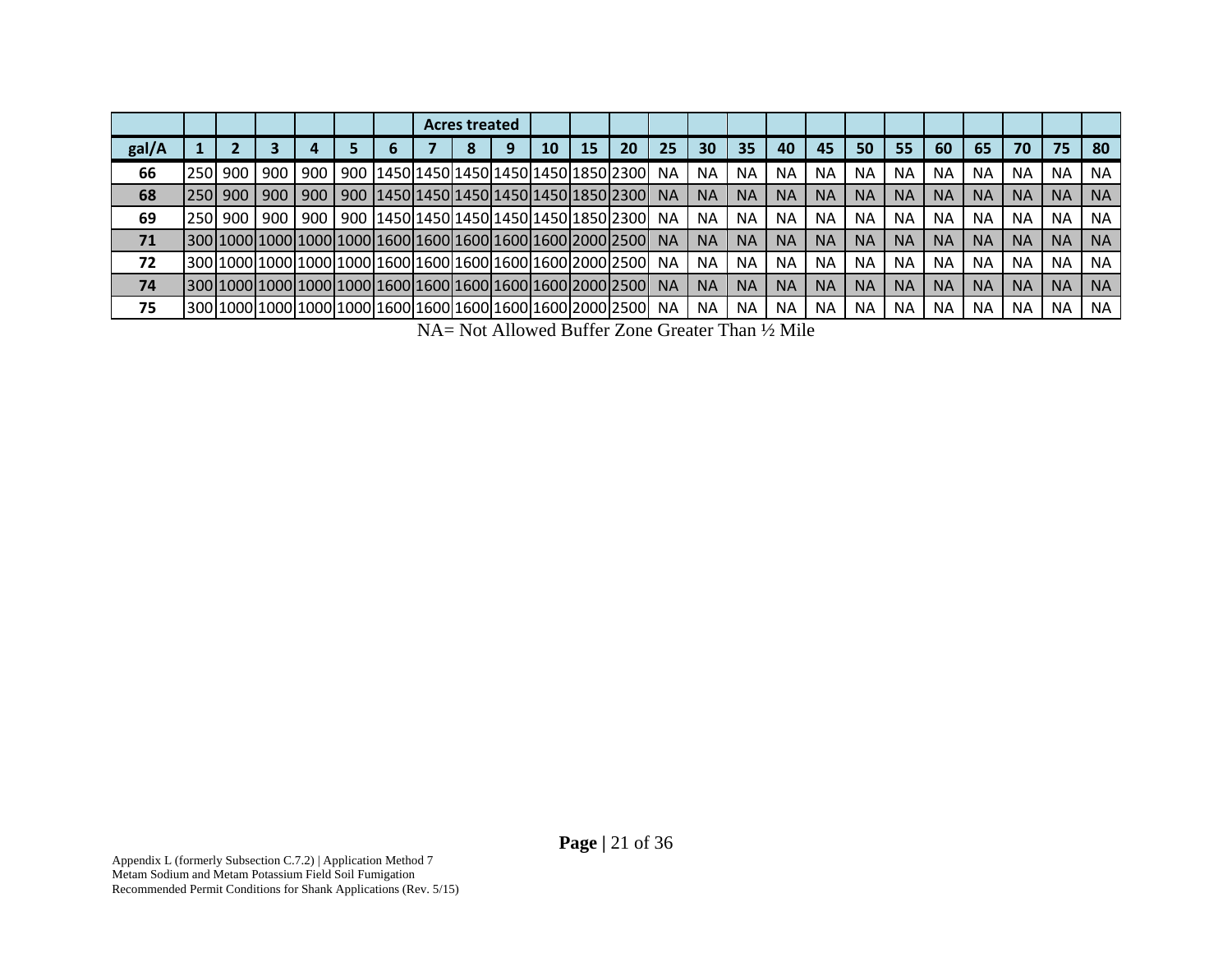|                |              |                |     |     |     |     |                |     |     | <b>Acres treated</b> |     |     |     |     |     |     |     |     |     |     |     |     |     |     |
|----------------|--------------|----------------|-----|-----|-----|-----|----------------|-----|-----|----------------------|-----|-----|-----|-----|-----|-----|-----|-----|-----|-----|-----|-----|-----|-----|
| gal/A          | $\mathbf{1}$ | $\overline{2}$ | 3   | 4   | 5   | 6   | $\overline{7}$ | 8   | 9   | 10                   | 15  | 20  | 25  | 30  | 35  | 40  | 45  | 50  | 55  | 60  | 65  | 70  | 75  | 80  |
| 1              | 100          | 100            | 100 | 100 | 100 | 100 | 100            | 100 | 100 | 100                  | 100 | 100 | 100 | 100 | 100 | 100 | 100 | 100 | 100 | 100 | 100 | 100 | 100 | 100 |
| $\overline{2}$ | 100          | 100            | 100 | 100 | 100 | 100 | 100            | 100 | 100 | 100                  | 100 | 100 | 100 | 100 | 100 | 100 | 100 | 100 | 100 | 100 | 100 | 100 | 100 | 100 |
| 4              | 100          | 100            | 100 | 100 | 100 | 100 | 100            | 100 | 100 | 100                  | 100 | 100 | 100 | 100 | 100 | 100 | 100 | 100 | 100 | 100 | 100 | 100 | 100 | 100 |
| 5              | 100          | 100            | 100 | 100 | 100 | 100 | 100            | 100 | 100 | 100                  | 100 | 100 | 100 | 100 | 100 | 100 | 100 | 100 | 100 | 100 | 100 | 100 | 100 | 100 |
| 6              | 100          | 100            | 100 | 100 | 100 | 100 | 100            | 100 | 100 | 100                  | 100 | 100 | 100 | 100 | 100 | 100 | 100 | 100 | 100 | 100 | 100 | 100 | 100 | 100 |
| 7              | 100          | 100            | 100 | 100 | 100 | 100 | 100            | 100 | 100 | 100                  | 100 | 100 | 100 | 100 | 100 | 100 | 100 | 100 | 100 | 100 | 100 | 100 | 100 | 100 |
| 8              | 100          | 100            | 100 | 100 | 100 | 100 | 100            | 100 | 100 | 100                  | 100 | 100 | 100 | 100 | 100 | 100 | 100 | 100 | 100 | 100 | 100 | 100 | 100 | 100 |
| 9              | 100          | 100            | 100 | 100 | 100 | 100 | 100            | 100 | 100 | 100                  | 100 | 100 | 100 | 100 | 100 | 100 | 100 | 100 | 100 | 100 | 100 | 100 | 100 | 100 |
| 11             | 100          | 100            | 100 | 100 | 100 | 100 | 100            | 100 | 100 | 100                  | 100 | 100 | 100 | 100 | 100 | 100 | 100 | 100 | 100 | 100 | 100 | 100 | 100 | 100 |
| 12             | 100          | 100            | 100 | 100 | 100 | 100 | 100            | 100 | 100 | 100                  | 100 | 100 | 100 | 100 | 100 | 100 | 100 | 100 | 100 | 100 | 100 | 100 | 100 | 100 |
| 13             | 100          | 100            | 100 | 100 | 100 | 100 | 100            | 100 | 100 | 100                  | 100 | 100 | 100 | 100 | 100 | 100 | 100 | 100 | 100 | 100 | 100 | 100 | 100 | 100 |
| 14             | 100          | 100            | 100 | 100 | 100 | 100 | 100            | 100 | 100 | 100                  | 100 | 100 | 100 | 100 | 100 | 100 | 100 | 100 | 100 | 100 | 100 | 100 | 100 | 100 |
| 15             | 100          | 100            | 100 | 100 | 100 | 100 | 100            | 100 | 100 | 100                  | 100 | 100 | 100 | 100 | 100 | 100 | 100 | 100 | 100 | 100 | 100 | 100 | 100 | 100 |
| 16             | 100          | 100            | 100 | 100 | 100 | 100 | 100            | 100 | 100 | 100                  | 100 | 100 | 100 | 100 | 100 | 100 | 100 | 100 | 100 | 100 | 100 | 100 | 100 | 100 |
| 18             | 100          | 100            | 100 | 100 | 100 | 100 | 100            | 100 | 100 | 100                  | 100 | 100 | 100 | 100 | 100 | 100 | 100 | 100 | 100 | 100 | 100 | 100 | 100 | 100 |
| 19             | 100          | 100            | 100 | 100 | 100 | 100 | 100            | 100 | 100 | 100                  | 100 | 100 | 100 | 100 | 100 | 100 | 100 | 100 | 100 | 100 | 100 | 100 | 100 | 100 |
| 20             | 100          | 100            | 100 | 100 | 100 | 100 | 100            | 100 | 100 | 100                  | 100 | 100 | 100 | 100 | 100 | 100 | 100 | 100 | 100 | 100 | 100 | 100 | 100 | 100 |
| 21             | 100          | 100            | 100 | 100 | 100 | 100 | 100            | 100 | 100 | 100                  | 100 | 100 | 100 | 100 | 100 | 100 | 100 | 100 | 100 | 100 | 100 | 100 | 100 | 100 |
| 22             | 100          | 100            | 100 | 100 | 100 | 100 | 100            | 100 | 100 | 100                  | 100 | 100 | 100 | 100 | 100 | 100 | 100 | 100 | 100 | 100 | 100 | 100 | 100 | 100 |
| 23             | 100          | 100            | 100 | 100 | 100 | 100 | 100            | 100 | 100 | 100                  | 100 | 100 | 100 | 100 | 100 | 100 | 100 | 100 | 100 | 100 | 100 | 100 | 100 | 100 |
| 25             | 100          | 100            | 100 | 100 | 100 | 100 | 100            | 100 | 100 | 100                  | 100 | 100 | 100 | 100 | 100 | 100 | 100 | 100 | 100 | 100 | 100 | 100 | 100 | 100 |
| 26             | 100          | 100            | 100 | 100 | 100 | 100 | 100            | 100 | 100 | 100                  | 100 | 100 | 100 | 100 | 100 | 100 | 100 | 100 | 100 | 100 | 100 | 100 | 100 | 100 |
| 27             | 100          | 100            | 100 | 100 | 100 | 100 | 100            | 100 | 100 | 100                  | 100 | 100 | 100 | 100 | 100 | 100 | 100 | 100 | 100 | 100 | 100 | 100 | 105 | 105 |
| 28             | 100          | 100            | 100 | 100 | 100 | 100 | 100            | 100 | 100 | 100                  | 100 | 100 | 100 | 100 | 100 | 100 | 100 | 100 | 100 | 100 | 100 | 100 | 120 | 120 |

**Buffer Zone Table 4:** Metam CLR, Metam 426, Sectagon 42, and Vapam HL (42% metam sodium) Buffer Zone Values for Shank Applications with **Three** Post-Application Water Treatments

**Page |** 22 of 36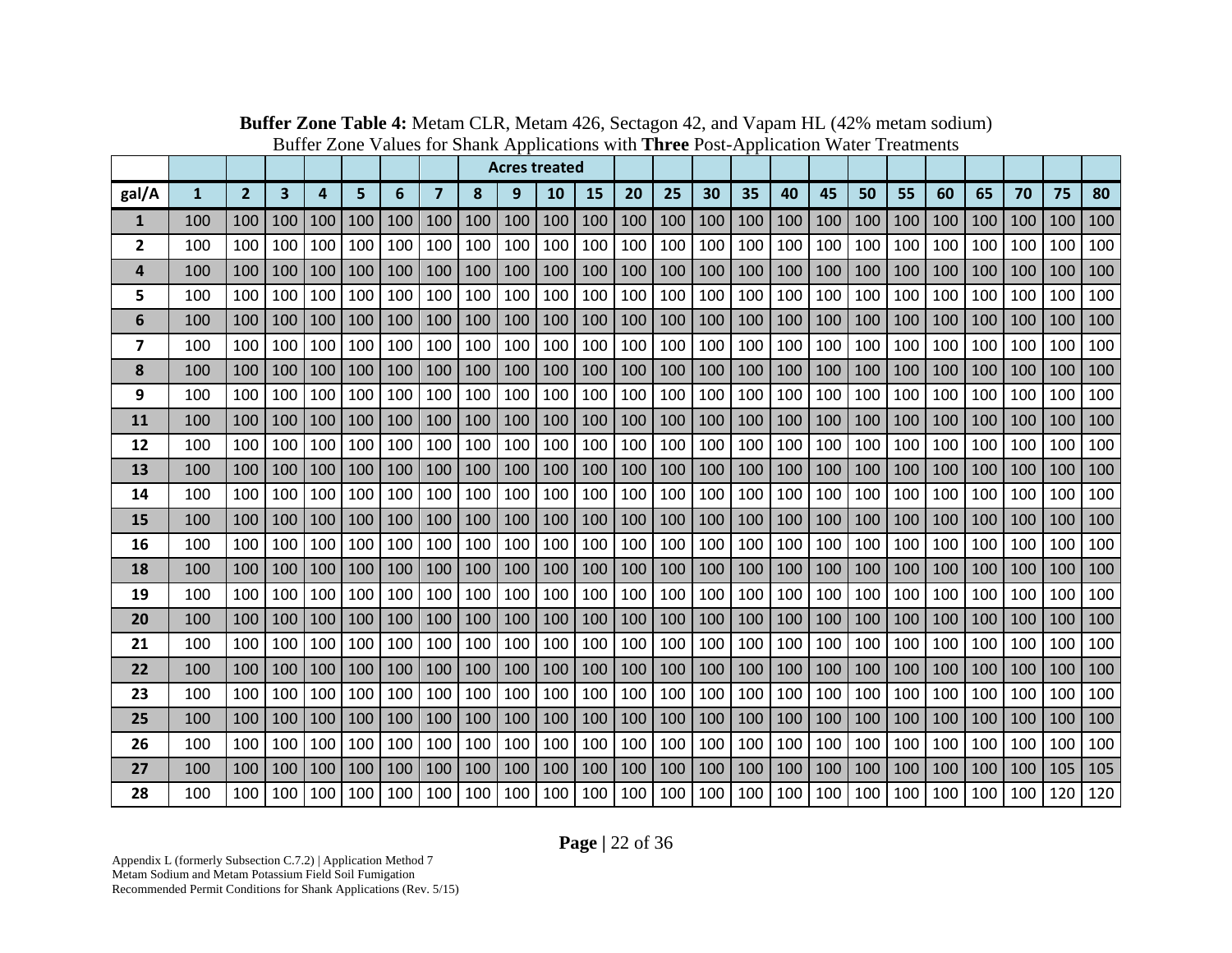|       |              |                |                         |     |     |     |                |     |     | <b>Acres treated</b> |     |     |     |     |     |     |     |     |     |     |     |     |     |     |
|-------|--------------|----------------|-------------------------|-----|-----|-----|----------------|-----|-----|----------------------|-----|-----|-----|-----|-----|-----|-----|-----|-----|-----|-----|-----|-----|-----|
| gal/A | $\mathbf{1}$ | $\overline{2}$ | $\overline{\mathbf{3}}$ | 4   | 5   | 6   | $\overline{7}$ | 8   | 9   | 10                   | 15  | 20  | 25  | 30  | 35  | 40  | 45  | 50  | 55  | 60  | 65  | 70  | 75  | 80  |
| 29    | 100          | 100            | 100                     | 100 | 100 | 100 | 100            | 100 | 100 | 100                  | 100 | 100 | 100 | 100 | 100 | 100 | 100 | 100 | 100 | 100 | 104 | 104 | 136 | 136 |
| 31    | 100          | 100            | 100                     | 100 | 100 | 100 | 100            | 100 | 100 | 100                  | 100 | 100 | 100 | 100 | 100 | 100 | 100 | 100 | 100 | 100 | 122 | 122 | 151 | 151 |
| 32    | 100          | 100            | 100                     | 100 | 100 | 100 | 100            | 100 | 100 | 100                  | 100 | 100 | 100 | 100 | 100 | 100 | 100 | 100 | 115 | 115 | 141 | 141 | 166 | 166 |
| 33    | 100          | 100            | 100                     | 100 | 100 | 100 | 100            | 100 | 100 | 100                  | 100 | 100 | 100 | 100 | 100 | 100 | 103 | 103 | 136 | 136 | 159 | 159 | 182 | 182 |
| 34    | 100          | 100            | 100                     | 100 | 100 | 100 | 100            | 100 | 100 | 100                  | 100 | 100 | 100 | 100 | 100 | 100 | 118 | 118 | 157 | 157 | 177 | 177 | 197 | 197 |
| 35    | 100          | 100            | 100                     | 100 | 100 | 100 | 100            | 100 | 100 | 100                  | 100 | 100 | 100 | 100 | 100 | 101 | 138 | 138 | 177 | 177 | 200 | 200 | 223 | 223 |
| 36    | 100          | 100            | 100                     | 100 | 100 | 100 | 100            | 100 | 100 | 100                  | 100 | 100 | 100 | 100 | 100 | 122 | 157 | 157 | 196 | 196 | 223 | 223 | 249 | 249 |
| 38    | 100          | 100            | 100                     | 100 | 100 | 100 | 100            | 100 | 100 | 100                  | 100 | 100 | 100 | 100 | 121 | 144 | 177 | 177 | 216 | 216 | 246 | 246 | 276 | 276 |
| 39    | 100          | 100            | 100                     | 100 | 100 | 100 | 100            | 100 | 100 | 100                  | 100 | 150 | 150 | 150 | 150 | 166 | 197 | 197 | 236 | 236 | 269 | 269 | 302 | 302 |
| 40    | 100          | 100            | 100                     | 100 | 100 | 100 | 100            | 100 | 100 | 100                  | 100 | 150 | 150 | 150 | 163 | 188 | 217 | 217 | 256 | 256 | 292 | 292 | 328 | 328 |
| 41    | 100          | 100            | 100                     | 100 | 100 | 100 | 100            | 100 | 100 | 100                  | 100 | 150 | 150 | 157 | 183 | 209 | 236 | 236 | 275 | 275 | 315 | 315 | 354 | 354 |
| 42    | 100          | 100            | 100                     | 100 | 100 | 100 | 100            | 100 | 100 | 100                  | 100 | 150 | 150 | 173 | 199 | 225 | 252 | 252 | 291 | 291 | 334 | 334 | 378 | 378 |
| 43    | 100          | 100            | 100                     | 100 | 100 | 100 | 100            | 100 | 100 | 100                  | 100 | 150 | 150 | 189 | 215 | 241 | 268 | 268 | 307 | 307 | 354 | 354 | 401 | 401 |
| 45    | 100          | 100            | 100                     | 100 | 100 | 100 | 100            | 100 | 100 | 100                  | 100 | 150 | 165 | 204 | 230 | 258 | 283 | 283 | 322 | 322 | 374 | 374 | 425 | 425 |
| 46    | 100          | 100            | 100                     | 100 | 100 | 100 | 100            | 100 | 100 | 100                  | 100 | 150 | 181 | 220 | 248 | 272 | 299 | 299 | 338 | 338 | 393 | 393 | 448 | 448 |
| 47    | 100          | 100            | 100                     | 100 | 100 | 100 | 100            | 100 | 100 | 100                  | 100 | 157 | 200 | 236 | 262 | 288 | 315 | 315 | 354 | 354 | 413 | 413 | 472 | 472 |
| 48    | 100          | 100            | 100                     | 100 | 100 | 100 | 100            | 100 | 100 | 100                  | 108 | 200 | 204 | 243 | 271 | 299 | 335 | 335 | 374 | 374 | 433 | 433 | 492 | 492 |
| 49    | 100          | 100            | 100                     | 100 | 100 | 100 | 100            | 100 | 100 | 100                  | 118 | 200 | 210 | 249 | 280 | 310 | 354 | 354 | 393 | 393 | 453 | 453 | 512 | 512 |
| 50    | 100          | 100            | 100                     | 100 | 100 | 100 | 100            | 100 | 100 | 100                  | 128 | 200 | 217 | 256 | 289 | 321 | 374 | 374 | 413 | 413 | 472 | 472 | 532 | 532 |
| 52    | 100          | 100            | 100                     | 100 | 100 | 100 | 100            | 100 | 100 | 100                  | 137 | 200 | 223 | 262 | 297 | 332 | 394 | 394 | 433 | 433 | 492 | 492 | 551 | 551 |
| 53    | 100          | 100            | 100                     | 100 | 100 | 100 | 100            | 100 | 100 | 100                  | 147 | 200 | 230 | 269 | 306 | 343 | 414 | 414 | 453 | 483 | 512 | 512 | 571 | 571 |
| 54    | 100          | 100            | 100                     | 100 | 100 | 100 | 100            | 100 | 100 | 100                  | 157 | 200 | 236 | 275 | 315 | 354 | 433 | 433 | 472 | 472 | 532 | 532 | 591 | 591 |
| 55    | 100          | 100            | 100                     | 100 | 100 | 100 | 100            | 100 | 100 | 110                  | 167 | 204 | 243 | 294 | 324 | 365 | 452 | 452 | 491 | 491 | 552 | 552 | 611 | 611 |
| 56    | 100          | 100            | 100                     | 100 | 100 | 100 | 100            | 100 | 102 | 122                  | 177 | 211 | 249 | 290 | 333 | 378 | 472 | 472 | 511 | 511 | 572 | 572 | 631 | 631 |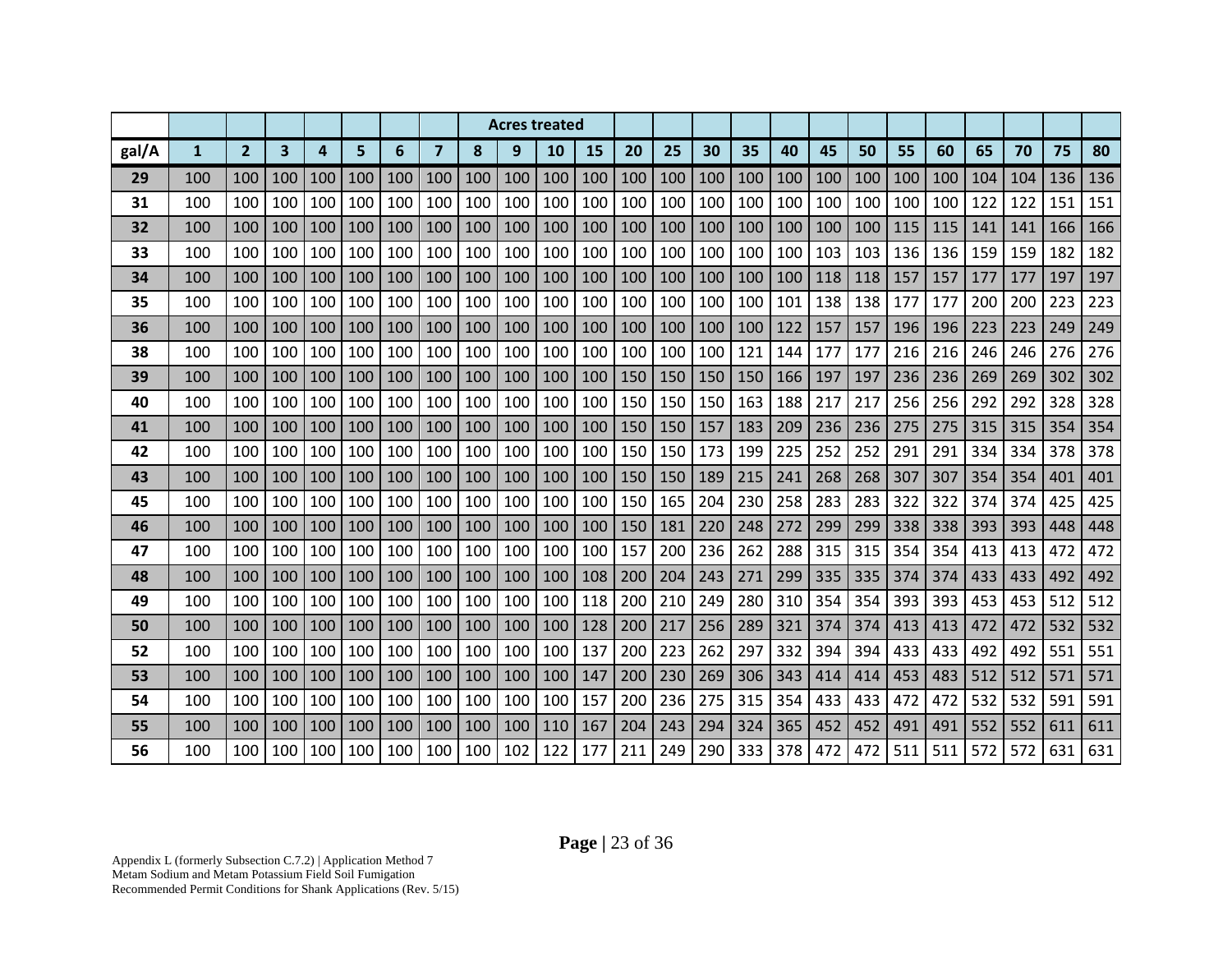|                         |              |                |     |     |     |     |                |     |     | <b>Acres treated</b> |     |     |     |     |     |     |     |     |     |     |     |     |     |     |
|-------------------------|--------------|----------------|-----|-----|-----|-----|----------------|-----|-----|----------------------|-----|-----|-----|-----|-----|-----|-----|-----|-----|-----|-----|-----|-----|-----|
| gal/A                   | $\mathbf{1}$ | $\overline{2}$ | 3   | 4   | 5   | 6   | $\overline{7}$ | 8   | 9   | 10                   | 15  | 20  | 25  | 30  | 35  | 40  | 45  | 50  | 55  | 60  | 65  | 70  | 75  | 80  |
| $\mathbf{1}$            | 100          | 100            | 100 | 100 | 100 | 100 | 100            | 100 | 100 | 100                  | 100 | 100 | 100 | 100 | 100 | 100 | 100 | 100 | 100 | 100 | 100 | 100 | 100 | 100 |
| 2                       | 100          | 100            | 100 | 100 | 100 | 100 | 100            | 100 | 100 | 100                  | 100 | 100 | 100 | 100 | 100 | 100 | 100 | 100 | 100 | 100 | 100 | 100 | 100 | 100 |
| 4                       | 100          | 100            | 100 | 100 | 100 | 100 | 100            | 100 | 100 | 100                  | 100 | 100 | 100 | 100 | 100 | 100 | 100 | 100 | 100 | 100 | 100 | 100 | 100 | 100 |
| 5                       | 100          | 100            | 100 | 100 | 100 | 100 | 100            | 100 | 100 | 100                  | 100 | 100 | 100 | 100 | 100 | 100 | 100 | 100 | 100 | 100 | 100 | 100 | 100 | 100 |
| 6                       | 100          | 100            | 100 | 100 | 100 | 100 | 100            | 100 | 100 | 100                  | 100 | 100 | 100 | 100 | 100 | 100 | 100 | 100 | 100 | 100 | 100 | 100 | 100 | 100 |
| $\overline{\mathbf{z}}$ | 100          | 100            | 100 | 100 | 100 | 100 | 100            | 100 | 100 | 100                  | 100 | 100 | 100 | 100 | 100 | 100 | 100 | 100 | 100 | 100 | 100 | 100 | 100 | 100 |
| 8                       | 100          | 100            | 100 | 100 | 100 | 100 | 100            | 100 | 100 | 100                  | 100 | 100 | 100 | 100 | 100 | 100 | 100 | 100 | 100 | 100 | 100 | 100 | 100 | 100 |
| 9                       | 100          | 100            | 100 | 100 | 100 | 100 | 100            | 100 | 100 | 100                  | 100 | 100 | 100 | 100 | 100 | 100 | 100 | 100 | 100 | 100 | 100 | 100 | 100 | 100 |
| 11                      | 100          | 100            | 100 | 100 | 100 | 100 | 100            | 100 | 100 | 100                  | 100 | 100 | 100 | 100 | 100 | 100 | 100 | 100 | 100 | 100 | 100 | 100 | 100 | 100 |
| 12                      | 100          | 100            | 100 | 100 | 100 | 100 | 100            | 100 | 100 | 100                  | 100 | 100 | 100 | 100 | 100 | 100 | 100 | 100 | 100 | 100 | 100 | 100 | 100 | 100 |
| 13                      | 100          | 100            | 100 | 100 | 100 | 100 | 100            | 100 | 100 | 100                  | 100 | 100 | 100 | 100 | 100 | 100 | 100 | 100 | 100 | 100 | 100 | 100 | 100 | 100 |
| 14                      | 100          | 100            | 100 | 100 | 100 | 100 | 100            | 100 | 100 | 100                  | 100 | 100 | 100 | 100 | 100 | 100 | 100 | 100 | 100 | 100 | 100 | 100 | 100 | 100 |
| 15                      | 100          | 100            | 100 | 100 | 100 | 100 | 100            | 100 | 100 | 100                  | 100 | 100 | 100 | 100 | 100 | 100 | 100 | 100 | 100 | 100 | 100 | 100 | 100 | 100 |
| 16                      | 100          | 100            | 100 | 100 | 100 | 100 | 100            | 100 | 100 | 100                  | 100 | 100 | 100 | 100 | 100 | 100 | 100 | 100 | 100 | 100 | 100 | 100 | 100 | 100 |
| 18                      | 100          | 100            | 100 | 100 | 100 | 100 | 100            | 100 | 100 | 100                  | 100 | 100 | 100 | 100 | 100 | 100 | 100 | 100 | 100 | 100 | 100 | 100 | 100 | 100 |
| 19                      | 100          | 100            | 100 | 100 | 100 | 100 | 100            | 100 | 100 | 100                  | 100 | 100 | 100 | 100 | 100 | 100 | 100 | 100 | 100 | 100 | 100 | 100 | 100 | 100 |
| 20                      | 100          | 100            | 100 | 100 | 100 | 100 | 100            | 100 | 100 | 100                  | 100 | 100 | 100 | 100 | 100 | 100 | 100 | 100 | 100 | 100 | 100 | 100 | 100 | 100 |
| 21                      | 100          | 100            | 100 | 100 | 100 | 100 | 100            | 100 | 100 | 100                  | 100 | 100 | 100 | 100 | 100 | 100 | 100 | 100 | 100 | 100 | 100 | 100 | 100 | 100 |
| 22                      | 100          | 100            | 100 | 100 | 100 | 100 | 100            | 100 | 100 | 100                  | 100 | 100 | 100 | 100 | 100 | 100 | 100 | 100 | 100 | 100 | 100 | 100 | 100 | 100 |
| 23                      | 100          | 100            | 100 | 100 | 100 | 100 | 100            | 100 | 100 | 100                  | 100 | 100 | 100 | 100 | 100 | 100 | 100 | 100 | 100 | 100 | 100 | 100 | 100 | 100 |
| 25                      | 100          | 100            | 100 | 100 | 100 | 100 | 100            | 100 | 100 | 100                  | 100 | 100 | 100 | 100 | 100 | 100 | 100 | 100 | 100 | 100 | 100 | 100 | 100 | 100 |
| 26                      | 100          | 100            | 100 | 100 | 100 | 100 | 100            | 100 | 100 | 100                  | 100 | 100 | 100 | 100 | 100 | 100 | 100 | 100 | 100 | 100 | 100 | 100 | 100 | 100 |
| 27                      | 100          | 100            | 100 | 100 | 100 | 100 | 100            | 100 | 100 | 100                  | 100 | 100 | 100 | 100 | 100 | 100 | 100 | 100 | 100 | 100 | 100 | 100 | 105 | 105 |
| 28                      | 100          | 100            | 100 | 100 | 100 | 100 | 100            | 100 | 100 | 100                  | 100 | 100 | 100 | 100 | 100 | 100 | 100 | 100 | 100 | 100 | 100 | 100 | 120 | 120 |

**Buffer Zone Table 5:** Metam CLR, Metam 426, Sectagon 42, and Vapam HL (42% metam sodium) Buffer Zone Values for Shank Applications with **Two** Post-Application Water Treatments

**Page |** 24 of 36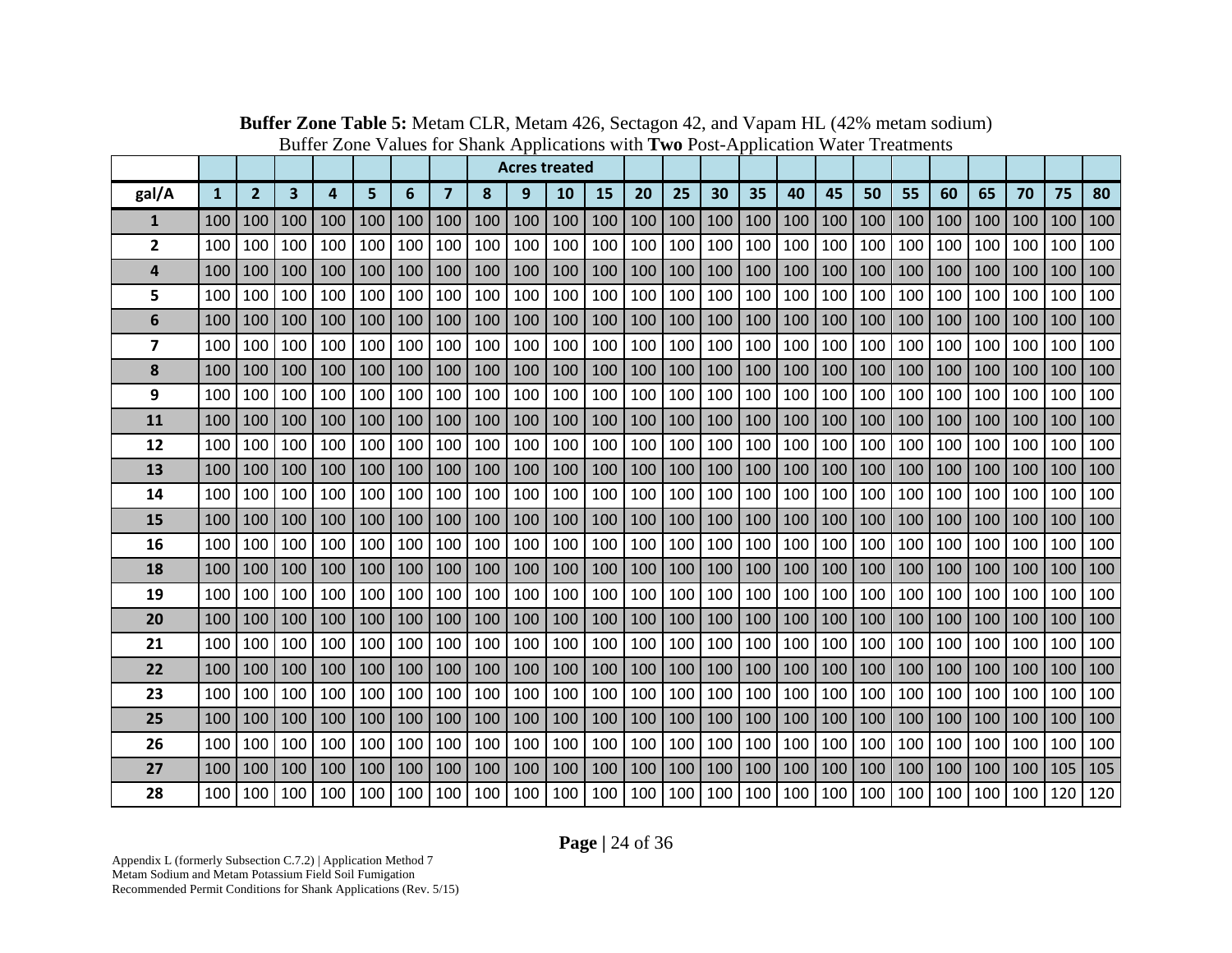|       |              |                |                         |                         |     |     |                |     |     | <b>Acres treated</b> |     |     |     |     |     |     |     |     |     |     |     |     |     |     |
|-------|--------------|----------------|-------------------------|-------------------------|-----|-----|----------------|-----|-----|----------------------|-----|-----|-----|-----|-----|-----|-----|-----|-----|-----|-----|-----|-----|-----|
| gal/A | $\mathbf{1}$ | 2 <sup>1</sup> | $\overline{\mathbf{3}}$ | $\overline{\mathbf{a}}$ | 5   | 6   | $\overline{7}$ | 8   | 9   | 10                   | 15  | 20  | 25  | 30  | 35  | 40  | 45  | 50  | 55  | 60  | 65  | 70  | 75  | 80  |
| 29    | 100          | 100            | 100                     | 100                     | 100 | 100 | 100            | 100 | 100 | 100                  | 100 | 100 | 100 | 100 | 100 | 100 | 100 | 100 | 100 | 100 | 104 | 104 | 136 | 136 |
| 31    | 100          | 100            | 100                     | 100                     | 100 | 100 | 100            | 100 | 100 | 100                  | 100 | 100 | 100 | 100 | 100 | 100 | 100 | 100 | 100 | 100 | 122 | 122 | 151 | 151 |
| 32    | 100          | 100            | 100                     | 100                     | 100 | 100 | 100            | 100 | 100 | 100                  | 100 | 100 | 100 | 100 | 100 | 100 | 100 | 100 | 115 | 115 | 141 | 141 | 166 | 166 |
| 33    | 100          | 100            | 100                     | 100                     | 100 | 100 | 100            | 100 | 100 | 100                  | 100 | 100 | 100 | 100 | 100 | 100 | 103 | 103 | 136 | 136 | 159 | 159 | 182 | 182 |
| 34    | 100          | 100            | 100                     | 100                     | 100 | 100 | 100            | 100 | 100 | 100                  | 100 | 100 | 100 | 100 | 100 | 100 | 118 | 118 | 157 | 157 | 177 | 177 | 197 | 197 |
| 35    | 100          | 100            | 100                     | 100                     | 100 | 100 | 100            | 100 | 100 | 100                  | 100 | 100 | 100 | 100 | 100 | 101 | 138 | 138 | 177 | 177 | 200 | 200 | 223 | 223 |
| 36    | 100          | 100            | 100                     | 100                     | 100 | 100 | 100            | 100 | 100 | 100                  | 100 | 100 | 100 | 100 | 100 | 122 | 157 | 157 | 196 | 196 | 223 | 223 | 249 | 249 |
| 38    | 100          | 100            | 100                     | 100                     | 100 | 100 | 100            | 100 | 100 | 100                  | 100 | 100 | 100 | 100 | 121 | 144 | 177 | 177 | 216 | 216 | 246 | 246 | 276 | 276 |
| 39    | 100          | 100            | 100                     | 100                     | 100 | 100 | 100            | 100 | 100 | 100                  | 100 | 150 | 200 | 200 | 200 | 200 | 200 | 200 | 236 | 236 | 269 | 269 | 302 | 302 |
| 40    | 100          | 100            | 100                     | 100                     | 100 | 100 | 100            | 100 | 100 | 100                  | 100 | 150 | 200 | 200 | 200 | 200 | 217 | 217 | 256 | 256 | 292 | 292 | 328 | 328 |
| 41    | 100          | 100            | 100                     | 100                     | 100 | 100 | 100            | 100 | 100 | 100                  | 100 | 150 | 200 | 200 | 200 | 209 | 236 | 236 | 275 | 275 | 315 | 315 | 354 | 354 |
| 42    | 100          | 100            | 100                     | 100                     | 100 | 100 | 100            | 100 | 100 | 100                  | 150 | 150 | 200 | 200 | 200 | 225 | 252 | 252 | 291 | 291 | 334 | 334 | 378 | 378 |
| 43    | 100          | 100            | 100                     | 100                     | 100 | 100 | 100            | 100 | 100 | 100                  | 150 | 200 | 250 | 250 | 250 | 300 | 300 | 300 | 307 | 307 | 354 | 354 | 401 | 401 |
| 45    | 100          | 100            | 100                     | 100                     | 100 | 100 | 100            | 100 | 100 | 100                  | 150 | 200 | 250 | 250 | 250 | 300 | 300 | 300 | 322 | 322 | 374 | 374 | 425 | 425 |
| 46    | 100          | 100            | 100                     | 100                     | 100 | 100 | 100            | 100 | 100 | 100                  | 150 | 200 | 250 | 250 | 250 | 300 | 300 | 300 | 338 | 338 | 393 | 393 | 448 | 448 |
| 47    | 100          | 100            | 100                     | 100                     | 100 | 100 | 100            | 100 | 100 | 100                  | 150 | 200 | 250 | 250 | 262 | 300 | 315 | 315 | 354 | 354 | 413 | 413 | 472 | 472 |
| 48    | 100          | 100            | 100                     | 100                     | 100 | 100 | 100            | 100 | 100 | 100                  | 200 | 250 | 350 | 350 | 350 | 400 | 400 | 400 | 400 | 400 | 433 | 433 | 492 | 492 |
| 49    | 100          | 100            | 100                     | 100                     | 100 | 100 | 100            | 100 | 100 | 100                  | 200 | 250 | 350 | 350 | 350 | 400 | 400 | 400 | 400 | 400 | 453 | 453 | 512 | 512 |
| 50    | 100          | 100            | 100                     | 100                     | 100 | 100 | 100            | 100 | 100 | 100                  | 200 | 250 | 350 | 350 | 350 | 400 | 400 | 400 | 413 | 413 | 472 | 472 | 532 | 532 |
| 52    | 100          | 100            | 100                     | 100                     | 100 | 100 | 100            | 100 | 100 | 100                  | 200 | 250 | 350 | 350 | 350 | 400 | 400 | 400 | 433 | 433 | 492 | 492 | 551 | 551 |
| 53    | 100          | 100            | 100                     | 100                     | 100 | 100 | 100            | 100 | 100 | 100                  | 200 | 300 | 400 | 400 | 400 | 500 | 500 | 500 | 500 | 500 | 512 | 512 | 571 | 571 |
| 54    | 100          | 100            | 100                     | 100                     | 100 | 100 | 100            | 100 | 100 | 100                  | 200 | 300 | 400 | 400 | 400 | 500 | 500 | 500 | 500 | 500 | 532 | 532 | 591 | 591 |
| 55    | 100          | 100            | 100                     | 100                     | 100 | 100 | 100            | 100 | 100 | 110                  | 200 | 300 | 400 | 400 | 400 | 500 | 500 | 500 | 500 | 500 | 552 | 552 | 611 | 611 |
| 56    | 100          | 100            | 100                     | 100                     | 100 | 100 | 100            | 100 | 102 | 122                  | 200 | 300 | 400 | 400 | 400 | 500 | 500 | 500 | 511 | 511 | 572 | 572 | 631 | 631 |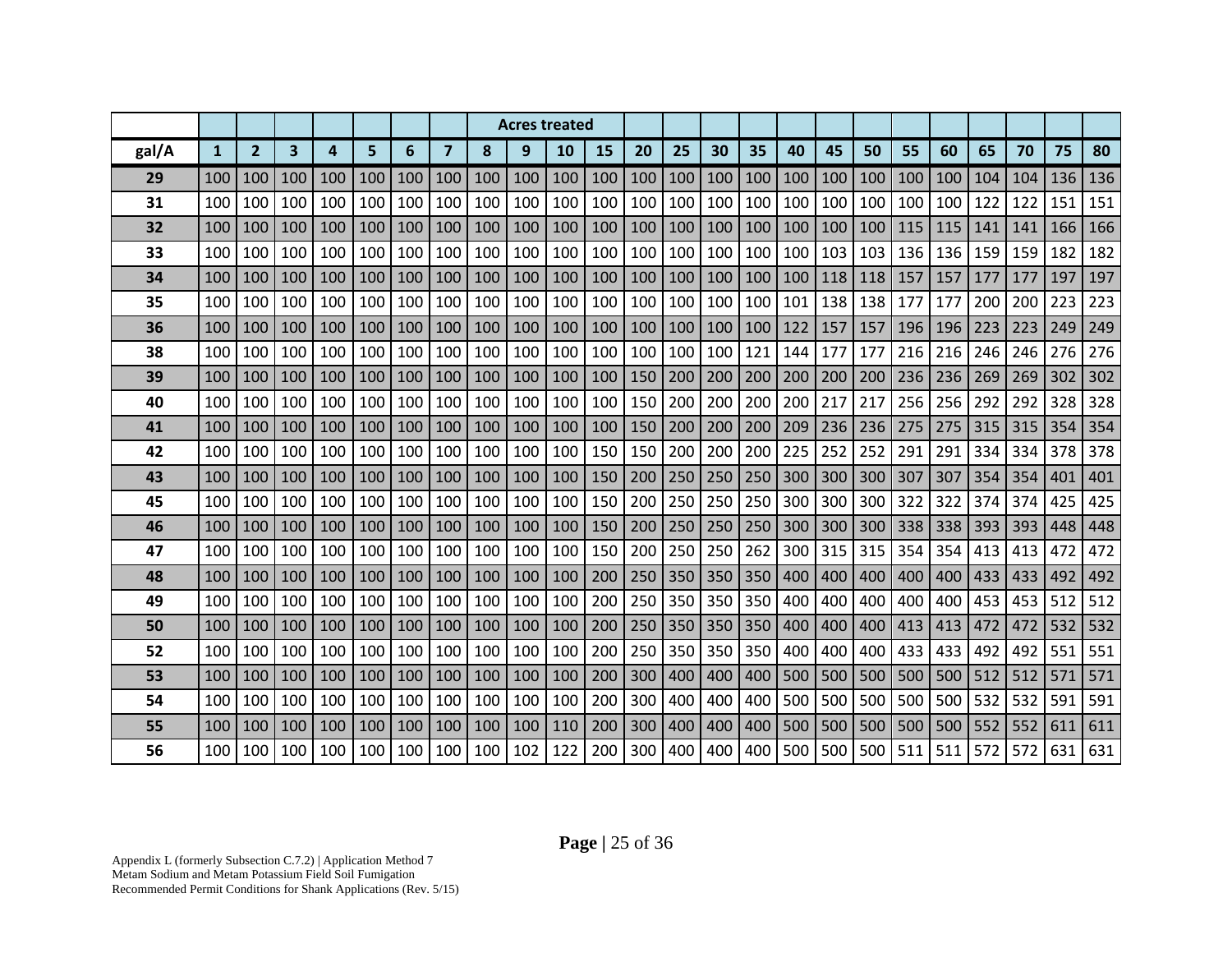|                |                  |                |                         |     |     |     |                |     | <b>Acres treated</b> |     |     |     |     |     |     |     |     |     |     |     |     |     |                                                             |     |
|----------------|------------------|----------------|-------------------------|-----|-----|-----|----------------|-----|----------------------|-----|-----|-----|-----|-----|-----|-----|-----|-----|-----|-----|-----|-----|-------------------------------------------------------------|-----|
| gal/A          | $\mathbf{1}$     | $\overline{2}$ | $\overline{\mathbf{3}}$ | 4   | 5   | 6   | $\overline{7}$ | 8   | 9                    | 10  | 15  | 20  | 25  | 30  | 35  | 40  | 45  | 50  | 55  | 60  | 65  | 70  | 75                                                          | 80  |
| 1              | 100              | 100            | 100                     | 100 | 100 | 100 | 100            | 100 | 100                  | 100 | 100 | 200 | 200 | 200 | 200 | 300 | 500 | 500 | 500 | 500 | 500 | 500 | 500                                                         | 600 |
| $\mathbf{2}$   | 100              | 100            | 100                     | 100 | 100 | 100 | 100            | 100 | 100                  | 100 | 100 | 200 | 200 | 200 | 200 | 300 | 500 | 500 | 500 | 500 | 500 | 500 | 500                                                         | 600 |
| 3              | 100              | 100            | 100                     | 100 | 100 | 100 | 100            | 100 | 100                  | 100 | 100 | 200 | 200 | 200 | 200 | 300 | 500 | 500 | 500 | 500 | 500 | 500 | 500                                                         | 600 |
| 4              | 100              | 100            | 100                     | 100 | 100 | 100 | 100            | 100 | 100                  | 100 | 100 | 200 | 200 | 200 | 200 | 300 | 500 | 500 | 500 | 500 | 500 | 500 | 500                                                         | 600 |
| 5              | 100 <sup>1</sup> | 100            | 100                     | 100 | 100 | 100 | 100            | 100 | 100                  | 100 | 100 | 200 | 200 | 200 | 200 | 300 | 500 | 500 | 500 | 500 | 500 | 500 | 500                                                         | 600 |
| 6              | 100              | 100            | 100                     | 100 | 100 | 100 | 100            | 100 | 100                  | 100 | 100 | 200 | 200 | 200 | 200 | 300 | 500 | 500 | 500 | 500 | 500 | 500 | 500                                                         | 600 |
| $\overline{7}$ | 100              | 100            | 100                     | 100 | 100 | 100 | 100            | 100 | 100                  | 100 | 100 | 200 | 200 | 200 | 200 | 300 | 500 | 500 | 500 | 500 | 500 | 500 | 500                                                         | 600 |
| 8              | 100              | 100            | 100                     | 100 | 100 | 100 | 100            | 100 | 100                  | 100 | 100 | 200 | 200 | 200 | 200 | 300 | 500 | 500 | 500 | 500 | 500 | 500 | 500                                                         | 600 |
| 9              | 100 <sup>1</sup> | 100            | 100                     | 100 | 100 | 100 | 100            | 100 | 100                  | 100 | 100 | 200 | 200 | 200 | 200 | 300 | 500 | 500 | 500 | 500 | 500 | 500 | 500                                                         | 600 |
| 11             | 100              | 100            | 100                     | 100 | 100 | 200 | 200            | 200 | 200                  | 200 | 250 | 400 | 450 | 450 | 450 | 600 | 800 | 800 | 800 | 800 | 800 | 800 | 800                                                         | 900 |
| 12             | 100              | 100            | 100                     | 100 | 100 | 200 | 200            | 200 | 200                  | 200 | 250 | 400 | 450 | 450 | 450 | 600 | 800 | 800 | 800 | 800 | 800 | 800 | 800                                                         | 900 |
| 13             | 100 <sup>1</sup> | 100            | 100                     | 100 | 100 | 200 | 200            | 200 | 200                  | 200 | 250 | 400 | 450 | 450 | 450 | 600 | 800 | 800 | 800 | 800 | 800 | 800 | 800                                                         | 900 |
| 14             | 100              | 100            | 100                     | 100 | 100 | 200 | 200            | 200 | 200                  | 200 | 250 | 400 | 450 | 450 | 450 | 600 | 800 | 800 | 800 | 800 | 800 | 800 | 800                                                         | 900 |
| 15             | 100              | 100            | 100                     | 100 | 100 | 300 | 300            | 300 | 300                  | 300 | 400 | 600 | 700 | 700 | 700 | 900 |     |     |     |     |     |     | 1100 1100 1100 1100 1100 1100 1100 1300                     |     |
| 16             | 100 <sup>1</sup> | 100            | 100                     | 100 | 100 | 300 | 300            | 300 | 300                  | 300 | 400 | 600 | 700 | 700 | 700 | 900 |     |     |     |     |     |     | 1100 1100 1100 1100 1100 1100 1100 1100 1300                |     |
| 18             | 100              | 100            | 100                     | 100 | 100 | 300 | 300            | 300 | 300                  | 300 | 400 | 600 | 700 | 700 | 700 | 900 |     |     |     |     |     |     | 1100 1100 1100 1100 1100 1100 1100 1300                     |     |
| 19             | 100              | 100            | 100                     | 100 | 100 | 300 | 300            | 300 | 300                  | 300 | 400 | 600 | 700 | 700 | 700 |     |     |     |     |     |     |     | 900  1100  1100  1100  1100  1100  1100  1100  1300         |     |
| 20             | 100              | 250            | 250                     | 250 | 250 | 500 | 500            | 500 | 500                  | 500 | 650 | 850 |     |     |     |     |     |     |     |     |     |     | 1050 1050 1050 1300 1450 1450 1450 1450 1450 1450 1450 1750 |     |
| 21             | 100              | 250            | 250                     | 250 | 250 | 500 | 500            | 500 | 500                  | 500 | 650 | 850 |     |     |     |     |     |     |     |     |     |     | 1050 1050 1050 1300 1450 1450 1450 1450 1450 1450 1450 1750 |     |
| 22             | 100              | 250            | 250                     | 250 | 250 | 500 | 500            | 500 | 500                  | 500 | 650 | 850 |     |     |     |     |     |     |     |     |     |     |                                                             |     |
| 23             | 100              | 250            | 250                     | 250 | 250 | 500 | 500            | 500 | 500                  | 500 | 650 | 850 |     |     |     |     |     |     |     |     |     |     |                                                             |     |
| 25             | 100              | 350            | 350                     | 350 | 350 | 650 | 650            | 650 | 650                  | 650 | 850 |     |     |     |     |     |     |     |     |     |     |     |                                                             |     |
| 26             | 100              | 350            | 350                     | 350 | 350 | 650 | 650            | 650 | 650                  | 650 | 850 |     |     |     |     |     |     |     |     |     |     |     |                                                             |     |
| 27             | 100 <sup> </sup> | 350            | 350                     | 350 | 350 | 650 | 650            | 650 | 650                  | 650 | 850 |     |     |     |     |     |     |     |     |     |     |     |                                                             |     |

**Buffer Zone Table 6:** Metam CLR, Metam 426, Sectagon 42, and Vapam HL (42% metam sodium) Buffer Zone Values for Shank Applications with **One** Post-Application Water Treatments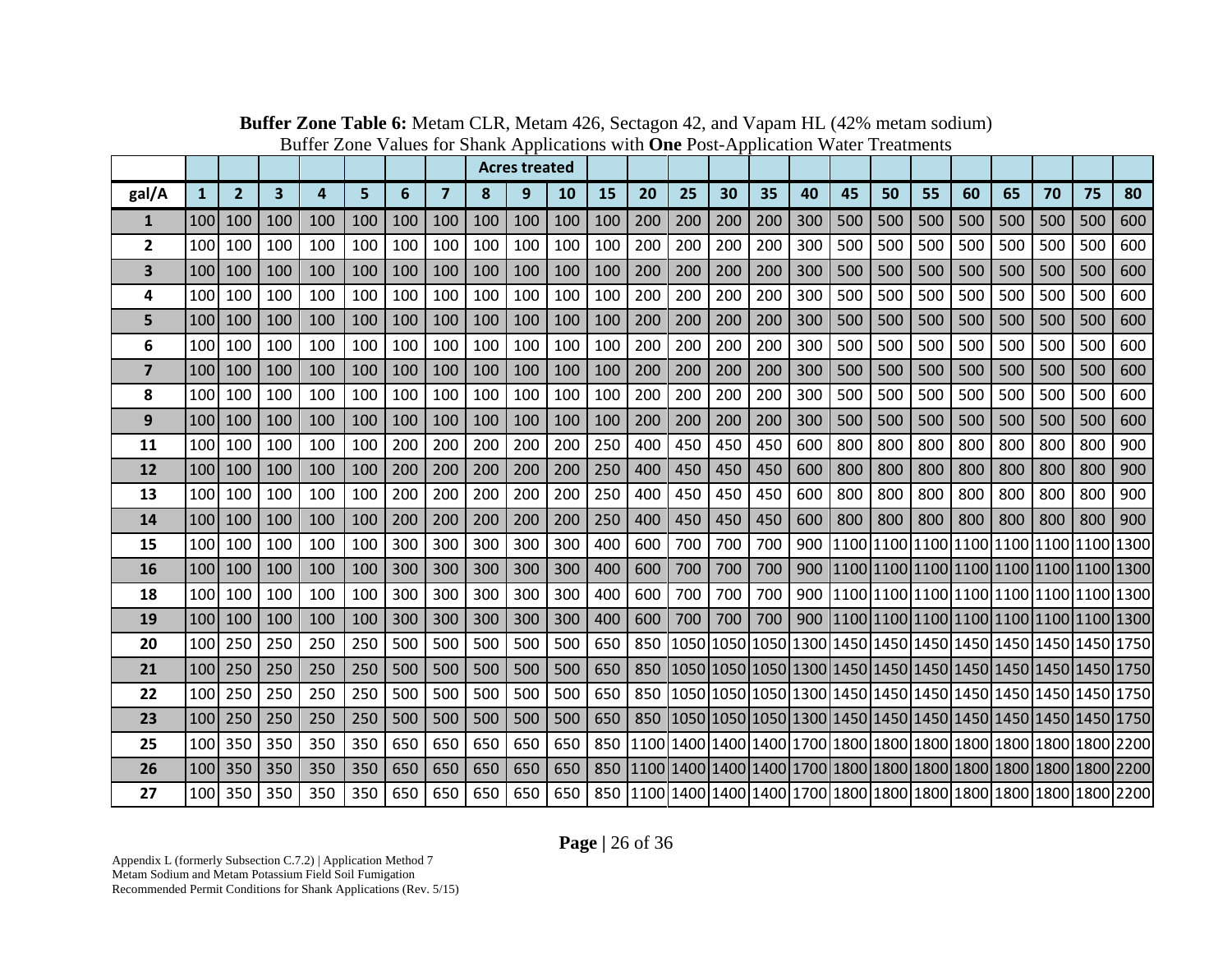|       |                  |                |              |     |     |     |                |     | <b>Acres treated</b>                              |           |    |    |           |           |           |           |           |           |           |           |           |           |           |           |
|-------|------------------|----------------|--------------|-----|-----|-----|----------------|-----|---------------------------------------------------|-----------|----|----|-----------|-----------|-----------|-----------|-----------|-----------|-----------|-----------|-----------|-----------|-----------|-----------|
| gal/A | $\mathbf{1}$     | $\overline{2}$ | $\mathbf{3}$ | 4   | 5   | 6   | $\overline{7}$ | 8   | 9                                                 | <b>10</b> | 15 | 20 | 25        | 30        | 35        | 40        | 45        | 50        | 55        | 60        | 65        | 70        | 75        | 80        |
| 28    | 100              | 350            | 350          | 350 | 350 | 650 | 650            | 650 | 650                                               | 650       |    |    |           |           |           |           |           |           |           |           |           |           |           |           |
| 29    | 100              | 500            | 500          | 500 | 500 | 850 | 850            | 850 | 850                                               | 850       |    |    |           |           |           |           |           |           |           |           |           |           |           | <b>NA</b> |
| 31    | 100              | 500            | 500          | 500 | 500 | 850 | 850            | 850 | 850                                               | 850       |    |    |           |           |           |           |           |           |           |           |           |           |           | <b>NA</b> |
| 32    | 100              | 500            | 500          | 500 | 500 | 850 | 850            | 850 | 850                                               | 850       |    |    |           |           |           |           |           |           |           |           |           |           |           | <b>NA</b> |
| 33    | 100              | 500            | 500          | 500 | 500 | 850 | 850            | 850 | 850                                               |           |    |    |           |           |           |           |           |           |           |           |           |           |           | <b>NA</b> |
| 34    | 100              | 600            | 600          | 600 | 600 |     |                |     |                                                   |           |    |    |           |           |           |           |           |           |           |           |           |           |           | <b>NA</b> |
| 35    | 100              | 600            | 600          | 600 | 600 |     |                |     |                                                   |           |    |    |           |           |           |           |           |           |           |           |           |           |           | <b>NA</b> |
| 36    | 100              | 600            | 600          | 600 | 600 |     |                |     |                                                   |           |    |    |           |           |           |           |           |           |           |           |           |           |           | <b>NA</b> |
| 38    | 100              | 600            | 600          | 600 | 600 |     |                |     |                                                   |           |    |    |           |           |           |           |           |           |           |           |           |           |           | <b>NA</b> |
| 39    | 150              | 700            | 700          | 700 | 700 |     |                |     | 1150 1150 1150 1150 1150 1500 1650 2300 2300 2300 |           |    |    |           |           |           | <b>NA</b> | <b>NA</b> | <b>NA</b> | <b>NA</b> | <b>NA</b> | <b>NA</b> | <b>NA</b> | <b>NA</b> | <b>NA</b> |
| 40    | <b>150</b>       | 700            | 700          | 700 | 700 |     |                |     | 1150 1150 1150 1150 1150 1500 1850 2300 2300 2300 |           |    |    |           |           |           | <b>NA</b> | <b>NA</b> | <b>NA</b> | <b>NA</b> | <b>NA</b> | <b>NA</b> | <b>NA</b> | <b>NA</b> | <b>NA</b> |
| 41    | 150              | 700            | 700          | 700 | 700 |     |                |     | 1150 1150 1150 1150 1150 1500 1850 2300 2300 2300 |           |    |    |           |           |           | <b>NA</b> | <b>NA</b> | <b>NA</b> | <b>NA</b> | <b>NA</b> | <b>NA</b> | <b>NA</b> | <b>NA</b> | <b>NA</b> |
| 42    | 150 <sup>I</sup> | 700            | 700          | 700 | 700 |     |                |     | 1150 1150 1150 1150 1150 1500 1850 2300 2300 2300 |           |    |    |           |           |           | <b>NA</b> | <b>NA</b> | <b>NA</b> | <b>NA</b> | <b>NA</b> | <b>NA</b> | <b>NA</b> | <b>NA</b> | <b>NA</b> |
| 43    | 200              | 800            | 800          | 800 | 800 |     |                |     | 1300 1300 1300 1300 1300 1650 2050 2500 2500 2500 |           |    |    |           |           |           | <b>NA</b> | <b>NA</b> | <b>NA</b> | <b>NA</b> | <b>NA</b> | <b>NA</b> | <b>NA</b> | <b>NA</b> | <b>NA</b> |
| 45    | 200              | 800            | 800          | 800 | 800 |     |                |     | 1300 1300 1300 1300 1300 1650 2050 2500 2500 2500 |           |    |    |           |           |           | <b>NA</b> | <b>NA</b> | <b>NA</b> | <b>NA</b> | <b>NA</b> | <b>NA</b> | <b>NA</b> | <b>NA</b> | <b>NA</b> |
| 46    | 200              | 800            | 800          | 800 | 800 |     |                |     | 1300 1300 1300 1300 1300 1650 2050 2500 2500 2500 |           |    |    |           |           |           | <b>NA</b> | <b>NA</b> | <b>NA</b> | <b>NA</b> | <b>NA</b> | <b>NA</b> | <b>NA</b> | <b>NA</b> | <b>NA</b> |
| 47    | 200 <sup>1</sup> | 800            | 800          | 800 | 800 |     |                |     | 1300 1300 1300 1300 1300 1650 2050 2500 2500 2500 |           |    |    |           |           |           | <b>NA</b> | <b>NA</b> | <b>NA</b> | <b>NA</b> | <b>NA</b> | <b>NA</b> | <b>NA</b> | <b>NA</b> | <b>NA</b> |
| 48    | 250              | 900            | 900          | 900 | 900 |     |                |     | 1450 1450 1450 1450 1450 1850 2300                |           |    |    | <b>NA</b> | <b>NA</b> | <b>NA</b> | <b>NA</b> | <b>NA</b> | <b>NA</b> | <b>NA</b> | <b>NA</b> | <b>NA</b> | <b>NA</b> | <b>NA</b> | <b>NA</b> |
| 49    | 250              | 900            | 900          | 900 | 900 |     |                |     | 1450 1450 1450 1450 1450 1850 2300                |           |    |    | <b>NA</b> | <b>NA</b> | <b>NA</b> | <b>NA</b> | <b>NA</b> | <b>NA</b> | <b>NA</b> | <b>NA</b> | <b>NA</b> | <b>NA</b> | <b>NA</b> | <b>NA</b> |
| 50    | 250              | 900            | 900          | 900 | 900 |     |                |     | 1450 1450 1450 1450 1450 1850 2300                |           |    |    | <b>NA</b> | <b>NA</b> | <b>NA</b> | <b>NA</b> | <b>NA</b> | <b>NA</b> | <b>NA</b> | <b>NA</b> | <b>NA</b> | <b>NA</b> | <b>NA</b> | <b>NA</b> |
| 52    | 250l             | 900            | 900          | 900 |     |     |                |     | 900 1450 1450 1450 1450 1450 1450 1850 2300       |           |    |    | <b>NA</b> | <b>NA</b> | <b>NA</b> | <b>NA</b> | <b>NA</b> | <b>NA</b> | <b>NA</b> | <b>NA</b> | <b>NA</b> | <b>NA</b> | <b>NA</b> | <b>NA</b> |
| 53    |                  |                |              |     |     |     |                |     |                                                   |           |    |    | <b>NA</b> | <b>NA</b> | <b>NA</b> | <b>NA</b> | <b>NA</b> | <b>NA</b> | <b>NA</b> | <b>NA</b> | <b>NA</b> | <b>NA</b> | <b>NA</b> | <b>NA</b> |
| 54    |                  |                |              |     |     |     |                |     |                                                   |           |    |    | <b>NA</b> | <b>NA</b> | <b>NA</b> | <b>NA</b> | <b>NA</b> | <b>NA</b> | <b>NA</b> | <b>NA</b> | <b>NA</b> | <b>NA</b> | <b>NA</b> | <b>NA</b> |
| 55    |                  |                |              |     |     |     |                |     |                                                   |           |    |    | <b>NA</b> | <b>NA</b> | <b>NA</b> | <b>NA</b> | <b>NA</b> | <b>NA</b> | <b>NA</b> | <b>NA</b> | <b>NA</b> | <b>NA</b> | <b>NA</b> | <b>NA</b> |
| 56    |                  |                |              |     |     |     |                |     |                                                   |           |    |    | <b>NA</b> | <b>NA</b> | <b>NA</b> | <b>NA</b> | <b>NA</b> | <b>NA</b> | <b>NA</b> | <b>NA</b> | <b>NA</b> | <b>NA</b> | <b>NA</b> | <b>NA</b> |

NA= Not Allowed Buffer Zone Greater Than ½ Mile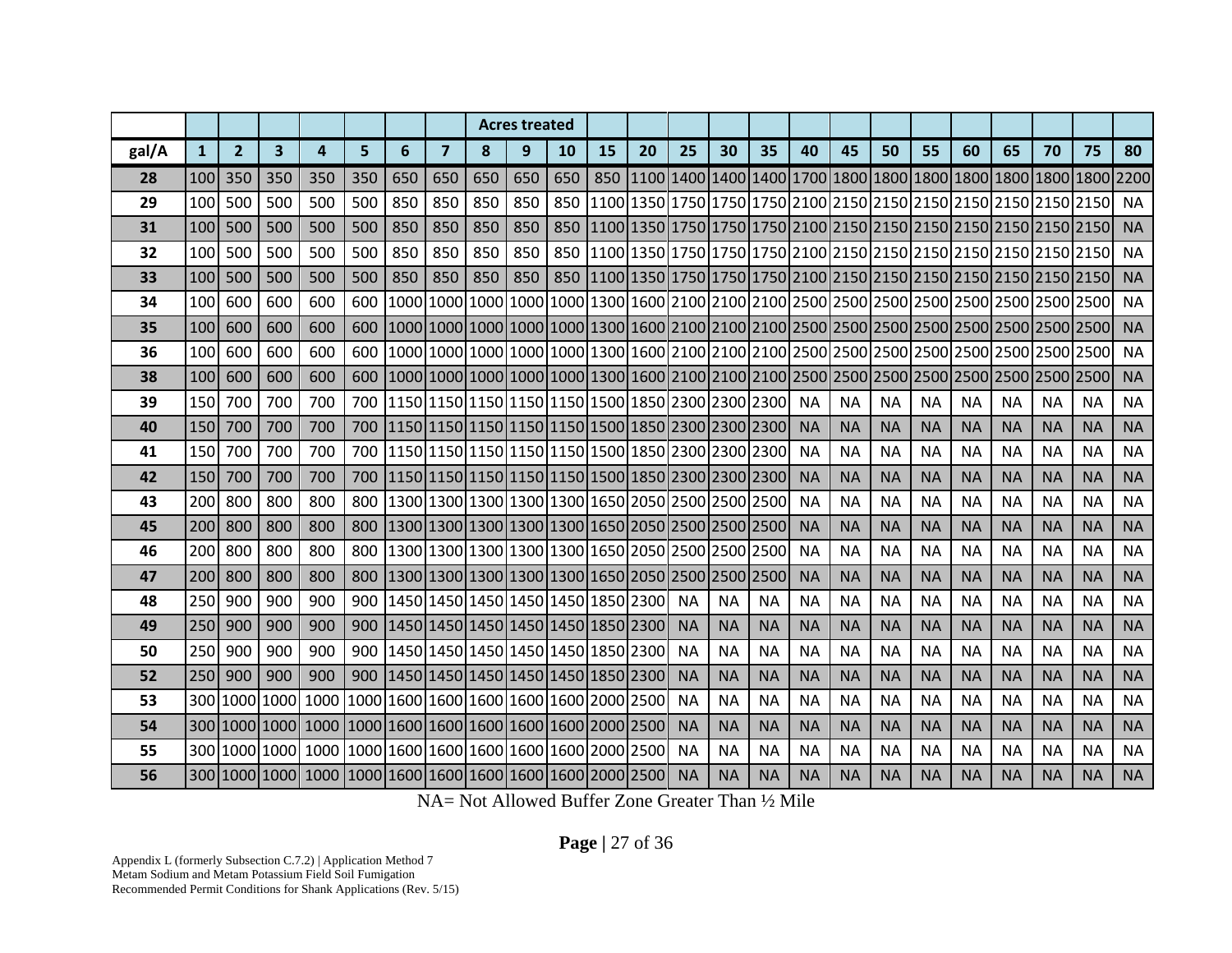|                |              |                |    |    |    |    |                |    | <b>Acres treated</b> |    |    |    |    |    |    |    |    |    |     |     |     |     |     |     |
|----------------|--------------|----------------|----|----|----|----|----------------|----|----------------------|----|----|----|----|----|----|----|----|----|-----|-----|-----|-----|-----|-----|
| gal/A          | $\mathbf{1}$ | $\overline{2}$ | 3  | 4  | 5  | 6  | $\overline{7}$ | 8  | 9                    | 10 | 15 | 20 | 25 | 30 | 35 | 40 | 45 | 50 | 55  | 60  | 65  | 70  | 75  | 80  |
| $\mathbf{1}$   | 90           | 90             | 90 | 90 | 90 | 90 | 90             | 90 | 90                   | 90 | 90 | 90 | 90 | 90 | 90 | 90 | 90 | 90 | 90  | 90  | 90  | 90  | 90  | 90  |
| 2              | 90           | 90             | 90 | 90 | 90 | 90 | 90             | 90 | 90                   | 90 | 90 | 90 | 90 | 90 | 90 | 90 | 90 | 90 | 90  | 90  | 90  | 90  | 90  | 90  |
| 3              | 90           | 90             | 90 | 90 | 90 | 90 | 90             | 90 | 90                   | 90 | 90 | 90 | 90 | 90 | 90 | 90 | 90 | 90 | 90  | 90  | 90  | 90  | 90  | 90  |
| 4              | 90           | 90             | 90 | 90 | 90 | 90 | 90             | 90 | 90                   | 90 | 90 | 90 | 90 | 90 | 90 | 90 | 90 | 90 | 90  | 90  | 90  | 90  | 90  | 90  |
| 5              | 90           | 90             | 90 | 90 | 90 | 90 | 90             | 90 | 90                   | 90 | 90 | 90 | 90 | 90 | 90 | 90 | 90 | 90 | 90  | 90  | 90  | 90  | 90  | 90  |
| 6              | 90           | 90             | 90 | 90 | 90 | 90 | 90             | 90 | 90                   | 90 | 90 | 90 | 90 | 90 | 90 | 90 | 90 | 90 | 90  | 90  | 90  | 90  | 90  | 90  |
| $\overline{7}$ | 90           | 90             | 90 | 90 | 90 | 90 | 90             | 90 | 90                   | 90 | 90 | 90 | 90 | 90 | 90 | 90 | 90 | 90 | 90  | 90  | 90  | 90  | 90  | 90  |
| 8              | 90           | 90             | 90 | 90 | 90 | 90 | 90             | 90 | 90                   | 90 | 90 | 90 | 90 | 90 | 90 | 90 | 90 | 90 | 90  | 90  | 90  | 90  | 90  | 90  |
| 9              | 90           | 90             | 90 | 90 | 90 | 90 | 90             | 90 | 90                   | 90 | 90 | 90 | 90 | 90 | 90 | 90 | 90 | 90 | 90  | 90  | 90  | 90  | 90  | 90  |
| 10             | 90           | 90             | 90 | 90 | 90 | 90 | 90             | 90 | 90                   | 90 | 90 | 90 | 90 | 90 | 90 | 90 | 90 | 90 | 90  | 90  | 90  | 90  | 90  | 90  |
| <b>11</b>      | 90           | 90             | 90 | 90 | 90 | 90 | 90             | 90 | 90                   | 90 | 90 | 90 | 90 | 90 | 90 | 90 | 90 | 90 | 90  | 90  | 90  | 90  | 90  | 90  |
| 12             | 90           | 90             | 90 | 90 | 90 | 90 | 90             | 90 | 90                   | 90 | 90 | 90 | 90 | 90 | 90 | 90 | 90 | 90 | 90  | 90  | 90  | 90  | 90  | 90  |
| 13             | 90           | 90             | 90 | 90 | 90 | 90 | 90             | 90 | 90                   | 90 | 90 | 90 | 90 | 90 | 90 | 90 | 90 | 90 | 90  | 90  | 90  | 90  | 90  | 90  |
| 14             | 90           | 90             | 90 | 90 | 90 | 90 | 90             | 90 | 90                   | 90 | 90 | 90 | 90 | 90 | 90 | 90 | 90 | 90 | 90  | 90  | 90  | 90  | 90  | 90  |
| 15             | 90           | 90             | 90 | 90 | 90 | 90 | 90             | 90 | 90                   | 90 | 90 | 90 | 90 | 90 | 90 | 90 | 90 | 90 | 90  | 90  | 90  | 90  | 90  | 90  |
| 16             | 90           | 90             | 90 | 90 | 90 | 90 | 90             | 90 | 90                   | 90 | 90 | 90 | 90 | 90 | 90 | 90 | 90 | 90 | 90  | 90  | 90  | 90  | 90  | 90  |
| 17             | 90           | 90             | 90 | 90 | 90 | 90 | 90             | 90 | 90                   | 90 | 90 | 90 | 90 | 90 | 90 | 90 | 90 | 90 | 90  | 90  | 90  | 90  | 90  | 90  |
| 18             | 90           | 90             | 90 | 90 | 90 | 90 | 90             | 90 | 90                   | 90 | 90 | 90 | 90 | 90 | 90 | 90 | 90 | 90 | 90  | 90  | 90  | 90  | 90  | 90  |
| 19             | 90           | 90             | 90 | 90 | 90 | 90 | 90             | 90 | 90                   | 90 | 90 | 90 | 90 | 90 | 90 | 90 | 90 | 90 | 90  | 90  | 90  | 90  | 90  | 90  |
| 20             | 90           | 90             | 90 | 90 | 90 | 90 | 90             | 90 | 90                   | 90 | 90 | 90 | 90 | 90 | 90 | 90 | 90 | 90 | 90  | 90  | 90  | 90  | 90  | 90  |
| 21             | 90           | 90             | 90 | 90 | 90 | 90 | 90             | 90 | 90                   | 90 | 90 | 90 | 90 | 90 | 90 | 90 | 90 | 90 | 90  | 90  | 90  | 90  | 90  | 90  |
| 22             | 90           | 90             | 90 | 90 | 90 | 90 | 90             | 90 | 90                   | 90 | 90 | 90 | 90 | 90 | 90 | 90 | 90 | 90 | 90  | 90  | 90  | 90  | 105 | 105 |
| 23             | 90           | 90             | 90 | 90 | 90 | 90 | 90             | 90 | 90                   | 90 | 90 | 90 | 90 | 90 | 90 | 90 | 90 | 90 | 90  | 90  | 90  | 90  | 120 | 120 |
| 24             | 90           | 90             | 90 | 90 | 90 | 90 | 90             | 90 | 90                   | 90 | 90 | 90 | 90 | 90 | 90 | 90 | 90 | 90 | 90  | 90  | 104 | 104 | 136 | 136 |
| 25             | 90           | 90             | 90 | 90 | 90 | 90 | 90             | 90 | 90                   | 90 | 90 | 90 | 90 | 90 | 90 | 90 | 90 | 90 | 94  | 94  | 122 | 122 | 151 | 151 |
| 26             | 90           | 90             | 90 | 90 | 90 | 90 | 90             | 90 | 90                   | 90 | 90 | 90 | 90 | 90 | 90 | 90 | 90 | 90 | 115 | 115 | 141 | 141 | 166 | 166 |

**Buffer Zone Table 7:** Sectagon-K54 and K-Pam (54% metam potassium) Buffer Zone Values for Shank Applications with **Three** Post-Application Water Treatments

**Page |** 28 of 36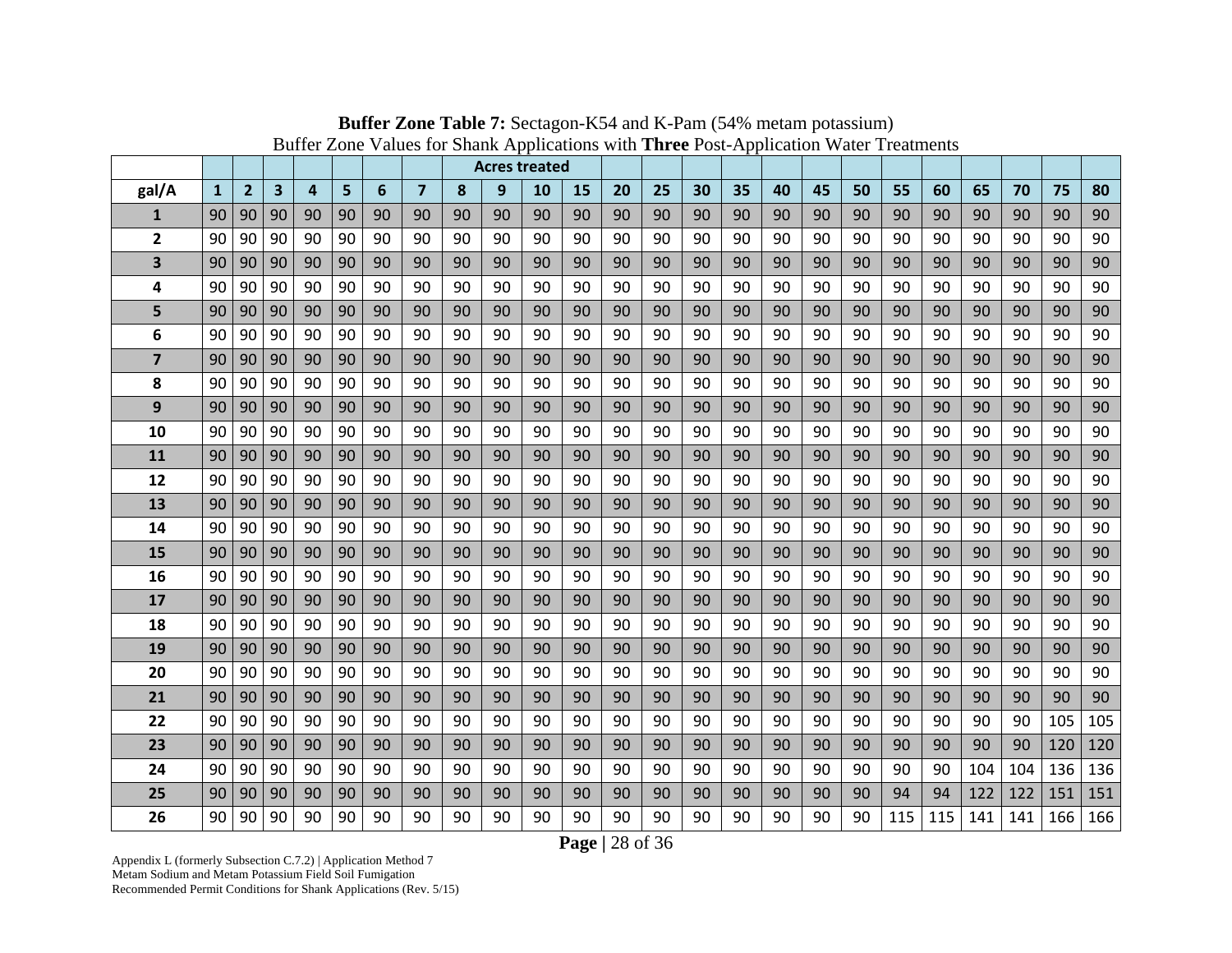|       |              |                |    |    |    |     |                |     | <b>Acres treated</b> |           |     |     |     |     |     |     |     |     |     |     |     |     |     |     |
|-------|--------------|----------------|----|----|----|-----|----------------|-----|----------------------|-----------|-----|-----|-----|-----|-----|-----|-----|-----|-----|-----|-----|-----|-----|-----|
| gal/A | $\mathbf{1}$ | $\overline{2}$ | 3  | 4  | 5  | 6   | $\overline{ }$ | 8   | 9                    | <b>10</b> | 15  | 20  | 25  | 30  | 35  | 40  | 45  | 50  | 55  | 60  | 65  | 70  | 75  | 80  |
| 27    | 90           | 90             | 90 | 90 | 90 | 90  | 90             | 90  | 90                   | 90        | 90  | 90  | 90  | 90  | 90  | 90  | 103 | 103 | 136 | 136 | 159 | 159 | 182 | 182 |
| 28    | 90           | 90             | 90 | 90 | 90 | 90  | 90             | 90  | 90                   | 90        | 90  | 90  | 90  | 90  | 90  | 90  | 118 | 118 | 157 | 157 | 177 | 177 | 197 | 197 |
| 29    | 90           | 90             | 90 | 90 | 90 | 90  | 90             | 90  | 90                   | 90        | 90  | 135 | 135 | 135 | 135 | 135 | 138 | 138 | 177 | 177 | 200 | 200 | 223 | 223 |
| 30    | 90           | 90             | 90 | 90 | 90 | 90  | 90             | 90  | 90                   | 90        | 90  | 135 | 135 | 135 | 135 | 135 | 157 | 157 | 196 | 196 | 223 | 223 | 249 | 249 |
| 31    | 90           | 90             | 90 | 90 | 90 | 90  | 90             | 90  | 90                   | 90        | 90  | 135 | 135 | 135 | 135 | 144 | 177 | 177 | 216 | 216 | 246 | 246 | 276 | 276 |
| 32    | 90           | 90             | 90 | 90 | 90 | 90  | 90             | 90  | 90                   | 90        | 90  | 135 | 135 | 135 | 142 | 180 | 197 | 197 | 236 | 236 | 269 | 269 | 302 | 302 |
| 33    | 90           | 90             | 90 | 90 | 90 | 90  | 90             | 90  | 90                   | 90        | 90  | 135 | 135 | 135 | 163 | 188 | 217 | 217 | 256 | 256 | 292 | 292 | 328 | 328 |
| 34    | 90           | 90             | 90 | 90 | 90 | 90  | 90             | 90  | 90                   | 90        | 90  | 135 | 135 | 157 | 183 | 209 | 236 | 236 | 275 | 275 | 315 | 315 | 354 | 354 |
| 35    | 90           | 90             | 90 | 90 | 90 | 90  | 90             | 90  | 90                   | 90        | 90  | 180 | 180 | 180 | 199 | 225 | 252 | 252 | 291 | 291 | 334 | 334 | 378 | 378 |
| 36    | 90           | 90             | 90 | 90 | 90 | 90  | 90             | 90  | 90                   | 90        | 90  | 180 | 180 | 189 | 215 | 241 | 268 | 268 | 307 | 307 | 354 | 354 | 401 | 401 |
| 37    | 90           | 90             | 90 | 90 | 90 | 90  | 90             | 90  | 90                   | 90        | 90  | 180 | 180 | 204 | 230 | 256 | 283 | 283 | 322 | 322 | 374 | 374 | 425 | 425 |
| 38    | 90           | 90             | 90 | 90 | 90 | 90  | 90             | 90  | 90                   | 90        | 90  | 180 | 181 | 220 | 246 | 272 | 299 | 299 | 338 | 338 | 393 | 393 | 448 | 448 |
| 39    | 90           | 90             | 90 | 90 | 90 | 90  | 90             | 90  | 90                   | 90        | 98  | 180 | 197 | 236 | 262 | 288 | 315 | 315 | 354 | 354 | 413 | 413 | 472 | 472 |
| 40    | 90           | 90             | 90 | 90 | 90 | 90  | 90             | 90  | 90                   | 90        | 108 | 180 | 204 | 243 | 271 | 299 | 335 | 335 | 374 | 374 | 433 | 433 | 492 | 492 |
| 41    | 90           | 90             | 90 | 90 | 90 | 90  | 90             | 90  | 90                   | 90        | 118 | 180 | 210 | 249 | 280 | 310 | 354 | 354 | 393 | 393 | 453 | 453 | 512 | 512 |
| 42    | 90           | 90             | 90 | 90 | 90 | 135 | 135            | 135 | 135                  | 135       | 135 | 225 | 270 | 270 | 289 | 360 | 374 | 374 | 413 | 413 | 472 | 472 | 532 | 532 |
| 43    | 90           | 90             | 90 | 90 | 90 | 135 | 135            | 135 | 135                  | 135       | 137 | 225 | 270 | 270 | 297 | 360 | 394 | 394 | 433 | 433 | 492 | 492 | 551 | 551 |
| 44    | 90           | 90             | 90 | 90 | 90 | 135 | 135            | 135 | 135                  | 135       | 147 | 225 | 270 | 270 | 306 | 360 | 414 | 414 | 453 | 453 | 512 | 512 | 571 | 571 |
| 45    | 90           | 90             | 90 | 90 | 90 | 135 | 135            | 135 | 135                  | 135       | 157 | 225 | 270 | 275 | 315 | 360 | 433 | 433 | 472 | 472 | 532 | 532 | 591 | 591 |
| 46    | 90           | 90             | 90 | 90 | 90 | 135 | 135            | 135 | 135                  | 135       | 180 | 270 | 315 | 315 | 324 | 405 | 452 | 452 | 491 | 491 | 552 | 552 | 611 | 611 |
| 47    | 90           | 90             | 90 | 90 | 90 | 135 | 135            | 135 | 135                  | 135       | 180 | 270 | 315 | 315 | 333 | 405 | 472 | 472 | 511 | 511 | 572 | 572 | 631 | 631 |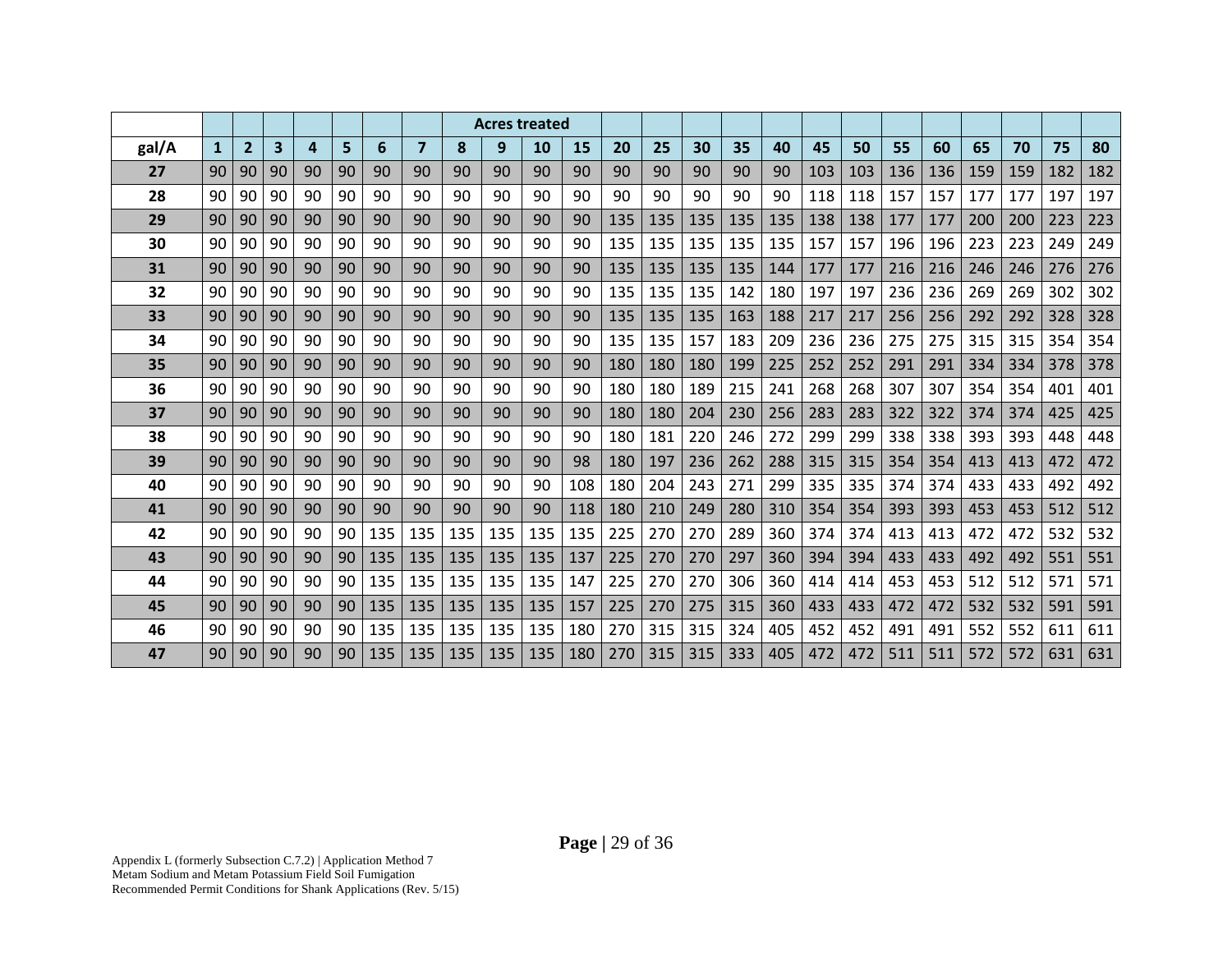|                         |              |                |                         |                         |    |    |                |    | <b>Acres treated</b> |    |    |    |    |    |    |    |    |    |     |     |     |     |     |     |
|-------------------------|--------------|----------------|-------------------------|-------------------------|----|----|----------------|----|----------------------|----|----|----|----|----|----|----|----|----|-----|-----|-----|-----|-----|-----|
| gal/A                   | $\mathbf{1}$ | $\overline{2}$ | $\overline{\mathbf{3}}$ | $\overline{\mathbf{4}}$ | 5  | 6  | $\overline{7}$ | 8  | 9                    | 10 | 15 | 20 | 25 | 30 | 35 | 40 | 45 | 50 | 55  | 60  | 65  | 70  | 75  | 80  |
| $\mathbf{1}$            | 90           | 90             | 90                      | 90                      | 90 | 90 | 90             | 90 | 90                   | 90 | 90 | 90 | 90 | 90 | 90 | 90 | 90 | 90 | 90  | 90  | 90  | 90  | 90  | 90  |
| $\overline{2}$          | 90           | 90             | 90                      | 90                      | 90 | 90 | 90             | 90 | 90                   | 90 | 90 | 90 | 90 | 90 | 90 | 90 | 90 | 90 | 90  | 90  | 90  | 90  | 90  | 90  |
| 3                       | 90           | 90             | 90                      | 90                      | 90 | 90 | 90             | 90 | 90                   | 90 | 90 | 90 | 90 | 90 | 90 | 90 | 90 | 90 | 90  | 90  | 90  | 90  | 90  | 90  |
| 4                       | 90           | 90             | 90                      | 90                      | 90 | 90 | 90             | 90 | 90                   | 90 | 90 | 90 | 90 | 90 | 90 | 90 | 90 | 90 | 90  | 90  | 90  | 90  | 90  | 90  |
| 5                       | 90           | 90             | 90                      | 90                      | 90 | 90 | 90             | 90 | 90                   | 90 | 90 | 90 | 90 | 90 | 90 | 90 | 90 | 90 | 90  | 90  | 90  | 90  | 90  | 90  |
| 6                       | 90           | 90             | 90                      | 90                      | 90 | 90 | 90             | 90 | 90                   | 90 | 90 | 90 | 90 | 90 | 90 | 90 | 90 | 90 | 90  | 90  | 90  | 90  | 90  | 90  |
| $\overline{\mathbf{z}}$ | 90           | 90             | 90                      | 90                      | 90 | 90 | 90             | 90 | 90                   | 90 | 90 | 90 | 90 | 90 | 90 | 90 | 90 | 90 | 90  | 90  | 90  | 90  | 90  | 90  |
| 8                       | 90           | 90             | 90                      | 90                      | 90 | 90 | 90             | 90 | 90                   | 90 | 90 | 90 | 90 | 90 | 90 | 90 | 90 | 90 | 90  | 90  | 90  | 90  | 90  | 90  |
| 9                       | 90           | 90             | 90                      | 90                      | 90 | 90 | 90             | 90 | 90                   | 90 | 90 | 90 | 90 | 90 | 90 | 90 | 90 | 90 | 90  | 90  | 90  | 90  | 90  | 90  |
| 10                      | 90           | 90             | 90                      | 90                      | 90 | 90 | 90             | 90 | 90                   | 90 | 90 | 90 | 90 | 90 | 90 | 90 | 90 | 90 | 90  | 90  | 90  | 90  | 90  | 90  |
| 11                      | 90           | 90             | 90                      | 90                      | 90 | 90 | 90             | 90 | 90                   | 90 | 90 | 90 | 90 | 90 | 90 | 90 | 90 | 90 | 90  | 90  | 90  | 90  | 90  | 90  |
| 12                      | 90           | 90             | 90                      | 90                      | 90 | 90 | 90             | 90 | 90                   | 90 | 90 | 90 | 90 | 90 | 90 | 90 | 90 | 90 | 90  | 90  | 90  | 90  | 90  | 90  |
| 13                      | 90           | 90             | 90                      | 90                      | 90 | 90 | 90             | 90 | 90                   | 90 | 90 | 90 | 90 | 90 | 90 | 90 | 90 | 90 | 90  | 90  | 90  | 90  | 90  | 90  |
| 14                      | 90           | 90             | 90                      | 90                      | 90 | 90 | 90             | 90 | 90                   | 90 | 90 | 90 | 90 | 90 | 90 | 90 | 90 | 90 | 90  | 90  | 90  | 90  | 90  | 90  |
| 15                      | 90           | 90             | 90                      | 90                      | 90 | 90 | 90             | 90 | 90                   | 90 | 90 | 90 | 90 | 90 | 90 | 90 | 90 | 90 | 90  | 90  | 90  | 90  | 90  | 90  |
| 16                      | 90           | 90             | 90                      | 90                      | 90 | 90 | 90             | 90 | 90                   | 90 | 90 | 90 | 90 | 90 | 90 | 90 | 90 | 90 | 90  | 90  | 90  | 90  | 90  | 90  |
| 17                      | 90           | 90             | 90                      | 90                      | 90 | 90 | 90             | 90 | 90                   | 90 | 90 | 90 | 90 | 90 | 90 | 90 | 90 | 90 | 90  | 90  | 90  | 90  | 90  | 90  |
| 18                      | 90           | 90             | 90                      | 90                      | 90 | 90 | 90             | 90 | 90                   | 90 | 90 | 90 | 90 | 90 | 90 | 90 | 90 | 90 | 90  | 90  | 90  | 90  | 90  | 90  |
| 19                      | 90           | 90             | 90                      | 90                      | 90 | 90 | 90             | 90 | 90                   | 90 | 90 | 90 | 90 | 90 | 90 | 90 | 90 | 90 | 90  | 90  | 90  | 90  | 90  | 90  |
| 20                      | 90           | 90             | 90                      | 90                      | 90 | 90 | 90             | 90 | 90                   | 90 | 90 | 90 | 90 | 90 | 90 | 90 | 90 | 90 | 90  | 90  | 90  | 90  | 90  | 90  |
| 21                      | 90           | 90             | 90                      | 90                      | 90 | 90 | 90             | 90 | 90                   | 90 | 90 | 90 | 90 | 90 | 90 | 90 | 90 | 90 | 90  | 90  | 90  | 90  | 90  | 90  |
| 22                      | 90           | 90             | 90                      | 90                      | 90 | 90 | 90             | 90 | 90                   | 90 | 90 | 90 | 90 | 90 | 90 | 90 | 90 | 90 | 90  | 90  | 90  | 90  | 105 | 105 |
| 23                      | 90           | 90             | 90                      | 90                      | 90 | 90 | 90             | 90 | 90                   | 90 | 90 | 90 | 90 | 90 | 90 | 90 | 90 | 90 | 90  | 90  | 90  | 90  | 120 | 120 |
| 24                      | 90           | 90             | 90                      | 90                      | 90 | 90 | 90             | 90 | 90                   | 90 | 90 | 90 | 90 | 90 | 90 | 90 | 90 | 90 | 90  | 90  | 104 | 104 | 136 | 136 |
| 25                      | 90           | 90             | 90                      | 90                      | 90 | 90 | 90             | 90 | 90                   | 90 | 90 | 90 | 90 | 90 | 90 | 90 | 90 | 90 | 94  | 94  | 122 | 122 | 151 | 151 |
| 26                      | 90           | 90             | 90                      | 90                      | 90 | 90 | 90             | 90 | 90                   | 90 | 90 | 90 | 90 | 90 | 90 | 90 | 90 | 90 | 115 | 115 | 141 | 141 | 166 | 166 |

**Buffer Zone Table 8:** Sectagon-K54 and K-Pam (54% metam potassium) Buffer Zone Values for Shank Applications with **Two** Post-Application Water Treatments

**Page |** 30 of 36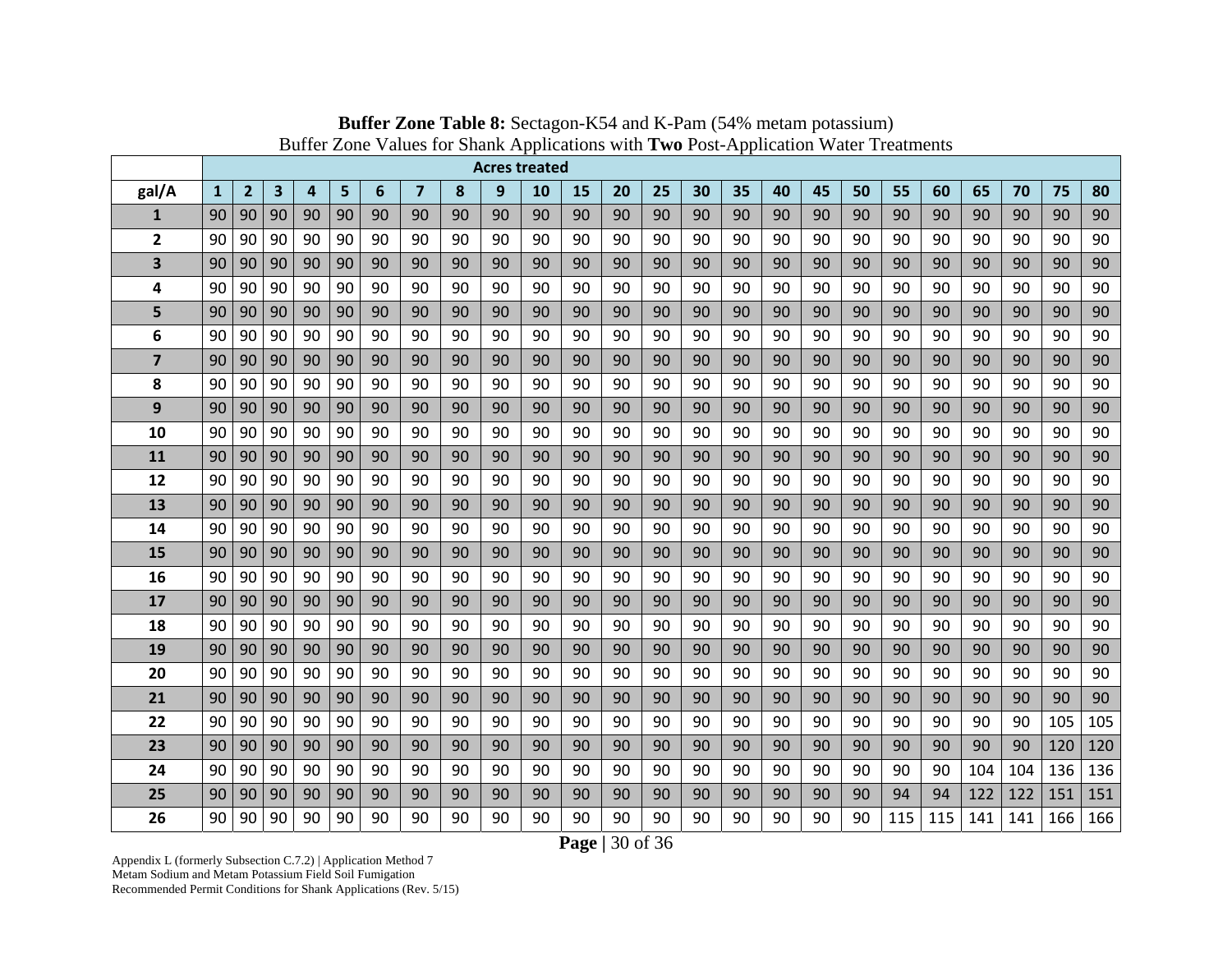|       |              |              |                         |    |    |     |                         |     | <b>Acres treated</b> |           |     |     |     |     |     |     |     |     |     |     |     |     |     |     |
|-------|--------------|--------------|-------------------------|----|----|-----|-------------------------|-----|----------------------|-----------|-----|-----|-----|-----|-----|-----|-----|-----|-----|-----|-----|-----|-----|-----|
| gal/A | $\mathbf{1}$ | $\mathbf{2}$ | $\overline{\mathbf{3}}$ | 4  | 5  | 6   | $\overline{\mathbf{z}}$ | 8   | 9                    | <b>10</b> | 15  | 20  | 25  | 30  | 35  | 40  | 45  | 50  | 55  | 60  | 65  | 70  | 75  | 80  |
| 27    | 90           | 90           | 90                      | 90 | 90 | 90  | 90                      | 90  | 90                   | 90        | 90  | 90  | 90  | 90  | 90  | 90  | 103 | 103 | 136 | 136 | 159 | 159 | 182 | 182 |
| 28    | 90           | 90           | 90                      | 90 | 90 | 90  | 90                      | 90  | 90                   | 90        | 90  | 90  | 90  | 90  | 90  | 90  | 118 | 118 | 157 | 157 | 177 | 177 | 197 | 197 |
| 29    | 90           | 90           | 90                      | 90 | 90 | 90  | 90                      | 90  | 90                   | 90        | 135 | 135 | 180 | 180 | 180 | 180 | 180 | 180 | 180 | 180 | 200 | 200 | 223 | 223 |
| 30    | 90           | 90           | 90                      | 90 | 90 | 90  | 90                      | 90  | 90                   | 90        | 135 | 135 | 180 | 180 | 180 | 180 | 180 | 180 | 196 | 196 | 223 | 223 | 249 | 249 |
| 31    | 90           | 90           | 90                      | 90 | 90 | 90  | 90                      | 90  | 90                   | 90        | 135 | 135 | 180 | 180 | 180 | 180 | 180 | 180 | 216 | 216 | 246 | 246 | 276 | 276 |
| 32    | 90           | 90           | 90                      | 90 | 90 | 90  | 90                      | 90  | 90                   | 90        | 135 | 180 | 225 | 225 | 225 | 270 | 270 | 270 | 270 | 270 | 270 | 270 | 302 | 302 |
| 33    | 90           | 90           | 90                      | 90 | 90 | 90  | 90                      | 90  | 90                   | 90        | 135 | 180 | 225 | 225 | 225 | 270 | 270 | 270 | 270 | 270 | 292 | 292 | 328 | 328 |
| 34    | 90           | 90           | 90                      | 90 | 90 | 90  | 90                      | 90  | 90                   | 90        | 135 | 180 | 225 | 225 | 225 | 270 | 270 | 270 | 275 | 275 | 315 | 315 | 354 | 354 |
| 35    | 90           | 90           | 90                      | 90 | 90 | 90  | 90                      | 90  | 90                   | 90        | 180 | 225 | 315 | 315 | 315 | 360 | 360 | 360 | 360 | 360 | 360 | 360 | 378 | 378 |
| 36    | 90           | 90           | 90                      | 90 | 90 | 90  | 90                      | 90  | 90                   | 90        | 180 | 225 | 315 | 315 | 315 | 360 | 360 | 360 | 360 | 360 | 360 | 360 | 401 | 401 |
| 37    | 90           | 90           | 90                      | 90 | 90 | 90  | 90                      | 90  | 90                   | 90        | 180 | 225 | 315 | 315 | 315 | 360 | 360 | 360 | 360 | 360 | 374 | 374 | 425 | 425 |
| 38    | 90           | 90           | 90                      | 90 | 90 | 90  | 90                      | 90  | 90                   | 90        | 180 | 225 | 315 | 315 | 315 | 360 | 360 | 360 | 360 | 360 | 393 | 393 | 448 | 448 |
| 39    | 90           | 90           | 90                      | 90 | 90 | 90  | 90                      | 90  | 90                   | 90        | 180 | 270 | 360 | 360 | 360 | 450 | 450 | 450 | 450 | 450 | 450 | 450 | 472 | 472 |
| 40    | 90           | 90           | 90                      | 90 | 90 | 90  | 90                      | 90  | 90                   | 90        | 180 | 270 | 360 | 360 | 360 | 450 | 450 | 450 | 450 | 450 | 450 | 450 | 492 | 492 |
| 41    | 90           | 90           | 90                      | 90 | 90 | 90  | 90                      | 90  | 90                   | 90        | 180 | 270 | 360 | 360 | 360 | 450 | 450 | 450 | 450 | 450 | 453 | 453 | 512 | 512 |
| 42    | 90           | 90           | 90                      | 90 | 90 | 135 | 135                     | 135 | 135                  | 135       | 225 | 315 | 450 | 450 | 450 | 540 | 540 | 540 | 585 | 585 | 585 | 585 | 585 | 585 |
| 43    | 90           | 90           | 90                      | 90 | 90 | 135 | 135                     | 135 | 135                  | 135       | 225 | 315 | 450 | 450 | 450 | 540 | 540 | 540 | 585 | 585 | 585 | 585 | 585 | 585 |
| 44    | 90           | 90           | 90                      | 90 | 90 | 135 | 135                     | 135 | 135                  | 135       | 225 | 315 | 450 | 450 | 450 | 540 | 540 | 540 | 585 | 585 | 585 | 585 | 585 | 585 |
| 45    | 90           | 90           | 90                      | 90 | 90 | 135 | 135                     | 135 | 135                  | 135       | 225 | 315 | 450 | 450 | 450 | 540 | 540 | 540 | 585 | 585 | 585 | 585 | 591 | 591 |
| 46    | 90           | 90           | 90                      | 90 | 90 | 180 | 180                     | 180 | 180                  | 180       | 270 | 360 | 495 | 495 | 495 | 630 | 630 | 630 | 675 | 675 | 675 | 675 | 675 | 675 |
| 47    | 90           | 90           | 90                      | 90 | 90 | 180 | 180                     | 180 | 180                  | 180       | 270 | 360 | 495 | 495 | 495 | 630 | 630 | 630 | 675 | 675 | 675 | 675 | 675 | 675 |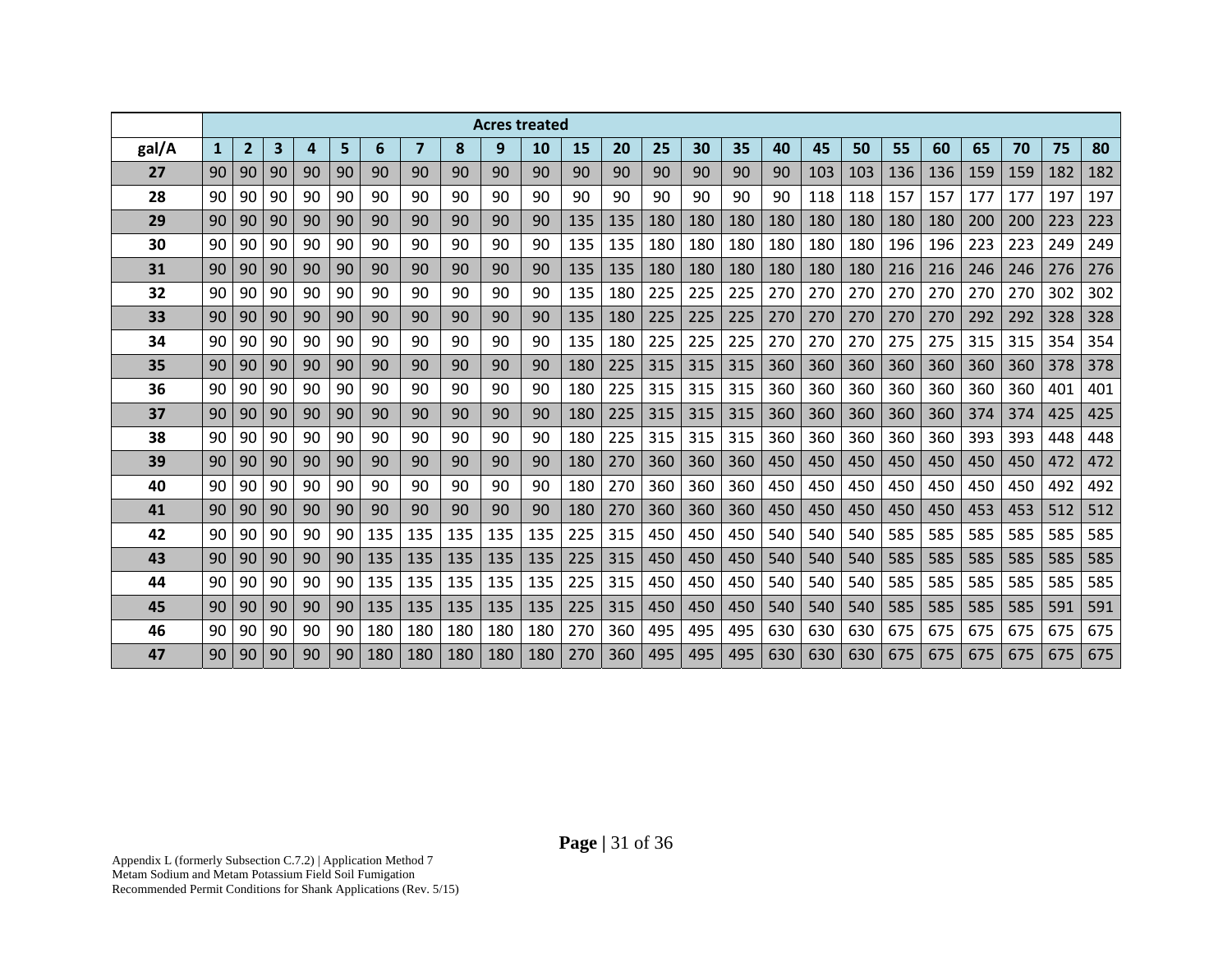|                         |                 |                |     |     |     |     |                         |     | <b>Acres treated</b> |           |                                                                             |     |     |     |     |                                                             |     |     |     |     |     |     |     |                                                             |
|-------------------------|-----------------|----------------|-----|-----|-----|-----|-------------------------|-----|----------------------|-----------|-----------------------------------------------------------------------------|-----|-----|-----|-----|-------------------------------------------------------------|-----|-----|-----|-----|-----|-----|-----|-------------------------------------------------------------|
| gal/A                   | $\mathbf{1}$    | $\overline{2}$ | 3   | 4   | 5   | 6   | $\overline{\mathbf{z}}$ | 8   | 9                    | <b>10</b> | 15                                                                          | 20  | 25  | 30  | 35  | 40                                                          | 45  | 50  | 55  | 60  | 65  | 70  | 75  | 80                                                          |
| $\mathbf{1}$            | 90              | 90             | 90  | 90  | 90  | 90  | 90                      | 90  | 90                   | 90        | 90                                                                          | 180 | 180 | 180 | 180 | 270                                                         | 450 | 450 | 450 | 450 | 450 | 450 | 450 | 540                                                         |
| $\overline{2}$          | 90              | 90             | 90  | 90  | 90  | 90  | 90                      | 90  | 90                   | 90        | 90                                                                          | 180 | 180 | 180 | 180 | 270                                                         | 450 | 450 | 450 | 450 | 450 | 450 | 450 | 540                                                         |
| $\overline{\mathbf{3}}$ | 90              | 90             | 90  | 90  | 90  | 90  | 90                      | 90  | 90                   | 90        | 90                                                                          | 180 | 180 | 180 | 180 | 270                                                         | 450 | 450 | 450 | 450 | 450 | 450 | 450 | 540                                                         |
| 4                       | 90              | 90             | 90  | 90  | 90  | 90  | 90                      | 90  | 90                   | 90        | 90                                                                          | 180 | 180 | 180 | 180 | 270                                                         | 450 | 450 | 450 | 450 | 450 | 450 | 450 | 540                                                         |
| 5                       | 90              | 90             | 90  | 90  | 90  | 90  | 90                      | 90  | 90                   | 90        | 90                                                                          | 180 | 180 | 180 | 180 | 270                                                         | 450 | 450 | 450 | 450 | 450 | 450 | 450 | 540                                                         |
| 6                       | 90              | 90             | 90  | 90  | 90  | 90  | 90                      | 90  | 90                   | 90        | 90                                                                          | 180 | 180 | 180 | 180 | 270                                                         | 450 | 450 | 450 | 450 | 450 | 450 | 450 | 540                                                         |
| $\overline{7}$          | 90              | 90             | 90  | 90  | 90  | 90  | 90                      | 90  | 90                   | 90        | 90                                                                          | 180 | 180 | 180 | 180 | 270                                                         | 450 | 450 | 450 | 450 | 450 | 450 | 450 | 540                                                         |
| 8                       | 90              | 90             | 90  | 90  | 90  | 180 | 180                     | 180 | 180                  | 180       | 225                                                                         | 360 | 405 | 405 | 405 | 540                                                         | 720 | 720 | 720 | 720 | 720 | 720 | 720 | 810                                                         |
| 9                       | 90              | 90             | 90  | 90  | 90  | 180 | 180                     | 180 | 180                  | 180       | 225                                                                         | 360 | 405 | 405 | 405 | 540                                                         | 720 | 720 | 720 | 720 | 720 | 720 | 720 | 810                                                         |
| 10                      | 90              | 90             | 90  | 90  | 90  | 180 | 180                     | 180 | 180                  | 180       | 225                                                                         | 360 | 405 | 405 | 405 | 540                                                         | 720 | 720 | 720 | 720 | 720 | 720 | 720 | 810                                                         |
| 11                      | 90              | 90             | 90  | 90  | 90  | 270 | 270                     | 270 | 270                  | 270       | 360                                                                         | 540 | 630 | 630 | 630 | 810                                                         | 990 | 990 | 990 | 990 | 990 | 990 | 990 | 1170                                                        |
| 12                      | 90              | 90             | 90  | 90  | 90  | 270 | 270                     | 270 | 270                  | 270       | 360                                                                         | 540 | 630 | 630 | 630 | 810                                                         | 990 | 990 | 990 | 990 | 990 | 990 | 990 | 1170                                                        |
| 13                      | 90              | 90             | 90  | 90  | 90  | 270 | 270                     | 270 | 270                  | 270       | 360                                                                         | 540 | 630 | 630 | 630 | 810                                                         | 990 | 990 | 990 | 990 | 990 | 990 | 990 | 1170                                                        |
| 14                      | 90              | 90             | 90  | 90  | 90  | 270 | 270                     | 270 | 270                  | 270       | 360                                                                         | 540 | 630 | 630 | 630 | 810                                                         | 990 | 990 | 990 | 990 | 990 | 990 | 990 | 1170                                                        |
| 15                      | 90              | 225            | 225 | 225 | 225 | 450 | 450                     | 450 | 450                  | 450       | 585                                                                         | 765 | 945 | 945 | 945 |                                                             |     |     |     |     |     |     |     | 1170 1305 1305 1305 1305 1305 1305 1305 1575                |
| 16                      | 90              | 225            | 225 | 225 | 225 | 450 | 450                     | 450 | 450                  | 450       | 585                                                                         | 765 | 945 | 945 | 945 |                                                             |     |     |     |     |     |     |     | 1170 1305 1305 1305 1305 1305 1305 1305 1575                |
| 17                      | 90              | 225            | 225 | 225 | 225 | 450 | 450                     | 450 | 450                  | 450       | 585                                                                         | 765 | 945 | 945 | 945 |                                                             |     |     |     |     |     |     |     |                                                             |
| 18                      | 90              | 315            | 315 | 315 | 315 | 585 | 585                     | 585 | 585                  | 585       | 765                                                                         | 990 |     |     |     |                                                             |     |     |     |     |     |     |     |                                                             |
| 19                      | 90              | 315            | 315 | 315 | 315 | 585 | 585                     | 585 | 585                  | 585       | 765                                                                         | 990 |     |     |     |                                                             |     |     |     |     |     |     |     | 1260 1260 1260 1530 1620 1620 1620 1620 1620 1620 1620 1980 |
| 20                      | 90              | 315            | 315 | 315 | 315 | 585 | 585                     | 585 | 585                  | 585       | 765                                                                         | 990 |     |     |     |                                                             |     |     |     |     |     |     |     |                                                             |
| 21                      | 90              | 315            | 315 | 315 | 315 | 585 | 585                     | 585 | 585                  | 585       | 765                                                                         | 990 |     |     |     | 1260 1260 1260 1530 1620 1620 1620 1620 1620 1620 1620 1980 |     |     |     |     |     |     |     |                                                             |
| 22                      | 90              | 450            | 450 | 450 | 450 | 765 | 765                     | 765 | 765                  | 765       | 990                                                                         |     |     |     |     |                                                             |     |     |     |     |     |     |     | <b>NA</b>                                                   |
| 23                      | 90              | 450            | 450 | 450 | 450 | 765 | 765                     | 765 | 765                  | 765       | 990                                                                         |     |     |     |     |                                                             |     |     |     |     |     |     |     | <b>NA</b>                                                   |
| 24                      | 90              | 450            | 450 | 450 | 450 | 765 | 765                     | 765 | 765                  | 765       | 990                                                                         |     |     |     |     | 1215 1575 1575 1575 1890 1935 1935 1935 1935 1935 1935 1935 |     |     |     |     |     |     |     | <b>NA</b>                                                   |
| 25                      | 90              | 540            | 540 | 540 | 540 | 900 | 900                     | 900 | 900                  | 900       |                                                                             |     |     |     |     |                                                             |     |     |     |     |     |     |     | <b>NA</b>                                                   |
| 26                      | 90 <sub>1</sub> | 540            | 540 | 540 | 540 | 900 | 900                     | 900 | 900                  |           | 900  1170  1440  1890  1890  1890  2250  2250  2250  2250  2250  2250  2250 |     |     |     |     |                                                             |     |     |     |     |     |     |     | <b>NA</b>                                                   |

**Buffer Zone Table 9:** Sectagon-K54 and K-Pam (54% metam potassium) Buffer Zone Values for Shank Applications with **One** Post-Application Water Treatments

**Page |** 32 of 36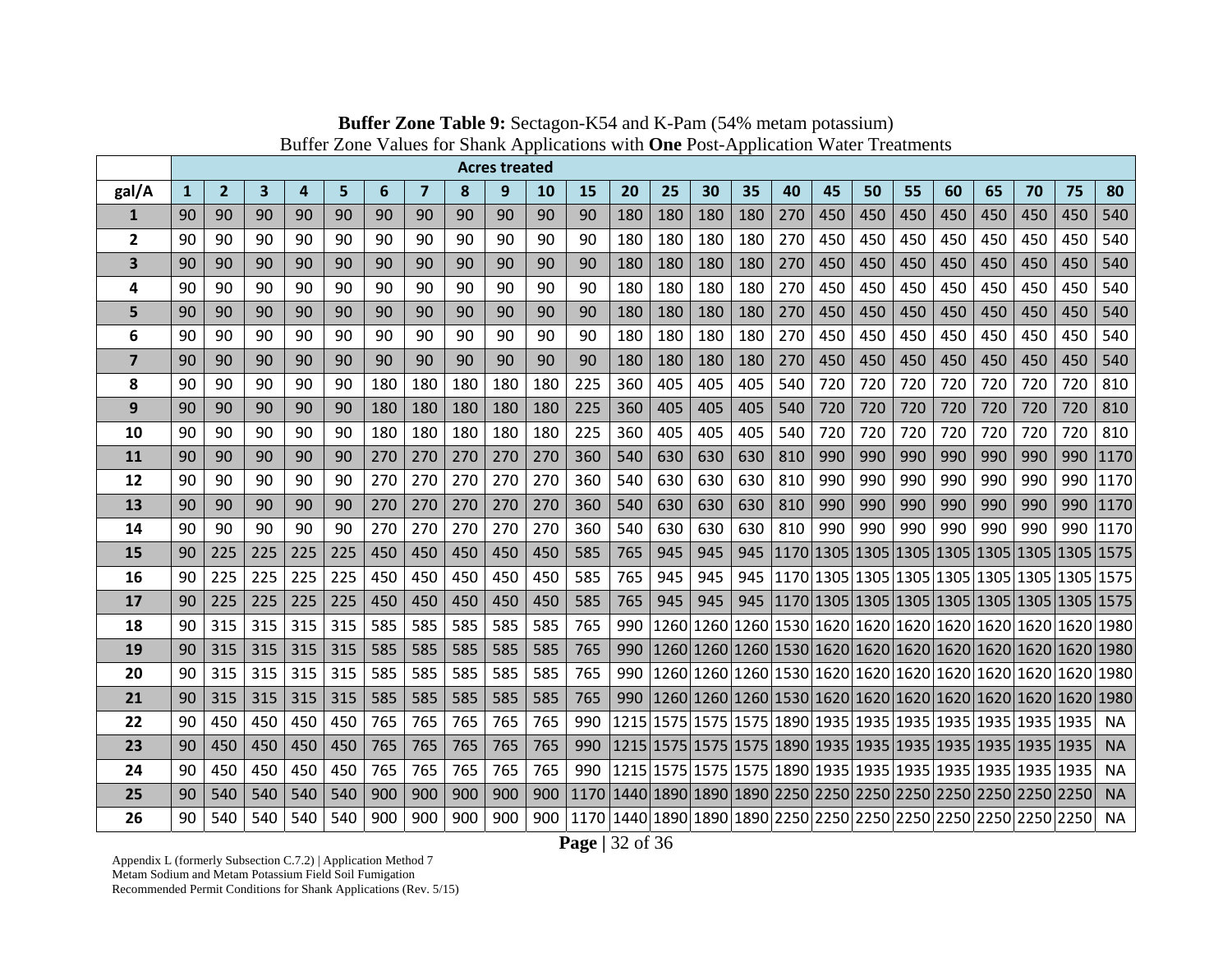|       |              |                |     |     |     |                                                       |     |                               | <b>Acres treated</b> |     |                                                   |           |           |           |           |           |           |           |           |           |           |           |           |           |
|-------|--------------|----------------|-----|-----|-----|-------------------------------------------------------|-----|-------------------------------|----------------------|-----|---------------------------------------------------|-----------|-----------|-----------|-----------|-----------|-----------|-----------|-----------|-----------|-----------|-----------|-----------|-----------|
| gal/A | $\mathbf{1}$ | $\overline{2}$ | 3   | 4   | 5   | 6                                                     | 7   | 8                             | 9                    | 10  | 15                                                | 20        | 25        | 30        | 35        | 40        | 45        | 50        | 55        | 60        | 65        | 70        | 75        | 80        |
| 27    | 90           | 540            | 540 | 540 | 540 | 900                                                   | 900 | 900                           | 900                  | 900 |                                                   |           |           |           |           |           |           |           |           |           |           |           |           | <b>NA</b> |
| 28    | 90           | 540            | 540 | 540 | 540 | 900                                                   | 900 | 900                           | 900                  |     |                                                   |           |           |           |           |           |           |           |           |           |           |           |           | <b>NA</b> |
| 29    | 135          | 630            | 630 | 630 | 630 |                                                       |     |                               |                      |     | 1035 1035 1035 1035 1035 1350 1665 2070 2070 2070 |           |           |           |           | <b>NA</b> | <b>NA</b> | <b>NA</b> | <b>NA</b> | <b>NA</b> | <b>NA</b> | <b>NA</b> | <b>NA</b> | <b>NA</b> |
| 30    | 135          | 630            | 630 | 630 | 630 |                                                       |     |                               |                      |     | 1035 1035 1035 1035 1035 1350 1665 2070 2070 2070 |           |           |           |           | <b>NA</b> | <b>NA</b> | <b>NA</b> | <b>NA</b> | <b>NA</b> | <b>NA</b> | <b>NA</b> | <b>NA</b> | <b>NA</b> |
| 31    | 135          | 630            | 630 | 630 | 630 |                                                       |     |                               |                      |     | 1035 1035 1035 1035 1035 1350 1665 2070 2070 2070 |           |           |           |           | <b>NA</b> | <b>NA</b> | <b>NA</b> | <b>NA</b> | <b>NA</b> | <b>NA</b> | <b>NA</b> | <b>NA</b> | <b>NA</b> |
| 32    | 180          | 720            | 720 | 720 | 720 |                                                       |     |                               |                      |     | 1170 1170 1170 1170 1170 1485 1845 2250 2250 2250 |           |           |           |           | <b>NA</b> | <b>NA</b> | <b>NA</b> | <b>NA</b> | <b>NA</b> | ΝA        | <b>NA</b> | <b>NA</b> | <b>NA</b> |
| 33    | 180          | 720            | 720 | 720 | 720 |                                                       |     |                               |                      |     | 1170 1170 1170 1170 1170 1485 1845 2250 2250 2250 |           |           |           |           | <b>NA</b> | <b>NA</b> | <b>NA</b> | <b>NA</b> | <b>NA</b> | <b>NA</b> | <b>NA</b> | <b>NA</b> | <b>NA</b> |
| 34    | 180          | 720            | 720 | 720 | 720 |                                                       |     |                               |                      |     | 1170 1170 1170 1170 1170 1285 1845 2250 2250 2250 |           |           |           |           | <b>NA</b> | <b>NA</b> | <b>NA</b> | <b>NA</b> | <b>NA</b> | <b>NA</b> | <b>NA</b> | <b>NA</b> | <b>NA</b> |
| 35    | 225          | 810            | 810 | 810 | 810 |                                                       |     |                               |                      |     | 1305 1305 1305 1305 1305 1665 2070                |           | <b>NA</b> | <b>NA</b> | <b>NA</b> | <b>NA</b> | <b>NA</b> | <b>NA</b> | <b>NA</b> | <b>NA</b> | <b>NA</b> | <b>NA</b> | <b>NA</b> | <b>NA</b> |
| 36    | 225          | 810            | 810 | 810 | 810 |                                                       |     |                               |                      |     | 1305 1305 1305 1305 1305 1665 2070                |           | <b>NA</b> | <b>NA</b> | <b>NA</b> | <b>NA</b> | <b>NA</b> | <b>NA</b> | <b>NA</b> | <b>NA</b> | <b>NA</b> | <b>NA</b> | <b>NA</b> | <b>NA</b> |
| 37    | 225          | 810            | 810 | 810 | 810 |                                                       |     |                               |                      |     | 1305 1305 1305 1305 1305 1665 2070                |           | <b>NA</b> | <b>NA</b> | <b>NA</b> | <b>NA</b> | <b>NA</b> | <b>NA</b> | <b>NA</b> | <b>NA</b> | <b>NA</b> | <b>NA</b> | <b>NA</b> | <b>NA</b> |
| 38    | 225          | 810            | 810 | 810 | 810 |                                                       |     |                               |                      |     | 1305 1305 1305 1305 1305 1665 2070                |           | <b>NA</b> | <b>NA</b> | <b>NA</b> | <b>NA</b> | <b>NA</b> | <b>NA</b> | <b>NA</b> | <b>NA</b> | <b>NA</b> | <b>NA</b> | <b>NA</b> | <b>NA</b> |
| 39    | 270          | 900            | 900 | 900 | 900 |                                                       |     |                               |                      |     | 1440 1440 1440 1440 1440 1800 2250                |           | <b>NA</b> | <b>NA</b> | <b>NA</b> | <b>NA</b> | <b>NA</b> | <b>NA</b> | <b>NA</b> | <b>NA</b> | <b>NA</b> | <b>NA</b> | <b>NA</b> | <b>NA</b> |
| 40    | 270          | 900            | 900 | 900 | 900 |                                                       |     |                               |                      |     | 1440 1440 1440 1440 1440 1600 2250                |           | <b>NA</b> | <b>NA</b> | <b>NA</b> | <b>NA</b> | <b>NA</b> | <b>NA</b> | <b>NA</b> | <b>NA</b> | <b>NA</b> | <b>NA</b> | <b>NA</b> | <b>NA</b> |
| 41    | 270          | 900            | 900 | 900 | 900 |                                                       |     |                               |                      |     | 1440 1440 1440 1440 1440 1800 2250                |           | <b>NA</b> | <b>NA</b> | <b>NA</b> | <b>NA</b> | <b>NA</b> | <b>NA</b> | <b>NA</b> | <b>NA</b> | <b>NA</b> | <b>NA</b> | <b>NA</b> | <b>NA</b> |
| 42    | 315          | 990            | 990 | 990 | 990 |                                                       |     | 1575 1575 1575 1575 1575 1935 |                      |     |                                                   | <b>NA</b> | <b>NA</b> | <b>NA</b> | <b>NA</b> | <b>NA</b> | <b>NA</b> | <b>NA</b> | <b>NA</b> | <b>NA</b> | <b>NA</b> | <b>NA</b> | <b>NA</b> | <b>NA</b> |
| 43    | 315          | 990            | 990 | 990 | 990 |                                                       |     |                               |                      |     | 1575 1575 1575 1575 1575 1935                     | <b>NA</b> | <b>NA</b> | <b>NA</b> | <b>NA</b> | <b>NA</b> | <b>NA</b> | <b>NA</b> | <b>NA</b> | <b>NA</b> | <b>NA</b> | <b>NA</b> | <b>NA</b> | <b>NA</b> |
| 44    | 315          | 990            | 990 | 990 |     | 990   1575   1575   1575   1575   1575   1935         |     |                               |                      |     |                                                   | <b>NA</b> | <b>NA</b> | <b>NA</b> | <b>NA</b> | <b>NA</b> | <b>NA</b> | <b>NA</b> | <b>NA</b> | <b>NA</b> | <b>NA</b> | <b>NA</b> | <b>NA</b> | <b>NA</b> |
| 45    | 315          | 990            | 990 | 990 | 990 |                                                       |     |                               |                      |     | 1575 1575 1575 1575 1575 1935                     | <b>NA</b> | <b>NA</b> | <b>NA</b> | <b>NA</b> | <b>NA</b> | <b>NA</b> | <b>NA</b> | <b>NA</b> | <b>NA</b> | <b>NA</b> | <b>NA</b> | <b>NA</b> | <b>NA</b> |
| 46    |              |                |     |     |     | 360 1080 1080 1080 1080 1665 1665 1665 1665 1665 2070 |     |                               |                      |     |                                                   | <b>NA</b> | <b>NA</b> | <b>NA</b> | <b>NA</b> | <b>NA</b> | <b>NA</b> | <b>NA</b> | <b>NA</b> | <b>NA</b> | <b>NA</b> | <b>NA</b> | <b>NA</b> | <b>NA</b> |
| 47    |              |                |     |     |     | 360 1080 1080 1080 1080 1665 1665 1665 1665 1665 2070 |     |                               |                      |     |                                                   | <b>NA</b> | <b>NA</b> | <b>NA</b> | <b>NA</b> | <b>NA</b> | <b>NA</b> | <b>NA</b> | <b>NA</b> | <b>NA</b> | <b>NA</b> | <b>NA</b> | <b>NA</b> | <b>NA</b> |

NA= Not Allowed Buffer Zone Greater Than ½ Mile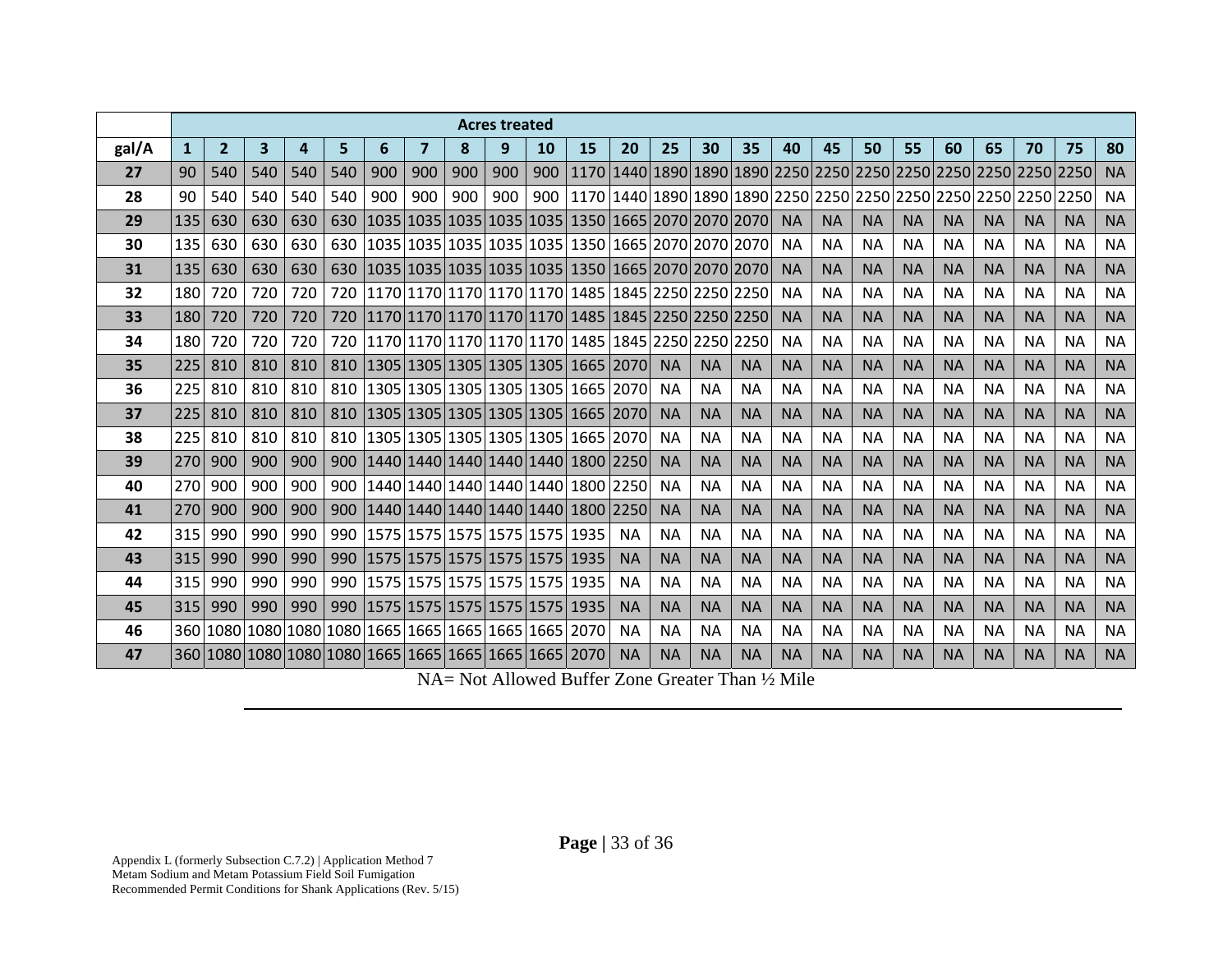#### **Appendix I: Definitions**

**Application:** Activities required to incorporate metam sodium, metam potassium, or dazomet into the prepared soil. Applying additional water to the treated soil in order to suppress offsite movement of MITC is not part of the application process.

**Bystander Area:** An area typically used or visited by people, such as parks, playgrounds, lakes, reservoirs, bus stops, and other similar areas, or other areas identified by the CAC.

**Calm Day:** Day when wind speeds are forecasted to drop below 5 miles per hour and/or when field observation confirms the same.

**Drench Application:** Application is made to pre-formed beds or to rows, using low-pressure (30–35 pounds per square inch) booms with nozzles <12 inches above the top of the beds.

**MITC:** Methyl isothiocyanate. A breakdown product of metam sodium, metam potassium, and dazomet.

**Offsite Movement Suppression Requirement:** Written procedures that will provide an adequate emergency response in the event MITC odors from metam sodium, metam potassium, or dazomet are detected away from the application site, or symptoms are reported. The plan provides instructions on response procedures to cooperators and employees involved in metam sodium, metam potassium, and dazomet applications. This requirement is separate from the post-application water treatment requirements.

**Occupied Structure**: A structure that is, will be, or may be occupied at any time during the application and/or buffer-zone period. This includes living and working areas that are associated with the structure (e.g., yard, garden). Homes occupied by the property owner or permittee are excluded from this definition.

**Ozone Nonattainment Area:** An area designated in Title 40, Code of Federal Regulations section 81.305 for the purpose of air quality planning within the chart titled "California – Ozone (1-Hour Standard)."

**Post-Application Water Treatment:** Required water that is applied following completion of an application of MITC for the purpose of inhibiting offgassing from treated soils. Each post-application water treatment must be applied following the constraints pertaining to post-application timing, quantity, rate, and duration as listed in the post-application requirements section of the Recommended Permit Conditions.

**Power Mulcher Application:** Metam is sprayed on or injected under the soil surface immediately in front of a power driven mulcher. The treated soil is mulched with untreated soil at a depth set to where pest control is desired and immediately compressed by a soil-compacting device.

Recommended Permit Conditions for Shank Applications (Rev. 5/15)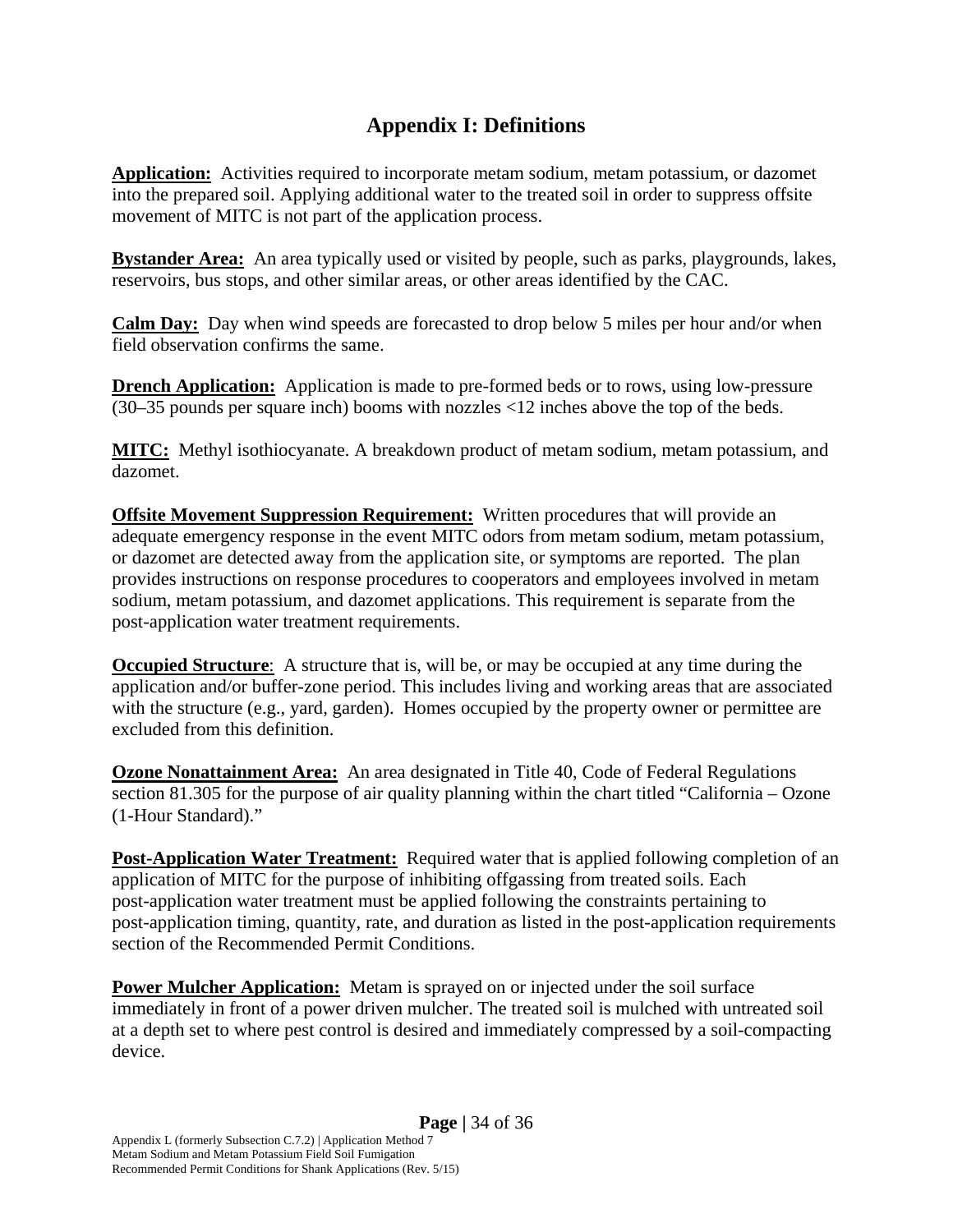**Rod Bar Application:** Backward-facing hollow tube (rod) attached to a metal blade-like horizontal bar. The rod bar is designed to operate under the surface of pre-formed beds, dispersing metam through holes spaced ½–1 inch linearly along the entire length of the bar. The application is immediately followed by a bed shaper or solid press rollers that compact the soil over the treated area. The rod bar application method is a variation of the shank injection method described on metam sodium and metam potassium product labels. As such, follow the product label requirements for shank injection applications when using the rod bar application method.

**Rotary Tiller Application:** Metam is sprayed on or injected under the soil surface immediately in front of a power driven tiller. The treated soil is tilled with untreated soil at a depth set to where control is desired and immediately compressed by a soil-compaction device.

**School:** An institution for the instruction of children from kindergarten through high school. Also included are day care centers and preschools, as defined in the California Health and Safety Code section 1596.76. *"Day care center" means any child day care facility other than a family day care home, and includes infant centers, preschools, extended day care facilities, and schoolage child care centers.* This excludes family home day care. (Users can find day care centers in their area by going to the following website: https://secure.dss.ca.gov/CareFacilitySearch/. Search by ZIP code, city, or county to find the names and addresses of the following child care centers in a specific area.)

**Soil Capping Application:** Following a metam sodium or metam potassium band treatment, a minimum of 6 inches of untreated soil is placed over the band.

**Spray Blade Application:** An 8–14 inch horizontal "V"-shaped blade designed to operate under the soil surface with one or two backward-facing spray nozzles placed under the leading edge. The blade is placed 1–4 inches below the soil surface and the resulting subsurface band is further covered with disk-hillers immediately following to form a minimum 6-inch protective cap over the treated band.